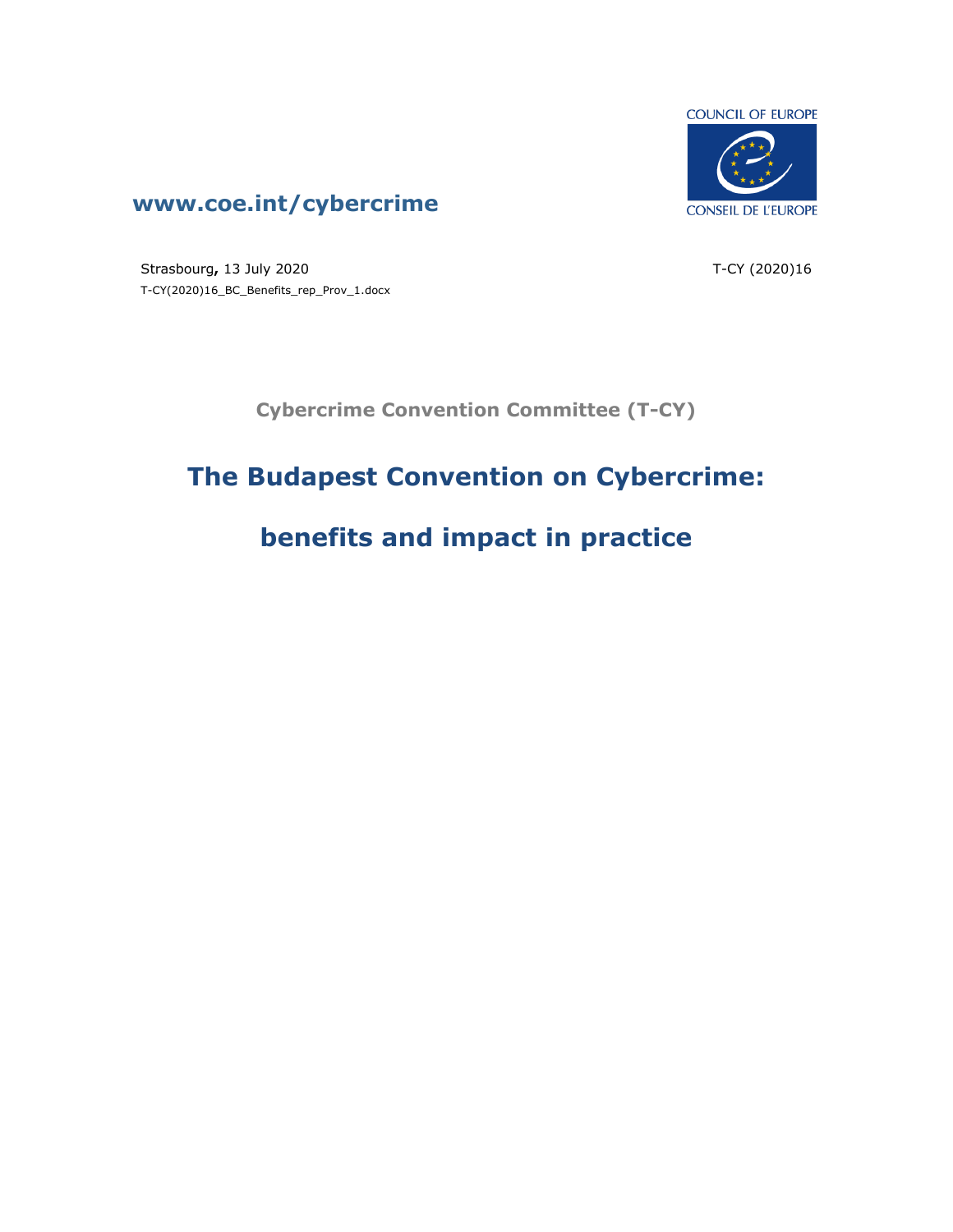### **Contents**

| 1 |                                                                                                        |       |                                                                                            |  |  |  |
|---|--------------------------------------------------------------------------------------------------------|-------|--------------------------------------------------------------------------------------------|--|--|--|
| 2 |                                                                                                        |       |                                                                                            |  |  |  |
|   | 2.1                                                                                                    |       |                                                                                            |  |  |  |
|   | 2.2                                                                                                    |       |                                                                                            |  |  |  |
| 3 |                                                                                                        |       |                                                                                            |  |  |  |
|   | 3.1                                                                                                    |       |                                                                                            |  |  |  |
|   | 3.2                                                                                                    |       |                                                                                            |  |  |  |
|   | 3.3                                                                                                    |       | Improvements to cooperation with the private sector due to membership in the Convention 22 |  |  |  |
| 4 |                                                                                                        |       |                                                                                            |  |  |  |
|   | 4.1                                                                                                    |       |                                                                                            |  |  |  |
|   | 4.2                                                                                                    |       |                                                                                            |  |  |  |
|   |                                                                                                        | 4.2.1 |                                                                                            |  |  |  |
|   |                                                                                                        | 4.2.2 |                                                                                            |  |  |  |
|   |                                                                                                        | 4.2.3 |                                                                                            |  |  |  |
|   |                                                                                                        | 4.2.4 |                                                                                            |  |  |  |
|   |                                                                                                        | 4.2.5 |                                                                                            |  |  |  |
|   | 4.3                                                                                                    |       |                                                                                            |  |  |  |
| 5 |                                                                                                        |       |                                                                                            |  |  |  |
| 6 | Appendix: Parties, Signatories and States invited to accede to the Budapest Convention (Status 30 June |       |                                                                                            |  |  |  |

### **Contact**

Council of Europe Secretariat of the Cybercrime Convention Committee Strasbourg, France Cybercrime@coe.int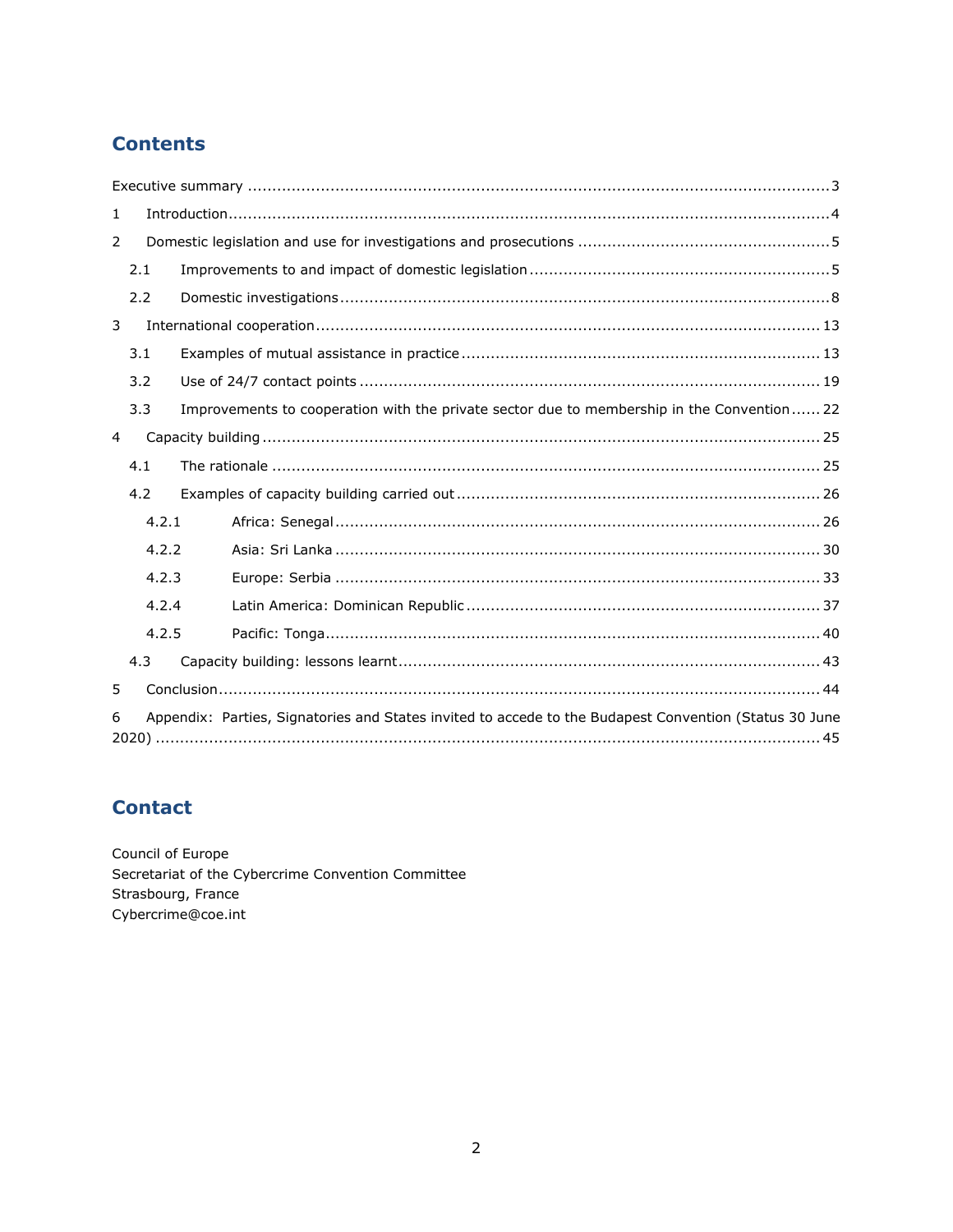## <span id="page-2-0"></span>Executive summary

The purpose of this report is to illustrate the benefits and impact of the Budapest Convention on Cybercrime in view of facilitating dialogue with States and stakeholders interested in cooperation on cybercrime. It is largely based on information provided by practitioners in Parties to this treaty.

The report provides evidence of the impact of the Budapest Convention on:

- domestic legislation on cybercrime and electronic evidence worldwide;
- domestic investigations based on such legislation;
- international cooperation, including of serious and organised cases of cybercrime;
- public/private cooperation;
- the strengthening of criminal justice capacities.

Practical experience shows that the Budapest Convention is more than a legal document providing for the criminalisation of cybercrime, procedural powers to secure electronic evidence and a legal basis for international cooperation.

Backed up by the Cybercrime Convention Committee (T-CY) and the C-PROC specialised Cybercrime Programme Office for global capacity building, it is a framework that permits hundreds of practitioners from all over the world to share experience and create relationships that facilitate cooperation in specific cases, including in emergency situations, beyond the specific provisions foreseen in this Convention.

While any country may make use of the Convention as a guideline for domestic legislation, becoming a Party provides additional benefits:

- it serves as a legal basis for international cooperation;
- Parties contribute to the further evolution of the Convention through guidance notes or additional protocols;
- membership in the Convention means membership in networks of practitioners, in particular the 24/7 Network of contact points established under this treaty;
- Parties experience improved cooperation with the private sector;
- Parties and States having requested accession to this treaty may become priority countries and hubs for capacity building.

As membership in this treaty keeps increasing, as related capacity building programmes are expanding and as the Convention is further evolving through the future  $2<sup>nd</sup>$  Additional Protocol on enhanced international cooperation and access to evidence in the cloud, the framework of the Budapest Convention is likely to remain highly relevant and make a difference worldwide for years to come.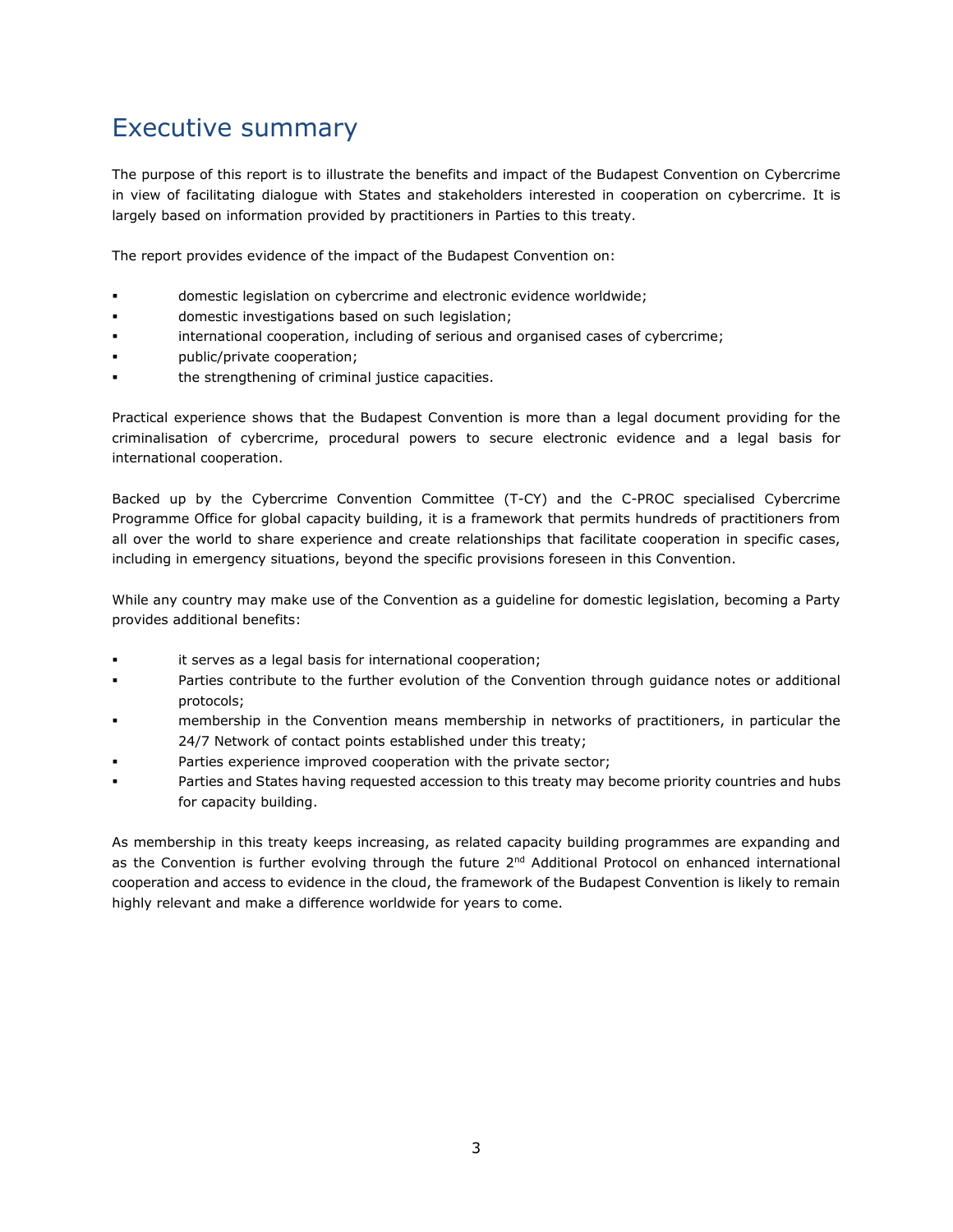### <span id="page-3-0"></span>1 Introduction

The Convention on Cybercrime, opened for signature in Budapest, Hungary, in November 2001, is considered the most relevant international agreement on cybercrime and electronic evidence.

The Budapest Convention provides for (i) the criminalisation of conduct ranging from illegal access, data and systems interference to computer-related fraud and child pornography; (ii) procedural law tools to investigate cybercrime and secure electronic evidence in relation to any crime; and (iii) efficient international cooperation.

It reconciles the vision of a free Internet, where information can freely flow and be accessed and shared, with the need for an effective criminal justice response in cases of criminal misuse. Restrictions are narrowly defined; only specific criminal offences are investigated and prosecuted, and specified data that is needed as evidence in specific criminal proceedings is secured subject to human rights and rule of law safeguards.

The Convention is supplemented by an Additional Protocol covering the criminalisation of acts of a racist and xenophobic nature committed through computer systems (CETS 189). Negotiation of a second [Additional](https://www.coe.int/en/web/cybercrime/t-cy-drafting-group)  [Protocol on enhanced international cooperation and access to evidence in the cloud](https://www.coe.int/en/web/cybercrime/t-cy-drafting-group) is underway.

While this treaty was negotiated by members of the Council of Europe as well as Canada, Japan, South Africa and USA, it is open for accession by any State, and an increasing number of countries of Africa, the Americas, and the Asia/Pacific region are making use of this opportunity in the interest of effective criminal justice action on cybercrime.

States that are Parties or that have signed it or been invited to accede, participate as members or observers (signatories or invitees) in the [Cybercrime Convention Committee](http://www.coe.int/tcy) (T-CY). The T-CY, among other things, assesses implementation of the Convention by the Parties,

adopts [Guidance Notes](https://www.coe.int/en/web/cybercrime/guidance-notes) or prepares additional legal instruments.

The Convention is furthermore backed up by capacity building projects – managed by the specialised Cybercrime Programme Office of the Council of Europe (C-PROC) in Romania – that assist countries worldwide to create the necessary capacities for the investigation, prosecution and adjudication of cybercrime and other cases involving electronic evidence, in line with the Convention and recommendations of the T-CY.



The Budapest Convention, therefore, is more than a legal document; it is a framework that permits hundreds of practitioners from Parties to share experience and create relationships that facilitate cooperation in specific cases, including in emergency situations, beyond the specific provisions foreseen in this Convention.

The purpose of the present paper is to illustrate the benefits and impact of this treaty in practice in view of facilitating dialogue with States and stakeholders interested in the Budapest Convention.

It is a snapshot that was prepared following a decision by the T-CY in 2019 and is primarily based on information received by Parties by June 2020. It is not meant to represent a detailed evaluation nor to replace assessments carried out by the T-CY. The report was validated by the T-CY in July 2020.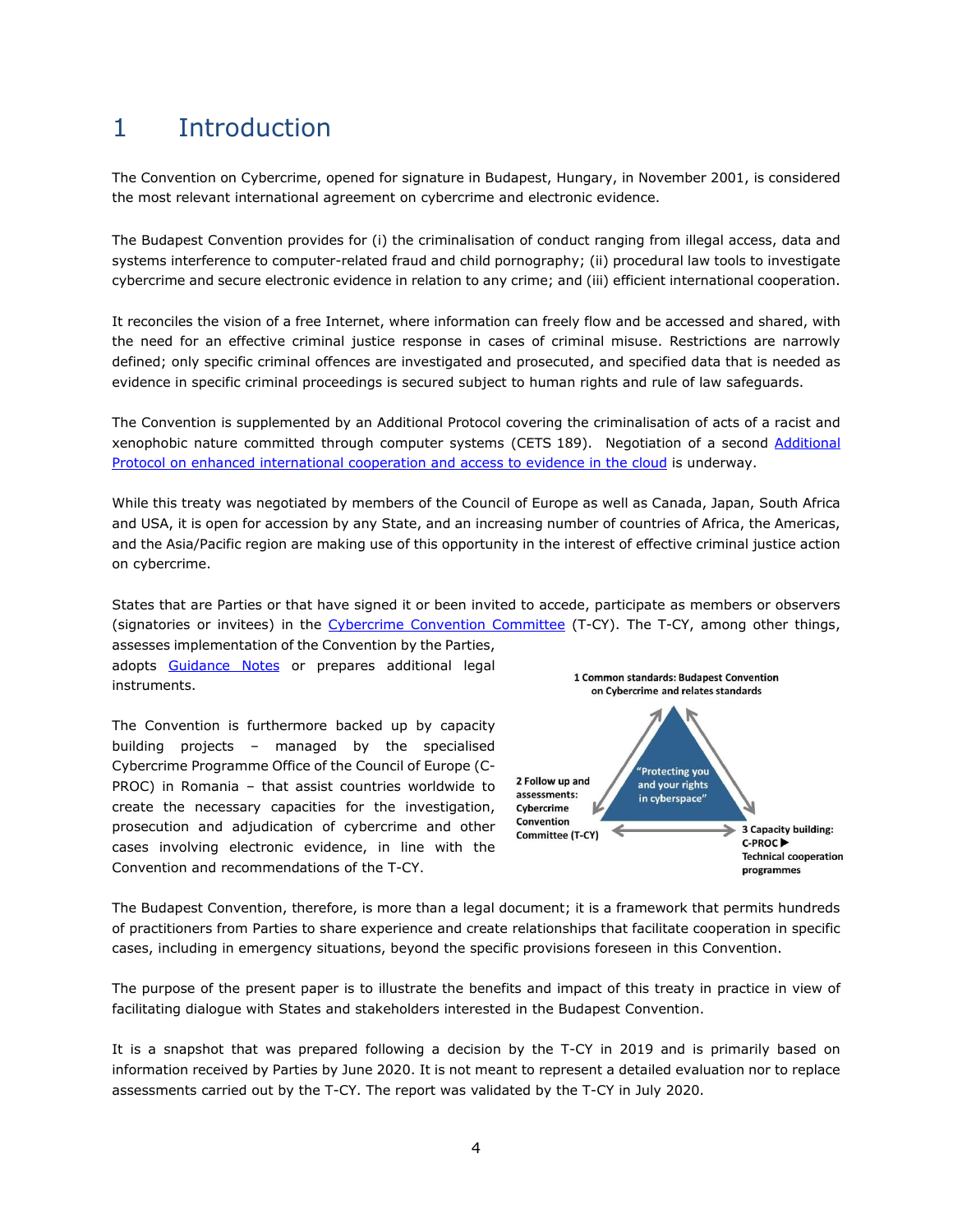### <span id="page-4-0"></span>2 Domestic legislation and use for investigations and prosecutions

#### <span id="page-4-1"></span>**2.1 Improvements to and impact of domestic legislation**

The Budapest Convention requires States to ensure that the offences against and by means of computers of Articles 2 to 12 are criminalised in their domestic law, and that their criminal justice authorities have the powers prescribed in their procedural law not only to investigate cybercrime but any offence where evidence is in electronic form. Domestic legislation consistent with the Budapest Convention further facilitates international cooperation in that it helps meet the dual criminality requirement. Some of the domestic procedural powers of the Convention also have a corresponding provision in the chapter on international cooperation.

| Substantive criminal law:     | <b>Procedural law</b><br>to<br>secure | <b>International cooperation</b>      |
|-------------------------------|---------------------------------------|---------------------------------------|
| <b>offences</b>               | evidence and investigate              |                                       |
| Art. $2$ – Illegal access     | Art. 14 - Scope of procedural         | Art. 23 - General principles          |
| Art. 3 - Illegal interception | provisions                            | Art. 24 - Extradition                 |
| Art. 4 - Data interference    | Art. 15 - Conditions and              | Art. 25 - General rules               |
| Art. 5 - System interference  | safeguards                            | Art. 26 - Spontaneous information     |
| Art. 6 - Misuse of devices    | Art. 16 - Expedited preservation      | Art. 27 - MLA in absence of treaty    |
| Art. 7 - Computer-related     | Art. 17 - Expedited preservation      | Art. 28 - Confidentiality             |
| forgery                       | and partial disclosure of traffic     | Art. 29 - Expedited preservation      |
| Art. 8 - Computer-related     | data                                  | Art. 30 - Partial disclosure traffic  |
| fraud                         | Art. 18 - Production order            | data                                  |
| Art. $9$ – Child pornography  | Art. 19 - Search and seizure          | Art. 31 - MLA accessing data          |
| Art. $10$ – IPR offences      | Art. 20 - Real-time collection        | Art. 32 - Transborder access          |
| Art. $11 -$ Attempt, aiding,  | traffic data                          | Art. 33 - MLA collection traffic data |
| abetting                      | Art. $21$ – Interception of content   | Art. 34 - MLA interception content    |
| Art. 12 - Corporate liability | data                                  | Art. $35 - 24/7$ point of contact     |
|                               |                                       |                                       |

By May 2020, 76 States (39%) were either Parties (65 States) to the Budapest Convention or Signatories (3) or had been invited to accede (8). For example, Guatemala and Niger were invited in April 2020, and they now need to complete their domestic procedures to become Parties. All of these States have either already reformed their domestic legislation or are in the process of doing so in line with this treaty.

However, the impact of the Budapest Convention in terms of legislation is not limited to these States. A [recent survey on the global state of cybercrime legislation](https://www.coe.int/en/web/cybercrime/-/global-state-of-cybercrime-legislation-update-) concluded that by February 2020:

- some 177 States (92%) worldwide were in the process of reforming their legislation, or had done so in recent years;
- not only Parties have drawn on the Budapest Convention when reforming their legislation, but some 153 (79%) members of the United Nations had used it as a guideline or as a source for their reforms;
- ► some 106 States (55%) seem to have adopted specific domestic provisions corresponding broadly to the substantive criminal law articles of the Budapest Convention. An additional one third of States had adopted at least some specific substantive criminal law provisions in line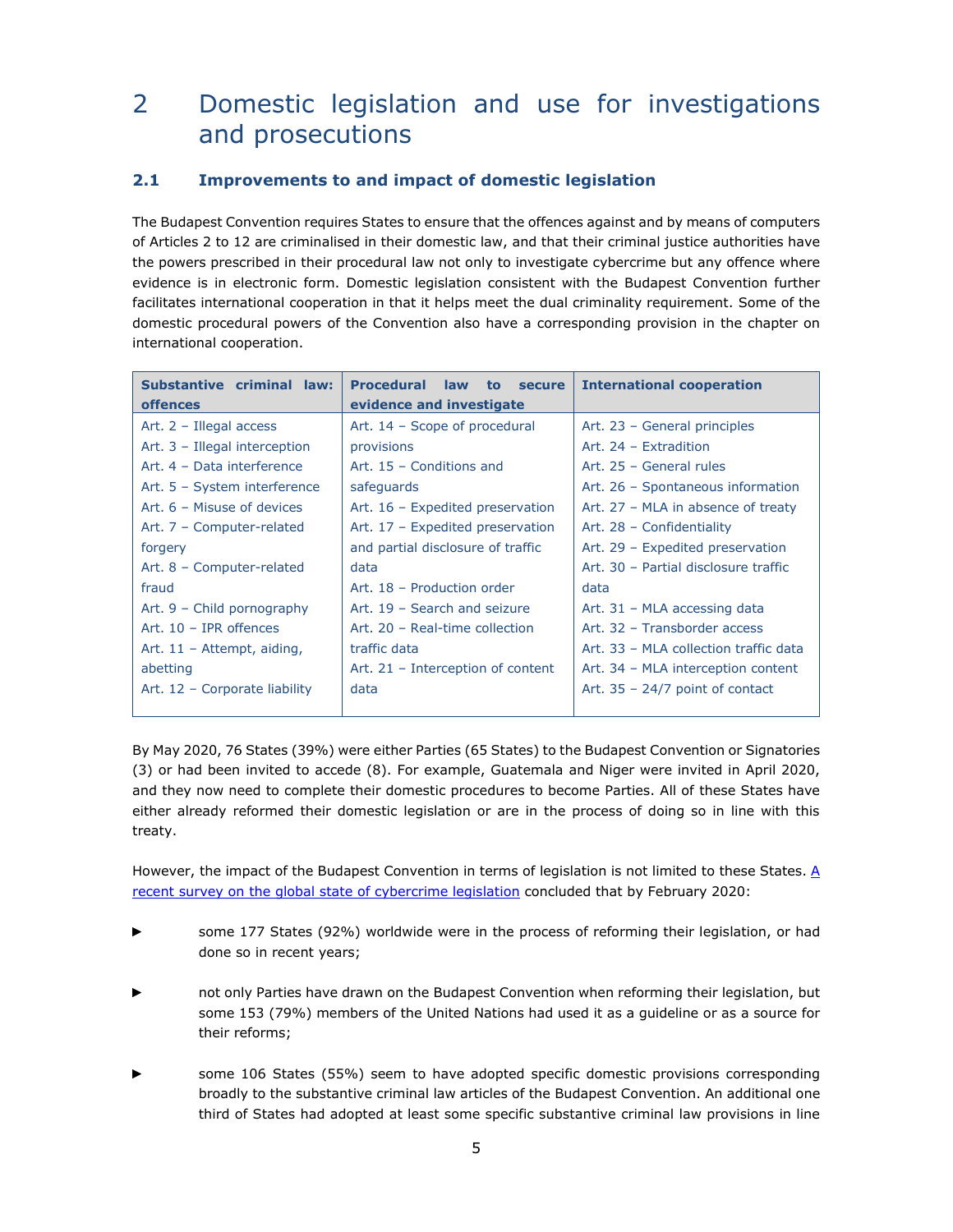with this treaty. During the last seven years, progress in this sense was made in particular in Africa;

► some 82 States (42%) had specific procedural powers largely in place while many States still rely on general procedural law provisions to investigate cybercrime and secure electronic evidence. Obviously, reforming procedural law and enacting specific procedural powers to secure electronic evidence for use in criminal proceedings (corresponding to Articles 16 to 21 of the Budapest Convention and subject to the safeguards of Article 15) is a more complex undertaking.

Much of this progress is due to the Budapest Convention and related capacity building programmes.

Given the impact of the Budapest Convention as a guideline for domestic legislation worldwide, it is only possible to provide some examples for illustration.

- Cabo Verde in 2017 adopte[d Law n°8/IX/2017,](https://kiosk.incv.cv/V/2017/3/20/1.1.13.2306/) which establishes substantive and procedural penal procedures as well as international cooperation dispositions regarding cybercrime and the collection of electronic evidence. This law was developed in line with the National Strategy on Cybersecurity and the provisions of the Budapest Convention.
- **Costa Rica** has carried out an extensive national examination of its laws in the process of joining the Budapest Convention with the support of Council of Europe experts. In particular, Costa Rican officials analysed and made suggestions regarding a new draft law on combating cybercrime. This statute would modify and reform certain articles of the penal code, the criminal procedure code, and a third law addressing criminal procedure and investigative measures. Further, Costa Rican officials have carried out comprehensive work to criminalise child sexual exploitation in line with the Budapest Convention and other international conventions, as well as to address numerous other forms of sexual exploitation and trafficking of vulnerable persons.
- **Croatia** in 2013 brought its substantive and procedural law fully in line with the Budapest Convention when new Criminal and Criminal Procedure Codes entered into force.
- The **Dominican Republic** is among the few countries in Latin America and the Caribbean with an independent law to investigate, prosecute and sanction cybercrime. Law No. 53-07 on Crimes and High Tech Crime [\(Ley No. 53-07 sobre Crímenes y Delitos de Alta Tecnología\)](http://dominicana.gob.do/index.php/seguridad-y-delito-electronico), in force since 23 April 2007, together with the Criminal Code, the Criminal Procedure Code and other legislation provides the legal framework on cybercrime and electronic evidence.
- ► **Finland** amended its Criminal Code in view of implementing its obligations vis-a-vis the Budapest Convention, while additional procedural powers were introduced in line with this treaty through the [Coercive Measures Act](https://www.finlex.fi/en/laki/kaannokset/2011/en20110806_20131146.pdf) in 2011 (in force - 2014).
- ► **France** enacted multiple amendments to its legislation to adapt to the evolution of cybercrime. The Law on the Confidence in the Digital Economy of 2004 (Loi nº 2004-575 du 21 juin 2004 [pour la confiance dans l'économie numérique\)](https://www.legifrance.gouv.fr/affichTexte.do?cidTexte=JORFTEXT000000801164) in particular subsequently permitted ratification of the Budapest Convention on Cybercrime.
- Germany amended its Penal Code in 2009 to cover all the substantive law provisions of the Budapest Convention while its procedural powers are covered by the Criminal Procedure Code.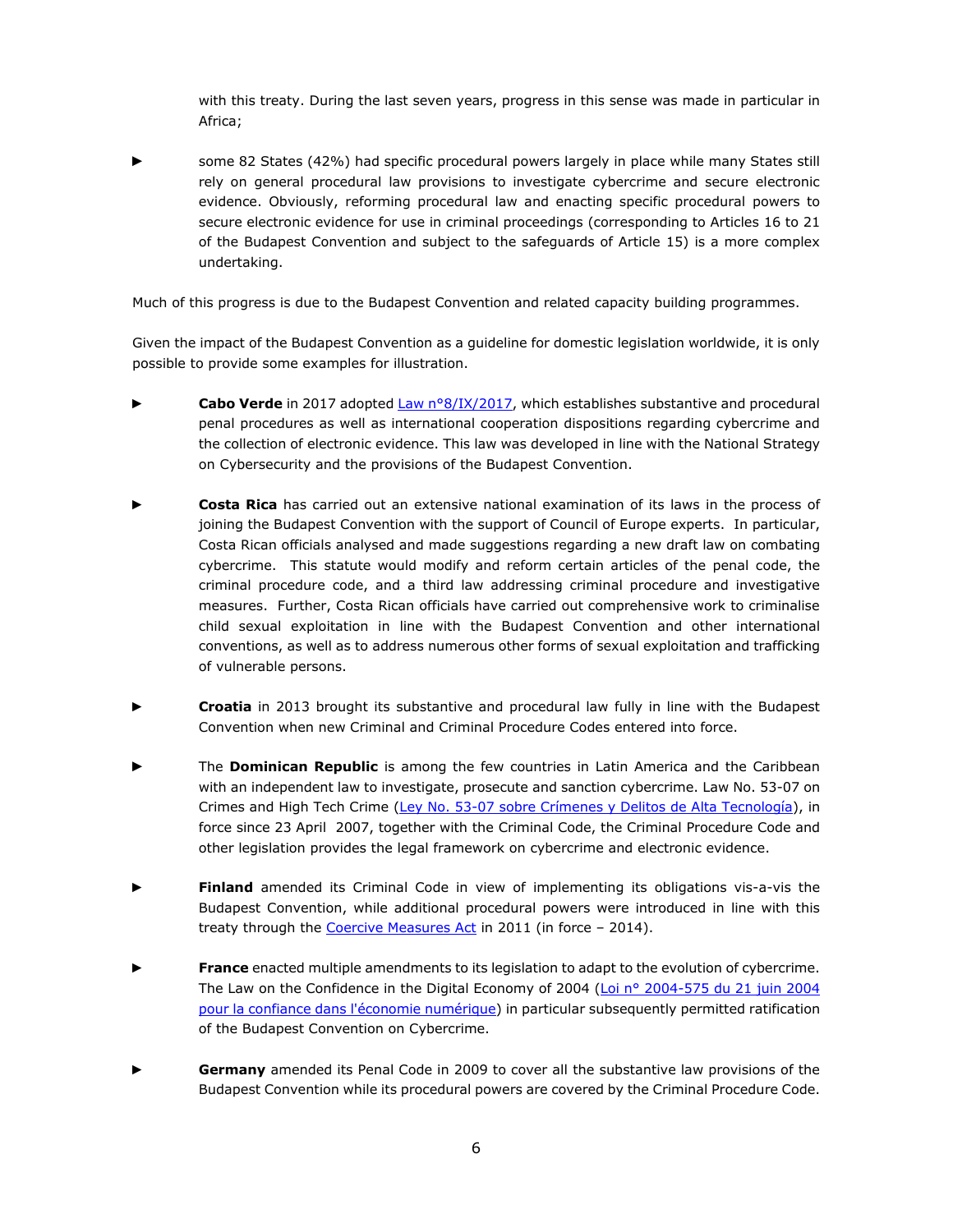- Ghana adopted the **Electronic Transactions Act 772** ("ETA") in 2008. ETA is a comprehensive piece of legislation that provides for many cybercrime offences and procedural powers with respect to handling of electronic evidence in line with the Budapest Convention. Other legislation such as the [Economic and Organised Crime Act](https://www.mint.gov.gh/wp-content/uploads/2017/06/EOCO-Act-804.pdf), 2010 ("EOCA"), and Security and [Intelligence Agencies Act 526](https://acts.ghanajustice.com/actsofparliament/security-and-intelligence-agencies-act-1996-act-526/), 1996 ("SIAA"), also provide procedural powers with respect to investigation of cybercrime.
- **Italy** carried out several amendments of criminal legislation related to cybercrime and related procedural powers. Additional rules were introduced in 2008 in line with the Budapest Convention.
- **Mauritius** passed the [Computer Misuse and Cybercrime Act](https://www.icta.mu/docs/laws/cyber.pdf) in 2003 which follows the Budapest Convention. The Act provides for criminal offences relating to cybercrime and the related rules for investigations and procedures. The Act also covers issues regarding prosecutions, jurisdiction, extraditions and forfeitures.
- **Peru** adopted and then updated its substantive cybercrime law in 2013 and in 2014. Its law now covers crimes against data and information systems, including illegal access and attacks on the integrity of data and systems; child exploitation offences; illegal trafficking in data and interception of data; electronic fraud; and crimes relating to identity theft and abuse of devices. The law covers both crimes against computers and the use of computers to commit crimes. In conjunction with that law, a regulation was issued facilitating Peru's signing and ratification of multilateral treaties that would guarantee cooperation with other states in pursuing cybercrime. A later regulation established that definitions in the 2014 law are to be understood as conforming to the meanings in Article 1 of the Budapest Convention.
- Portugal adopted its Law on Cybercrime in 2009 [\(Law 109/2009\).](https://dre.pt/application/file/a/489631) This act follows in general the structure of the Budapest Convention and fully transposes into the domestic legal framework all its provisions on substantive penal law, penal procedural rules and international cooperation.
- **Romania** with **[Law 161/2003](http://legislatie.just.ro/Public/DetaliiDocument/43323)** (Title III Prevention and combating cybercrime), implemented fully the Budapest Convention into its legislation. In 2004, Romania ratified the Convention on Cybercrime [\(Law no 64/2004\)](http://legislatie.just.ro/Public/DetaliiDocument/51288) and in 2009 the Additional Protocol concerning the criminalisation of acts of a racist and xenophobic nature committed through computer systems. In 2012 and 2013, these provisions were then integrated into the new Criminal and Criminal Procedure Codes which entered into force in 2014.
- **Slovakia** in 2005 adopted two acts that amended the Criminal Code and the Criminal Procedure Code to meet the requirements of the Budapest Convention.
- **Spain** carried out several amendments of substantive legislation related to cybercrime and related procedural powers to meet the requirements of the Budapest Convention. In 2015, Spain adopted additional amendments through its Organic Laws 1 and 2/2015 on definition of cybercrimes and through its Organic Law  $13/2015$  (Ley Orgánica  $13/2015$ ), inter alia to provide for expedited preservation of stored computer data, production orders, and search and seizure of stored computer data. Spain noted in particular that it uses the Budapest Convention as a resource beyond making alterations to its statutes for domestic legal guides and training materials. It uses both the treaty text and the Explanatory Report in training activities for criminal justice officials, including police forces (see discussion below), and for interpreting the substantive crimes and procedural tools in the Spanish law that derives from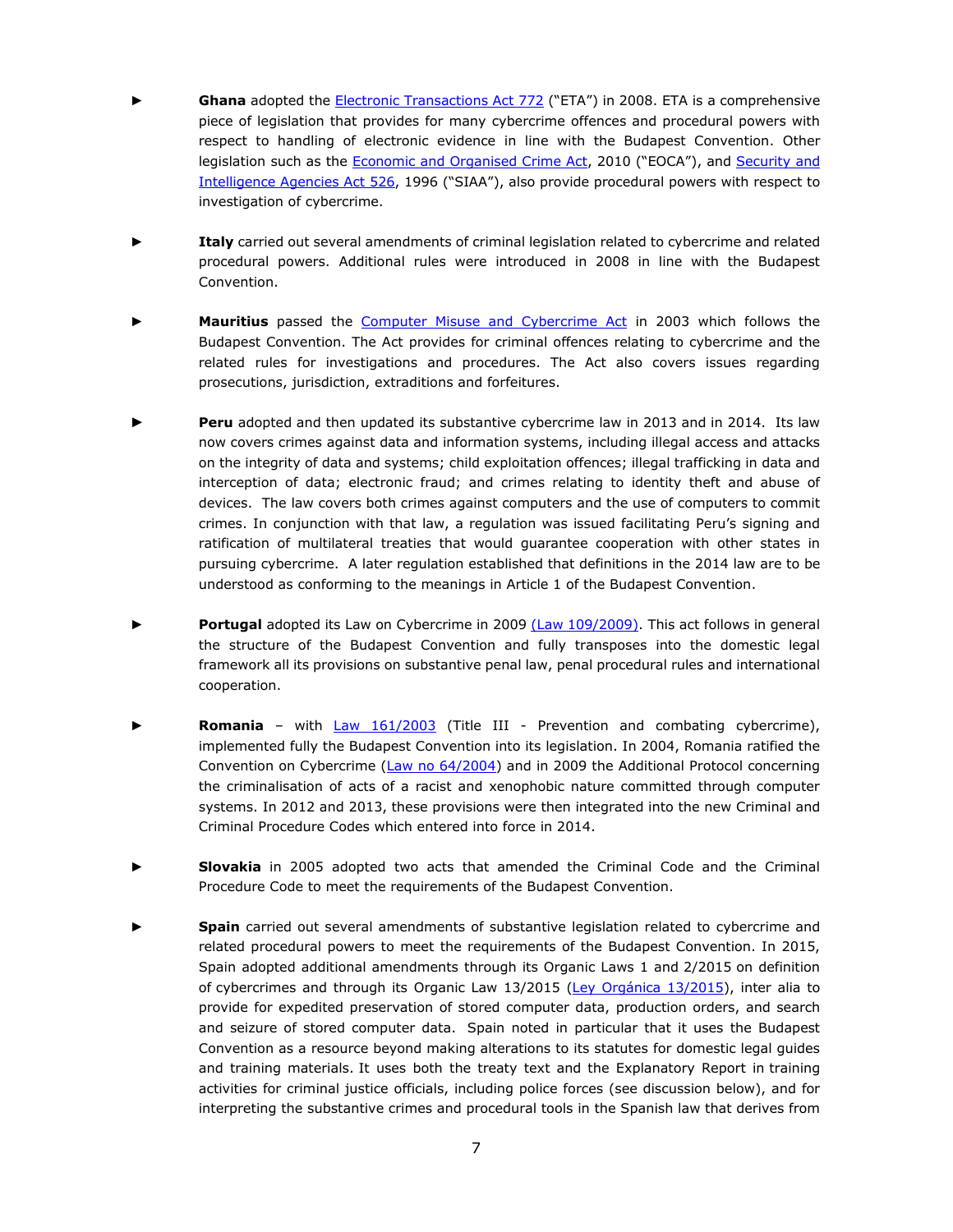Budapest. Such interpretation comes in the form of Circulars of the Spanish State Prosecutor General's Office establishing the criteria to be followed by prosecutors in understanding and applying legal norms. The Budapest Convention and its Explanatory Report constitute essential bases for several of these Circulars:

- Circular 1/2019 FGE on common provisions and assurance measures for technological research proceedings;
- Circular 2/2019 FGE on interception of telephone and telematic communications;
- Circular 5/2019 FGE on registration of devices and computer equipment;
- Circular 3/2017 on the reform of the Criminal Code in relation to crimes of discovery and disclosure of secrets and crimes of computer damage.
- **Sri Lanka** in 2007 adopted the *Computer Crimes Act No 24 of 2007* which is largely based on the Budapest Convention. In addition, the [Payment Devices Frauds Act No. 30 of 2006,](http://www.commonlii.org/lk/legis/num_act/pdfa30o2006277/) the [Intellectual Property Act No. 36 of 2003](http://www.commonlii.org/lk/legis/num_act/ipa36o2003314/) and a number of general Penal Code articles and amendments are applicable to cybercrime offences. The Penal Code, amended by the Prisons [Amendment Act No. 22 of 2005,](http://www.commonlii.org/lk/legis/num_act/pa22o2005250/) [Penal Code Amendment Act No. 16 of 2006](http://www.commonlii.org/lk/legis/num_act/pca16o2006213/) and [No. 10 of](http://www.ilo.org/dyn/natlex/docs/ELECTRONIC/106575/130809/F-1027413093/lka106575.pdf)  [2018](http://www.ilo.org/dyn/natlex/docs/ELECTRONIC/106575/130809/F-1027413093/lka106575.pdf) is in place to deal with some issues relating to indecent images of children. In 2018, Sri Lanka furthermore adopted amendments to the Mutual Assistance in Criminal Matters Act (No. 24 of 2018) which now comprises specific provisions related to mutual legal assistance in matters related to cybercrime and electronic evidence, including the expedited preservation of data, in line with the Budapest Convention.

In addition to these and other States that are Parties to the Budapest Convention, many others have adopted domestic legislation in line with the Budapest Convention or are in the process of doing so – often with the technical assistance of the Council of Europe – such as Belize, Benin, Côte d'Ivoire, Burkina Faso, the Gambia, Guatemala, Fiji, Kenya, Niger, Nigeria and others.

#### <span id="page-7-0"></span>**2.2 Domestic investigations**

When giving examples of the use of the legislation based on the Budapest Convention in domestic investigations and prosecutions, the following will need to be taken into account:

- In States that have adopted legislation based on the Budapest Convention any investigation making use of such legislative provisions may be attributed to this treaty. However, prosecutions and court decisions will refer to the articles of domestic law and not to the Budapest Convention except for instances where evidence has been obtained through international cooperation provisions.
- Public authorities can only share limited information as details may be confidential or investigations are ongoing.

Nonetheless, here are some examples submitted by Parties:

- The Prosecutor's Office of **Bosnia and Herzegovina** reported that:
	- In at least three cases it used the mechanisms in Articles 29 and 30 of the Budapest Convention to seek data preservation from foreign providers. In two other cases, requests were sent for subscriber data in accordance with Article 31 of the Convention.
	- The Prosecutor's Office of Brčko District indicted a suspect in 2013 for illegal use of another person's account to access a private Internet page and to change passwords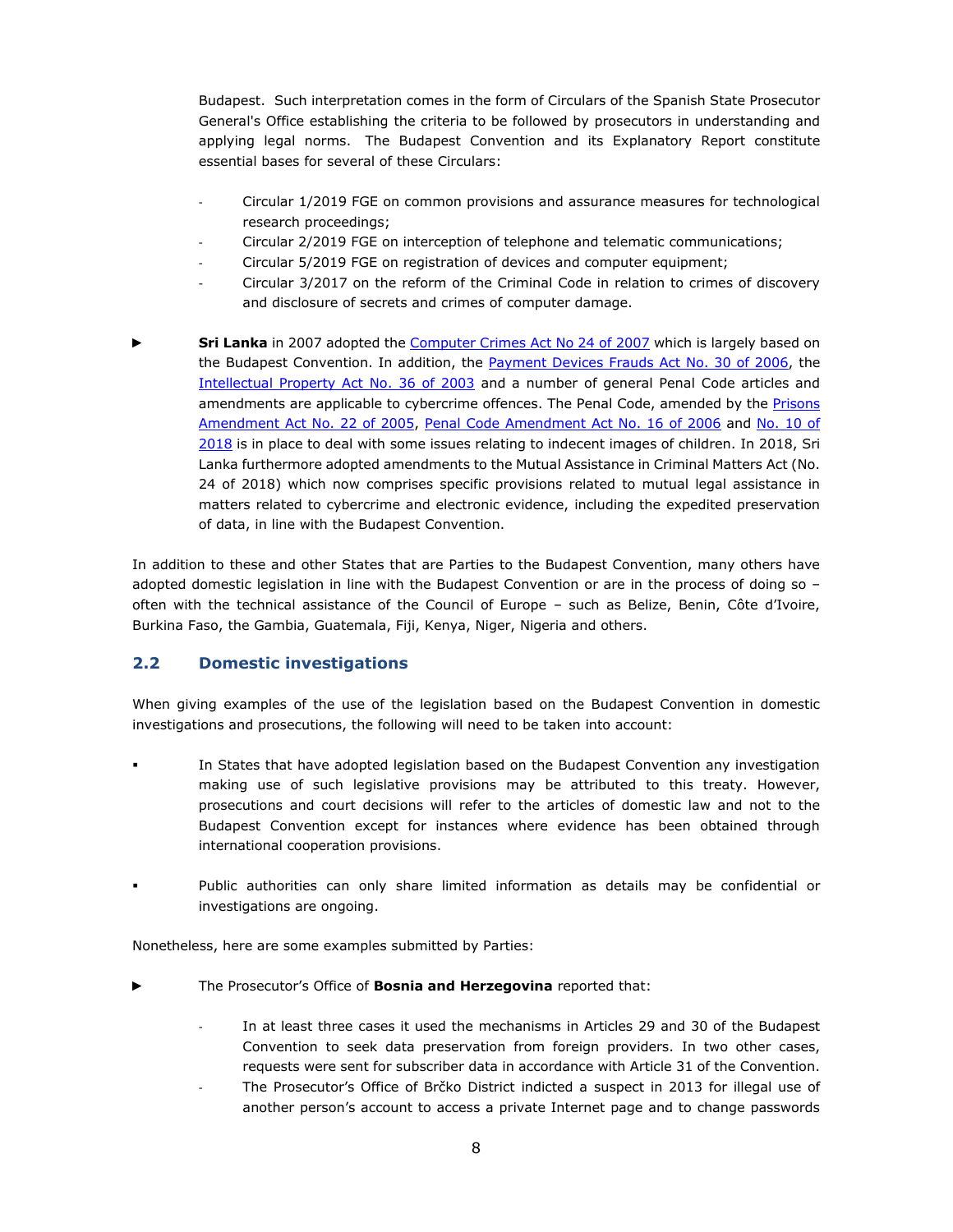and the source code of the page. This led to automatic erasure of all data, which constituted the crime of damage of computer data and programmes.

- In another case, the defendant had repeatedly purchased goods and services via the Internet, conducted unauthorised monitoring of the computer activities of third parties, and forged documents via computers. The defendant was convicted of computer fraud and other cybercrimes and of thereby damaging individuals and businesses, receiving a prison sentence and fine.
- Procedural changes pursuant to the integration of the Budapest Convention (Article 26 on spontaneous information) in domestic legislation assisted the Republika Srpska in a 2019 investigation. Defendants were charged with misuse of copyrights – the unauthorised creation of an Internet web site to distribute movie content. Investigative mechanisms based on Articles 29 and 32 of the Convention were also used in the case.
- Another 2019 case used other mechanisms based on the Convention investigators received information from a US Internet service provider (ISP) about the distribution of child pornography from Republika Srpska. The investigation identified a target in Banja Luka which resulted in the confiscation of 1000 items of storage media, 42 hard discs, computers, mobile phones and other equipment used to store child pornography.
- A 2018/2019 case used the Budapest Convention's mechanisms for cooperation with foreign ISPs for the preservation and disclosure of data identifying certain social network users. Finally, such methods were used in 2019 for investigations related to endangering the security of officials in Republika Srpska. In that case, a US ISP provided data to identify a target.
- **Costa Rica** became a Party to the Budapest Convention in January 2018. In the five year period from 2014 to 2019, more than 7,000 cases of cybercrime have been recorded, out of which the vast majority (6342) were related to fraud. Ninety-four of these fraud cases led to criminal prosecutions. Following accession to the Budapest Convention Costa Rica established an Anti-Cybercrime Unit at the Public Prosecutor's Office in what now is called the "Deputy Prosecutor's Office for Fraud and Cybercrime," which closely cooperates with the judicial police in investigating cybercrime. As a result, two organised crime groups involved in computerrelated fraud have been dismantled and searches and seizures have been carried out. The organised crime groups had a complex set up with one unit targeting victims through phishing, pharming and other social engineering techniques, a second unit responsible for recruiting money mules, a third organising the transfers of criminal proceeds, and a fourth collecting information on potential victims.
- **Finland** carried out a remote search based on the Budapest Convention in a case involving multiple serious distributed denial of service attacks on several Finnish "Authoritative Services" in 2017 and 2018. The suspect had used a mobile device to launch the distributed denial of service (DDoS) attacks using Stresser (Crime as a Service) services (botnets) to automate the attacks. The police remotely searched data in the suspect's email and Stresser accounts to find evidence of the suspect having used those services via a certain device on the days when attacks occurred. The results of the remote searches were crucial, as there was basically no other way to get hard evidence that the suspect was behind the attacks.
- **France** stated that their cybercrimes services use regularly the framework of the Budapest Convention as a tool for the investigation of cyberattacks. France offered three examples of domestic cases based on Budapest-related legislation:
	- In the first case, the public health authorities in Marseille investigated the importation and sale of a product containing glyphosate that was unauthorised for sale and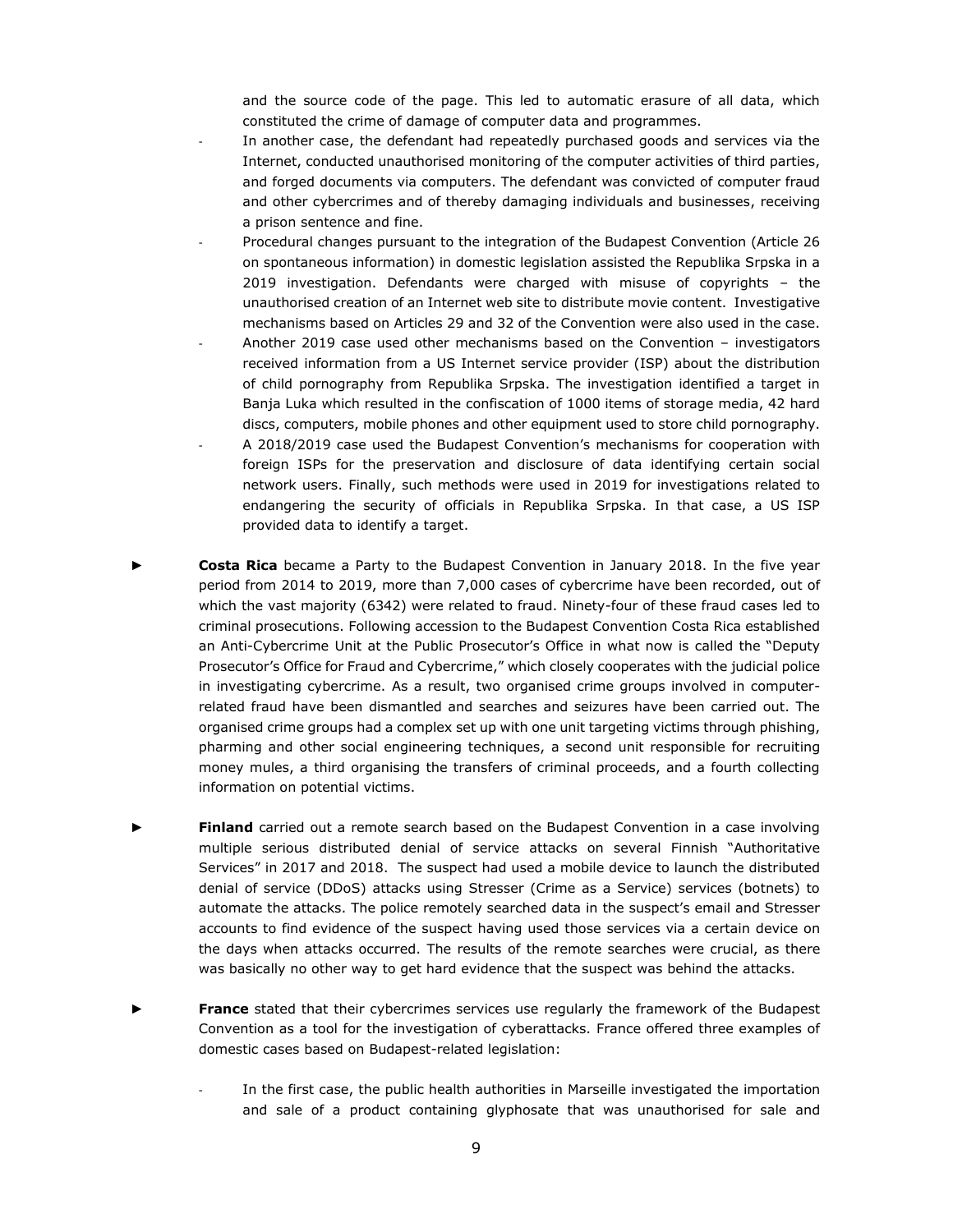distributed under the counterfeited brands of GALLUP 360 and LUTESATE 360 (the products are dangerous for human consumption). The four defendants received suspended prison sentences and fines.

- In the second case, the same authorities investigated a counterfeit production network for the drugs PLAVIX and ZYPREXA that were also dangerous for human consumption. The preliminary investigation began with the seizure of 40,000 containers of the two medications, which apparently originated in Singapore and were sold mostly in Europe (the UK, France, and Switzerland). The three defendants were convicted in 2017 of the illegal practice of pharmacy, fraud involving a product posing a danger to persons or animals, and importation of products under a counterfeited brand that presented a danger to human health. The two defendants who were natural persons received varying prison sentences, had their property confiscated or a fine. One was barred for five years from the management of a business. The legal person was fined 15,000 euro. In the third case, a preliminary investigation led to the seizure of 6,000 cartons of counterfeit MAYFAIR cigarettes with a value of 387,000 euro. They had apparently been imported from Spain and were intended for sale in Italy. The danger to the health of consumers consisted in the complete lack of knowledge of the origin of the cigarettes and of how they had been manufactured. The defendant was convicted in 2018 of several offences relating to illegal possession and distribution of products lacking the necessary documents and organised-crime-related offences. He received a suspended sentence and a fine of 300,000 euro.
- **Hungary** supplied a number of examples of domestic investigations facilitated by criminal procedure changes based on the Budapest Convention's Article 32. Article 32 (a) permits a Party to access publicly available (open source) stored computer data without the authorisation of another Party, regardless of where the data is stored geographically. Article 32 (b) enables the trans-border access to stored computer data – in carefully delimited circumstances – with the lawful and voluntary consent of someone who has the authority to disclose that data:
	- In the first case, two perpetrators boarded a bus heading to town X together with the underage victim. S/he was visibly under the influence of sedatives and alcohol and asked the perpetrators for a cigarette. The perpetrators told the victim that they would give him/her a cigarette if s/he got off the bus with them at town X. The victim got off the bus and they walked together to the bank of X river where the perpetrators gave the victim a cigarette. After having smoked it, s/he became disoriented and the perpetrators, taking advantage of the situation, sexually assaulted the victim. The investigating authority seized and analysed footage from the surveillance camera installed on the bus, allowing them to establish the identity of the perpetrators. The investigators also used public data, photos and relationships on Facebook, in accordance with Article 32 (a) of the Convention.
	- In the second case, the accused suffocated his/her mother with a pillow in his/her home and disposed of it in the septic tank located in the yard behind the house. The investigating authority seized the accused's iPhone V and iWatch 3. It was necessary for the success of the investigation to obtain data stored in the cloud operated by the US-based service provider (Apple Inc.). During the interrogation, the investigating authority asked the accused's consent to access his/her account data remotely, since it was stored outside Hungary. The accused consented, logged into his/her account and provided the authorities with the password. With regard to this case, Hungary noted, "without the use of Article 32 (b), obtaining the data would only have been possible through a time-consuming legal assistance procedure."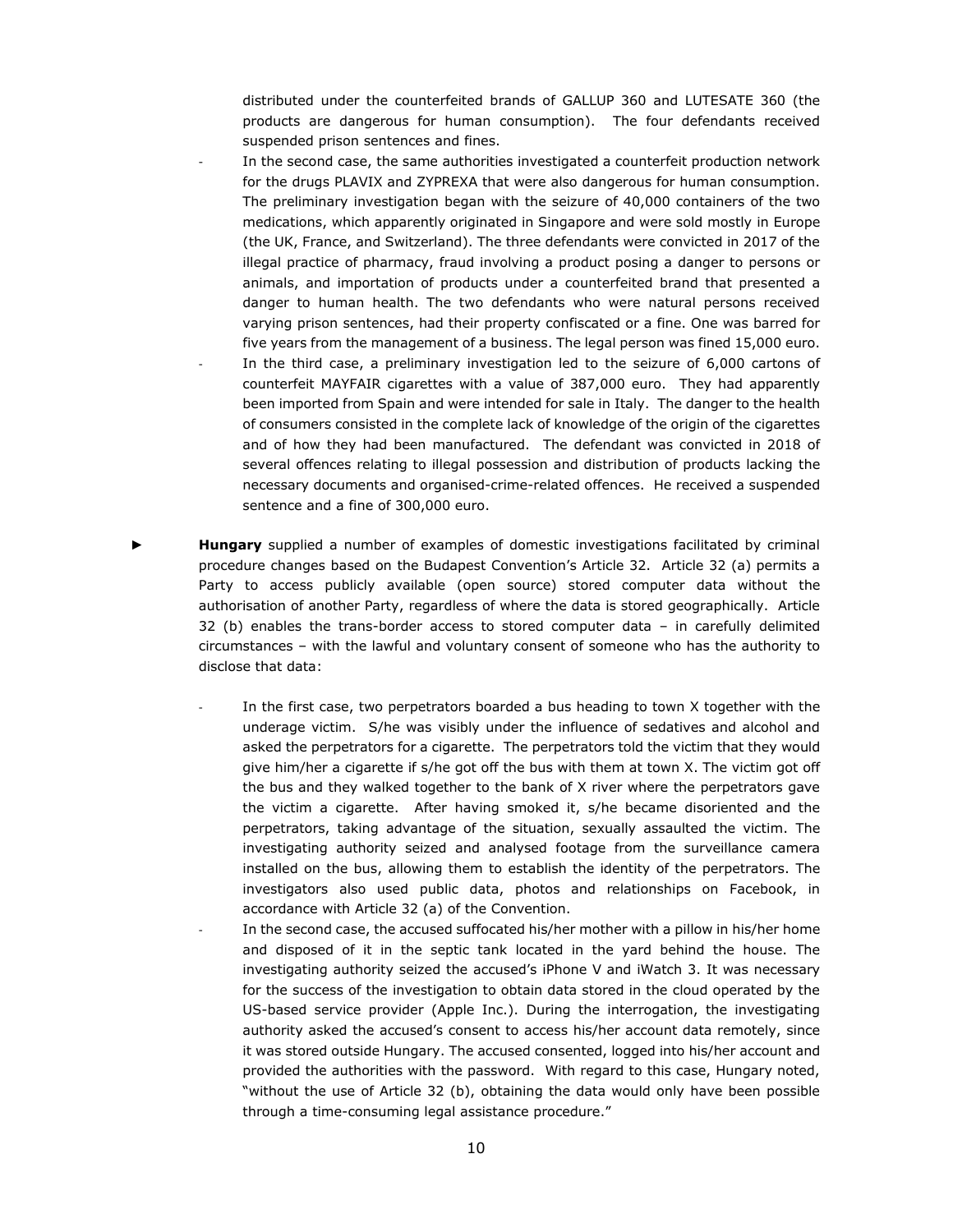More generally, Hungary commented that, "without the use of Budapest Convention, request for legal assistance had to be sent to service providers in the framework of judicial cooperation in order to access data stored in a server located in another country. This was time consuming and cumbersome, especially with regards to data stored in the territory of the US … With voluntary consent, the data stored abroad is accessible and recordable to the investigating authorities and thus becomes part of the evidence."

- **In Japan** multiple defendants operated a so-called leech site that gathered links to websites containing data of manga and other books that had been uploaded illegally. The defendants were convicted of violation of the [Copyright Act.](https://www.cric.or.jp/english/clj/cl2.html) In another case, the defendant created a mining programme and uploaded it to the Internet, disguising it as an online games programme. The defendant earned rewards through the mining carried out when the programme was installed on the device of someone who downloaded the programme without knowing that it was actually a mining programme. The prosecution secured evidence through the use of search and seizure and extraction of evidence from seized computers. The defendant was convicted of operating an electromagnetic record giving an unauthorized command.
- ► The **Republic of Moldova** had adopted its Law on Cybercrime no. 20/2009 which permitted it to become a Party that year. The law was applied in a number of cases. For example:
	- In one case, a defendant had travelled abroad to procure a skimmer to illegally obtain information from payment cards. He was convicted for being the organiser of an attempt to make available the technical means for the purpose of committing the crime provided for in article 259 of the Criminal Code of the Republic of Moldova and articles 26, 42 para. (2), article 259 para. (2) lit. b) and e) of the Criminal Code of the Republic of Moldova, and for being an author in the preparation of illegal access to computer data, committed by two or more persons, using special technical means.
	- In another case, a defendant entered the territory of the Republic of Moldova with the plan of installing in Chisinau – in cooperation with other defendants –skimmers at ATMs to illegally access and steal information from payment cards. These acts were criminal offences under articles 237 and 259 of the Criminal Code.
- In **Romania**, cybercrime has evolved over the last 17 years from individual offences committed by skilled offenders to a more sophisticated modus operandi by organised crime groups specialised in different forms of fraud over the internet or in illegal activities related to electronic payment instruments.
	- A Decision of the High Court of Cassation and Justice stated in 2013 that Article 6 of the Budapest Convention ("misuse of devices") is applicable when an offender mounts reading/writing device on an ATM with the purpose of collecting sensitive information from an electronic payment instrument. The Decision also stated that the illegal use at an ATM by a genuine or a counterfeited electronic payment instrument with the purpose of withdrawing cash is criminalised under Article 2 (Illegal access) in conjunction with the special provisions on fraudulent operations with electronic payment instruments. In addition, Romania encountered various attacks against computer systems or networks targeting the financial system materialised in different schemes of "jackpotting" that are criminalised under national legislation implementing the Budapest Convention.
	- In a case in 2016, a "jackpotting" scheme that compromised more than 20 ATMs in less than 90 minutes, led to fraudulent cash withdrawals of 800,000 Euro. A defendant was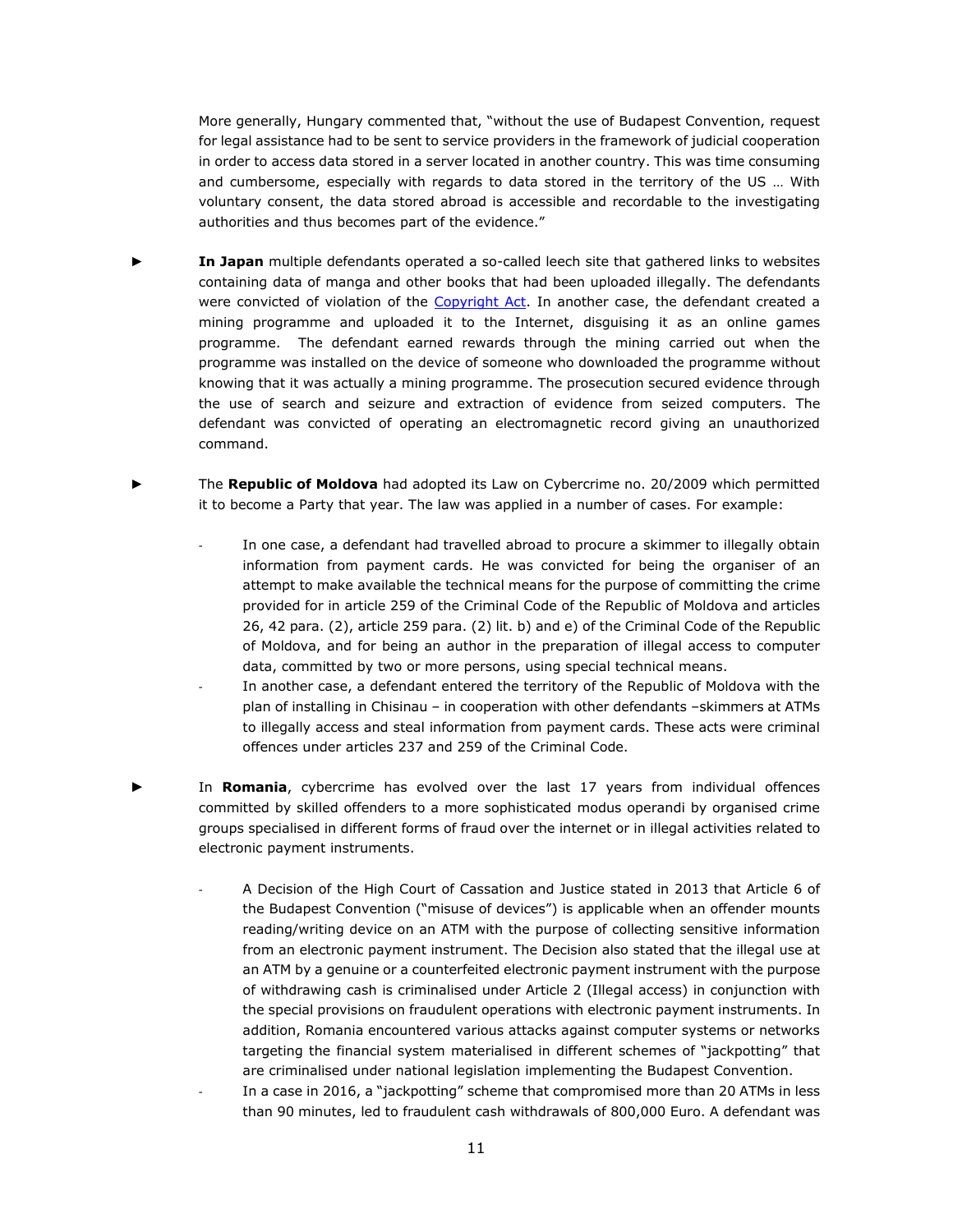caught "red-handed" with 17.000 Euro cash withdrawn and sentenced to four years of imprisonment for computer fraud (Article 8 of the Budapest Convention) and participation in an organised crime group. Unfortunately, due to the complexity of the scheme that included the deployment of a phishing attack that compromised an official's email account, the intrusion (Article 2 of the Budapest Convention) and the alterations made to the system file of the ATMs that led to an overriding the commands of the systems (Article 4 and 5 of the Budapest Convention), remained unsolved.

- **Spain** provided selected examples in which the Convention itself was referenced in Spanish cases between 2015 and 2019:
	- In numerous cases from 2015 to 2019, the Budapest (and also the Lanzarote) Convention were cited for the purposes of criminalisation of child pornography and child grooming crimes. They were also used to identify the facts necessary to prove crimes of child pornography or to define the concepts of child pornography and pornographic material. Other judgments cited Budapest and Lanzarote and their respective explanatory reports to assess the crime of possession of child pornography and to interpret what constitutes material of pornographic character or sexually explicit conduct.
	- In a case involving illegal access to computer systems, a 2015 judgment used the Budapest Convention in interpreting and applying the crime of illegal access to systems. This case was decided before the relevant Spanish criminal statute was amended. The decision thus analyses the pre-amendment concept against Article 2 of the Convention.
	- And in cases involving attacks on the integrity of data and systems, two judgments relied on the Budapest Convention. In the first, the court that convicted defendant of computer damage expressly cited Article 1 of the Convention to define the concept. In the second, also a prosecution for computer damage, the court cited Articles 2 to 6 of the Budapest Convention in interpreting the relevant articles of the Spanish criminal code
	- Finally, in a case involving the physical removal of computer equipment, a 2015 judgment of the Provincial Court of Madrid referred to the concept of computer data in Article 1 of the Budapest Convention.

Spain furthermore commented that the expedited preservation of stored computer data pursuant to Article 16 of the Convention (and provided for in Spanish law) is used very frequently in practically all technology-related investigations, both when the information to be preserved is held by national providers and abroad. Spain also offered an example of the use of several Budapest criminal procedure tools. In June 2019, a complaint was filed by the Prosecutor's Office after an investigation of a computer attack with access to the internal network of an important Spanish institution, with effects on systems and devices located in different locations in Spain and in other countries. The Public Prosecutor's report charged illegal access to the systems and computer damage (based on articles in the Spanish code that derive from the Budapest Convention). This on-going investigation involves numerous transnational actions and the use of the Budapest Convention's investigative tools of preservation of data, production orders, and search and seizure of computing devices.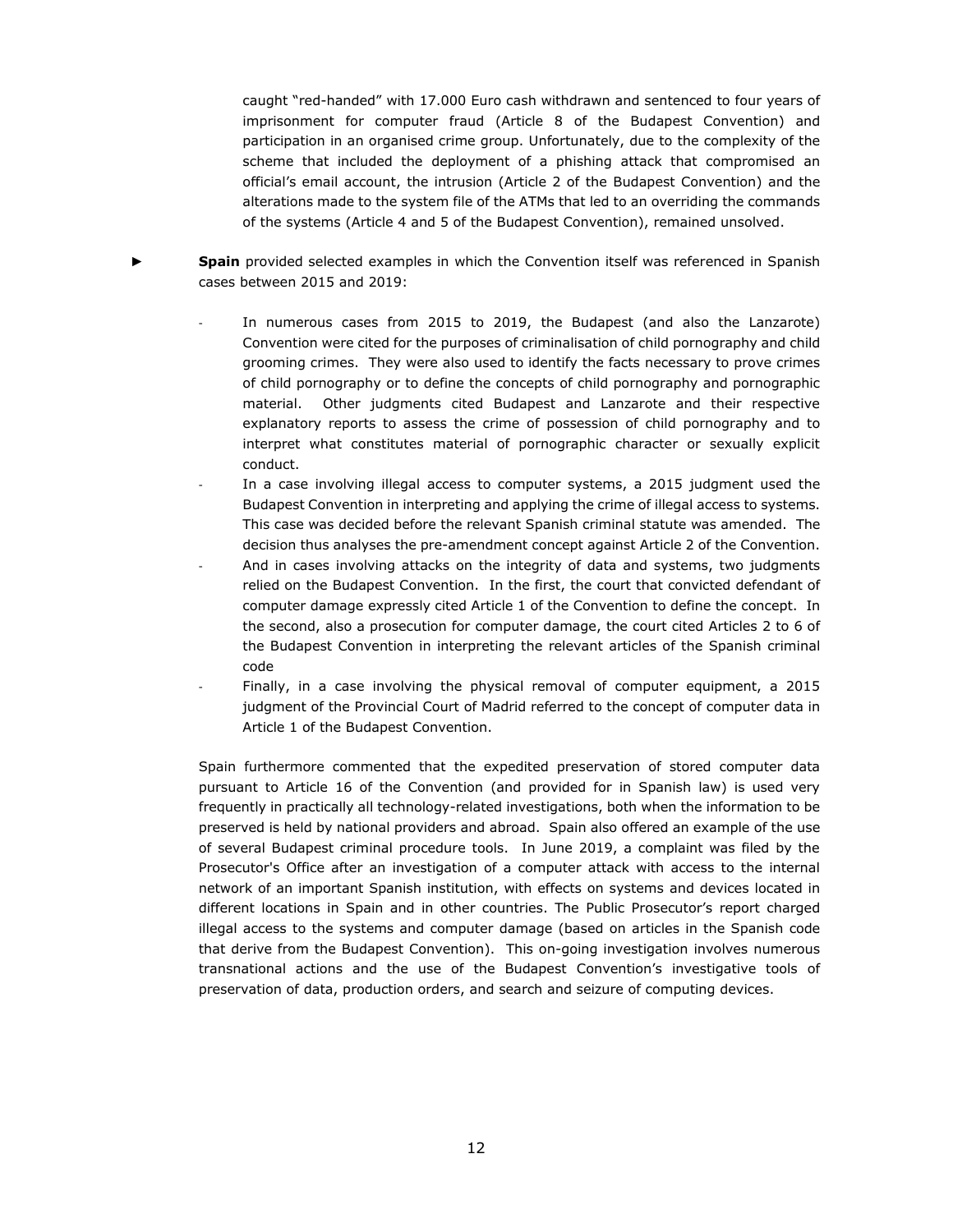# <span id="page-12-0"></span>3 International cooperation

The benefits of the Budapest Convention with regard to international cooperation stem from:

the fact that it represents a legal framework for criminal justice cooperation on cybercrime and any other crime where evidence is on a computer. The chapter on international cooperation contains general provisions on international cooperation that may also be found in other treaties on cooperation in criminal matters as well as provisions that are specific to the collection of electronic evidence. The 2<sup>nd</sup> Additional Protocol that is currently under negotiation is to provide for additional

| <b>International cooperation</b>          |
|-------------------------------------------|
| Art. 23 - General principles              |
| Art. 24 - Extradition                     |
| Art. 25 - General rules                   |
| Art. 26 - Spontaneous information         |
| Art. 27 - MLA in absence of treaty        |
| Art. 28 - Confidentiality                 |
| Art. 29 - Expedited preservation          |
| Art. 30 - Partial disclosure traffic data |
| Art. 31 - MLA accessing data              |
| Art. 32 - Transborder access              |
| Art. 33 - MLA collection traffic data     |
| Art. 34 - MLA interception content        |
| Art. $35 - 24/7$ point of contact         |

tools, including for cooperation in emergency situations;

- the large network of practitioners participating in the Cybercrime Convention Committee (T-CY) and in capacity building activities who can call and rely on each other when needed in the investigation and prosecution of cases that more often than not are transnational in nature. The benefit of these relationships is immeasurable;
- the promotion of reforms and the strengthening of laws, procedures and mechanisms for international cooperation by the T-CY and capacity building activities. For example, in 2014 it carried out an [assessment of the functioning of the mutual legal assistance provisions](https://www.coe.int/en/web/cybercrime/assessments) of the Budapest Convention and adopted a set of recommendations. In 2017, the Committee then [reviewed the follow up given by Parties to these recommendations](https://rm.coe.int/t-cy-2017-2-mla-follow-up-rep/168076d55f) and documented good practices but also encouraged further efforts.

The following examples provided by Parties illustrate how the Budapest Convention is helping in practice.

#### <span id="page-12-1"></span>**3.1 Examples of mutual assistance in practice**

All States recognise the limited effectiveness of mutual assistance and the need to improve the process when investigating transnational cybercrime and securing volatile electronic evidence. Although the Convention has not solved all problems, it helped improve the situation and has contributed to successful cooperation. One Party has remarked that, as a small, poor country, it could not possibly find the resources to negotiate all the bilateral agreements it would need to obtain electronic data rapidly from every country from which it might need assistance. However, once it acceded to the Convention, dozens of partner countries were instantly bound to provide assistance. This prospect of immediate connections to possible assistance was a crucial factor in this country's decision to seek accession. Another Party, Malta, added that, "since the majority of cybercrime attacks are of transnational nature, the Budapest Convention is indispensable in order to investigate perpetrators effectively, especially for countries such as Malta, which do not have international service providers based within their own jurisdiction."

In this vein, numerous Parties have described improvements to their ability to obtain formal and informal mutual assistance after they became Parties, and they provided statistics<sup>1</sup> and examples accordingly.

<sup>&</sup>lt;sup>1</sup> It should be noted that statistics on the use of the offences of the Budapest Convention and its tools are not complete or fully reliable – in fact, they may be presumed chronically to understate actual use. Some countries don't keep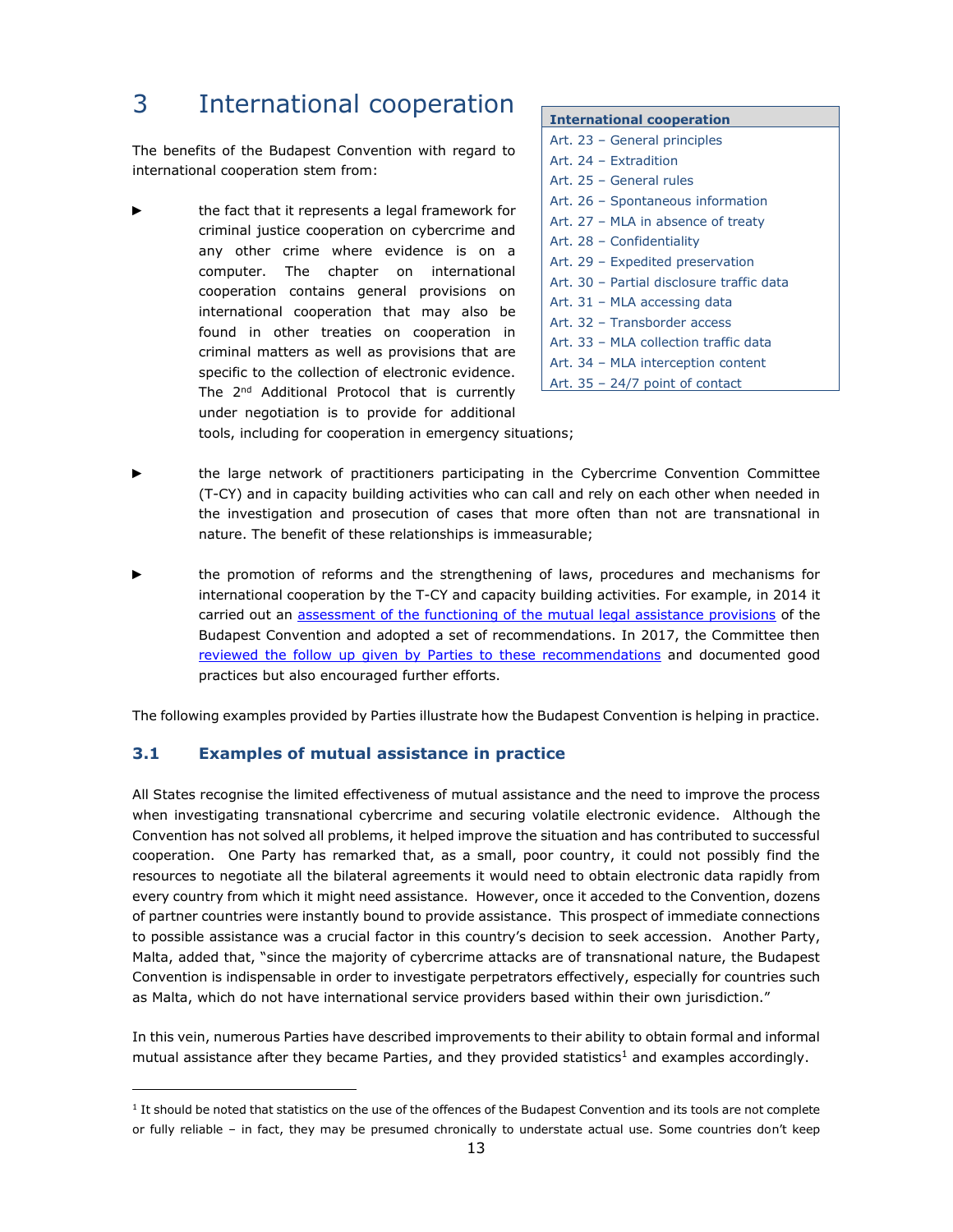**Bosnia and Herzegovina** commented that the best example of international cooperation lies in the specially-created platforms of service providers – for example, that of Facebook. These platforms, intended for representatives of law enforcement, allow the fast exchange of operational information. Thus, in investigations of illegal use of copyrights and endangerment of an official involved in security affairs, the Prosecutor's Office of Bosnia and Herzegovina used Convention provisions when it requested data preservation and disclosure of subscriber data from foreign service providers.

Most of the prosecutors' offices in Bosnia and Herzegovina reported that they had investigated or were investigating cases that involved Convention-based crimes. Overall, in 2019, about 110 such investigations were started, many of which resulted in prosecutions. Further, in 2019, the Ministry of Interior of Republika Srpska reported 115 high-tech crimes, twelve involving crimes against the security of computer data and 103 related to other high-tech crimes.

International police cooperation via INTERPOL in Sarajevo is very intensive in exchanging data regarding child pornography (per Article 9 of the convention) and breaking its distribution chains. In 2019, INTERPOL in Sarajevo opened thirty new child pornography cases. Five originated with domestic law enforcement and twenty-five were opened on the request of national contact bureaux in other countries.

The Ministry of Interior of Republika Srpska collaborated in several international actions in 2015 and 2016. These included Darkode (with the US; production and use of a computer virus and computer fraud); Odisej (with Germany; computer fraud, unauthorised access to a computer, computer network, telecommunication network and electronic data processing, etc.); and PLEJADE with the United Kingdom, US, Switzerland, Austria, Germany, Japan, Canada, Ireland, and Monaco on the extortion and prevention of, and limiting access to, a public computer network.

**France** is the sender or receiver of many requests for assistance to obtain electronic data. These requests are based both on bilateral instruments, especially the agreement with the US, and multilateral instruments, including the agreement between the European Union and the US and the Budapest Convention. France notes that the Budapest Convention's provisions (especially Articles 29 and 35) and its community of trust are particularly important for preservation of data prior to formal requests.

In a 2018 example involving the kidnapping and murder of a minor and associated crimes, France made a request for electronic data. The requested state replied that its evidentiary standard had not been met and denied the request. However, a formal MLA request was transmitted to the requested state and was executed.

In a 2018 incoming request investigating a legal person for a complex of cybercrimes, including conspiracy and electronic fraud (sale of tools and programs to disable antivirus programs), France was asked to preserve the data in an account as well as data relating to an IP address. This request was executed in June 2019.

statistics; countries with federal systems may keep separate, unretrievable statistics; many countries don't keep statistics in a way that tracks the substantive crimes in the Convention (they may use general terms such as "fraud" rather than a statutory reference that relates to the Budapest Convention); and countries normally keep statistics by substantive crime, not by whether certain procedural tools were used in an investigation. For some of the same reasons, statistics relating to the 24/7 system (discussed below) also understate the use of the system. Conversely, where statistics exist, they sometimes mix requests that use different mechanisms or networks (such as the so-called G7 network), not solely the 24/7 network of the Budapest Convention.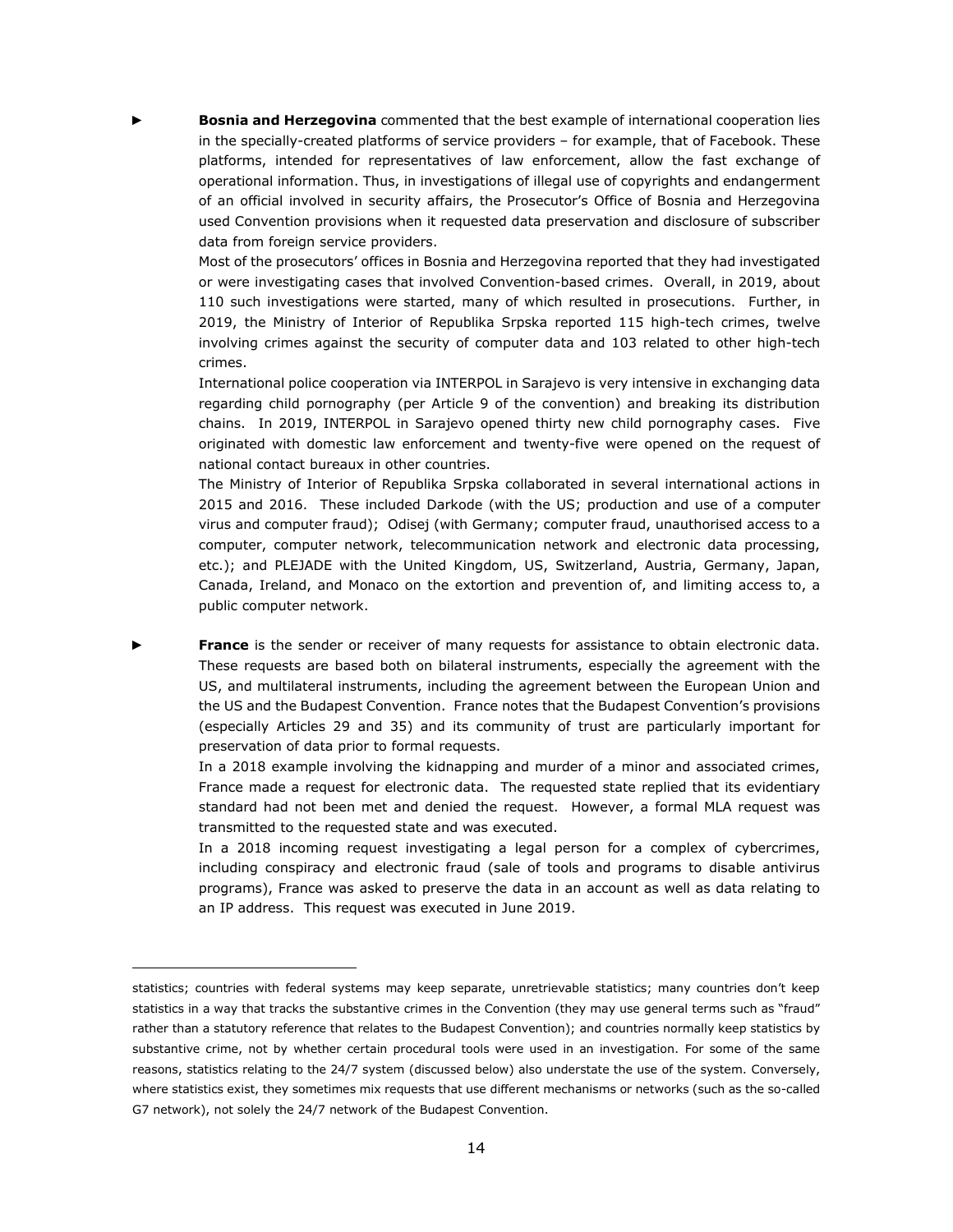In 2019, France sent fifty outgoing mutual legal assistance requests from French services for electronic data based on the Convention and handled twenty such incoming requests.

- ► **Georgia** has only a few mutual assistance agreements with countries beyond Europe. In the absence of agreements, the Budapest Convention has served as an important tool for Georgia with non-European partners in serious multinational investigations. In several cases, spontaneous information shared on the basis of Article 26 of the Convention led to successful investigations at an unprecedented scale for Georgia. Here are two examples:
	- GozNym Malware Case. In 2019 Georgia participated in a largescale multinational law enforcement operation in which a complex, globally operating organised cybercrime network was dismantled. The criminal network used the GozNym malware to steal an estimated \$100 million from more than 41 000 victims, primarily businesses and their financial institutions. The criminal network was led by a Georgian national and composed of members mostly from Eastern Europe. The operation culminated in the initiation of criminal prosecutions against members of the network in four different countries as a result of cooperation between Georgia, the United States, Ukraine, Moldova, Germany, Bulgaria, Europol and Eurojust. Georgia successfully prosecuted the leader of the syndicate and his associate who were sentenced to 7 years and 5 years in prison, respectively. Georgian prosecution heavily relied on the evidence shared by the international partners of the operation. More information can be found [here,](https://www.justice.gov/usao-wdpa/pr/three-members-goznym-cybercrime-network-sentenced-parallel-multi-national-prosecutions?fbclid=IwAR2_IBBsWeKjOn5NZ2uwM7XIMggk7jHfu_kYmw3itbj2s4Arzk4LD-lc0kc) here, [here](https://www.justice.gov/opa/pr/goznym-cyber-criminal-network-operating-out-europe-targeting-american-entities-dismantled#:~:text=A%20complex%20transnational%20organized%20cybercrime,an%20international%20law%20enforcement%20operation.&text=United%20States%20Attorney%20Scott%20W.) and [here.](http://www.eurojust.europa.eu/press/PressReleases/Pages/2019/2019-05-16.aspx#:~:text=In%20an%20unprecedented%2C%20international%20law,businesses%20and%20their%20financial%20institutions.)
	- International Child Pornography Case. In 2019, Georgian police arrested Australian, Georgian and US nationals on child sexual exploitation and child pornography charges. In the multinational operation police dismantled a child-trafficking ring that exploited girls as young as 8 years to produce pornography. The pornographic materials were sold both locally and internationally mostly through the dark web. The police operation was preceded by intensive cooperation between Georgian, Australian and the United States authorities as well as Europol. Three have been convicted by a Georgian court and sentenced to 19 years in prison each, while 21 others are still on trial.
- **Hungary** supplied several examples of improved mutual assistance and noted, "using the Convention as the basis of mutual assistance results in expedited, more professional and direct procedure compared to mutual legal assistance between judicial authorities." It provided the following examples:
	- In a case related to terrorism, Hungary learned that the subject had servers operating in another Party to the Convention. It requested assistance from that Party through the 24/7 network. Hungary also used trans-border access to stored computer data pursuant to Article 32 of the Convention because the suspect was using a virtual private server physically located in the requested Party.
	- In a second case, the unknown subject regularly and illegally changed the subscriber identity module lock of iPhone 6 phones that were sold by Company X at a discount if a buyer purchased a new phone plan. On request from buyers of the phones, the subject unlocked the phones, which allowed buyers to use them with any network provider or to sell them at a higher price than the original purchase price.
		- The lawful changing of the SIM lock can be initiated by Company X from Apple Inc. through a programme installed on the computers of Company X. After the subject infected the computers of Company X with a Trojan, the virus allowed the subject to use the program through a remote server. Thus, the subject had illegal access to the program that would be legally used by Company X to unlock phones.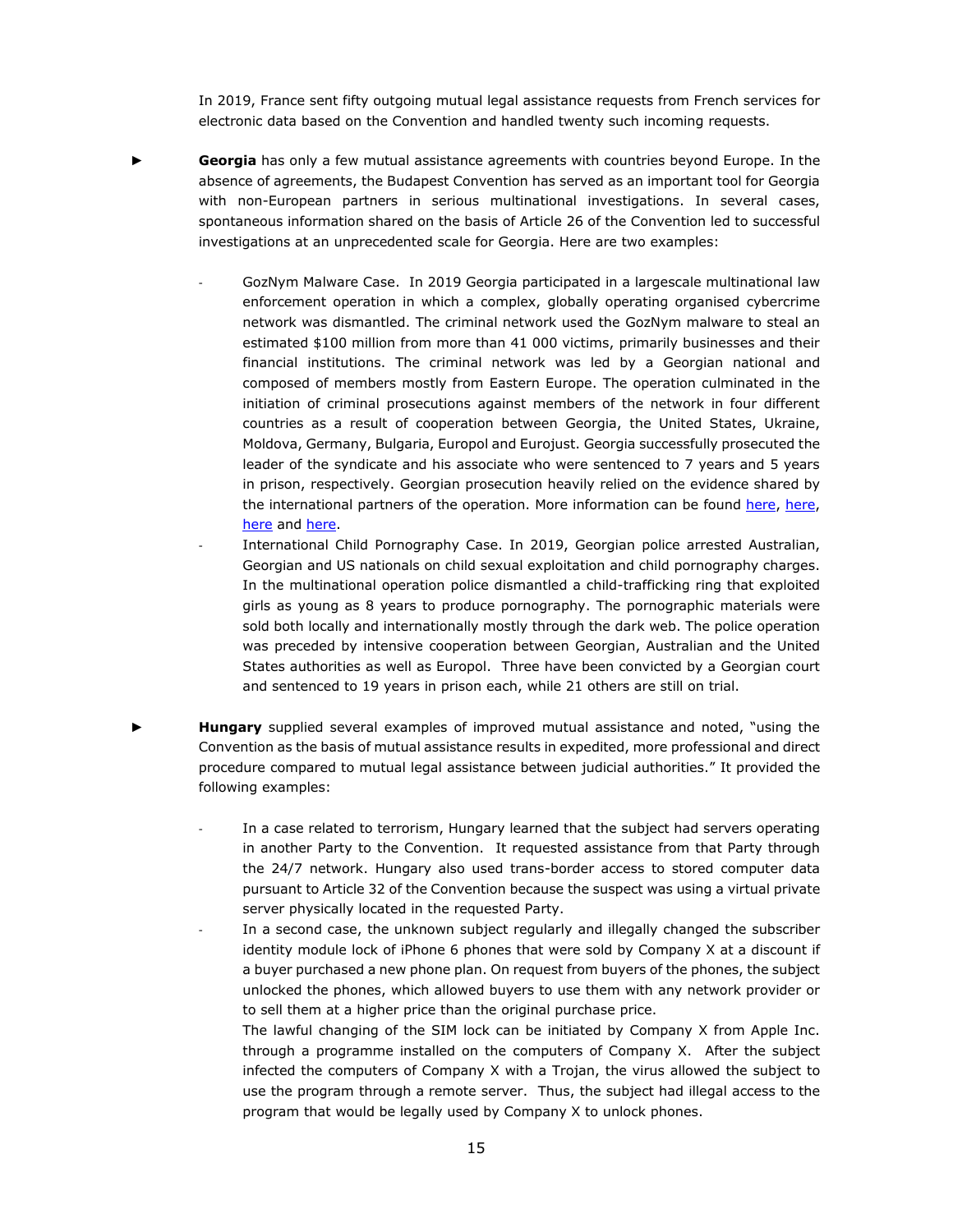The perpetrator unlocked 707 mobile phones and was prosecuted for the breach of an information system and of a large number of data. In accordance with Article 29 of the Convention, the Hungarian investigating authority requested the US Department of Justice to preserve stored computer data regarding the SIM unlock requests sent by Company X to Apple. A request for legal assistance, based partly on Articles 4, 23, 25, 29 and 31 of the Convention and partly on a bilateral mutual legal assistance treaty, was subsequently sent to the American authorities to obtain the disclosure of data preserved by Apple. This data was necessary to establish the facts of the case and identify the actual users of the unlocked phones, and thus helped to identify the subject(s).

- In its final example, Hungary requested disclosure of data from the Ukrainian authorities in a case involving breach of data and information systems. The CEO of a company had reported to the police that an unknown person had illegally accessed the company's telephone server and made a large number of calls to the Seychelles Islands and Guinea Bissau, amongst other countries, resulting in a loss of 7,500,000 HUF. The unknown subject used a phone number belonging to the company by first calling the number from a Ukrainian number. The Ukrainian authorities responded to the request.
- **Italy** provided the following international cooperation case example:

On 14 June 2013, the office of the Italian contact point received an urgent request for cooperation from the Norwegian contact point. Italy was informed that an Afghan national residing in Norway had stabbed his wife to death two days earlier.

The subject had then gone off the grid with his two-year-old daughter and had arrived in Italy, according to the information entered into the "Schengen Information System-SIRENE" by the Norwegian authorities. The Norwegian authorities provided physical details and a description of the suspect.

The analysis of Skype connections and the mobile phone number provided by the Norwegian police revealed two Italian IP addresses. In the meantime, the Prosecutor's Office obtained an order for real-time tracking and positioning with a view to locating the device.

As a consequence, between the night of 15 June and the following morning, the mobile phone was geolocated in a specific area of Rome. In that area, on 16 June, Italian officers noticed a young man in the company of a little girl whose age was consistent with the girl's age as reported by the Norwegian police.

Italian officers examined the man's seized personal effects, carried out checks, and were able to ascertain the identity of the man, who was then arrested. Photos of the arrested person and the child were sent to the Norwegian authorities, who confirmed the identities.

The subject was extradited and the child was returned to Norway, where a programme for her protection had been implemented and relatives were present to welcome and house her.

- Panama reported that it had been able to obtain the support in January 2020 of agencies in other countries, such as the UK's National Crime Agency, for a DDoS investigation.
- ► **Romania's** most relevant unit for international cooperation on cybercrime the Service for Combating Cybercrime within Directorate for Investigating Organised Crime and Terrorism Offences (DIICOT) – which is also the 24/7 Point of Contact for the network established by Article 35 of the Convention, for 2019 reported 144 incoming requests for stored computer data preservation and 39 outgoing requests, as well as 407 mutual legal assistance requests in cybercrime cases (321 active requests and 86 passive requests). Apart of this, the prosecutors from the above-mentioned unit initiated and participated in 3 Joint Investigation Teams.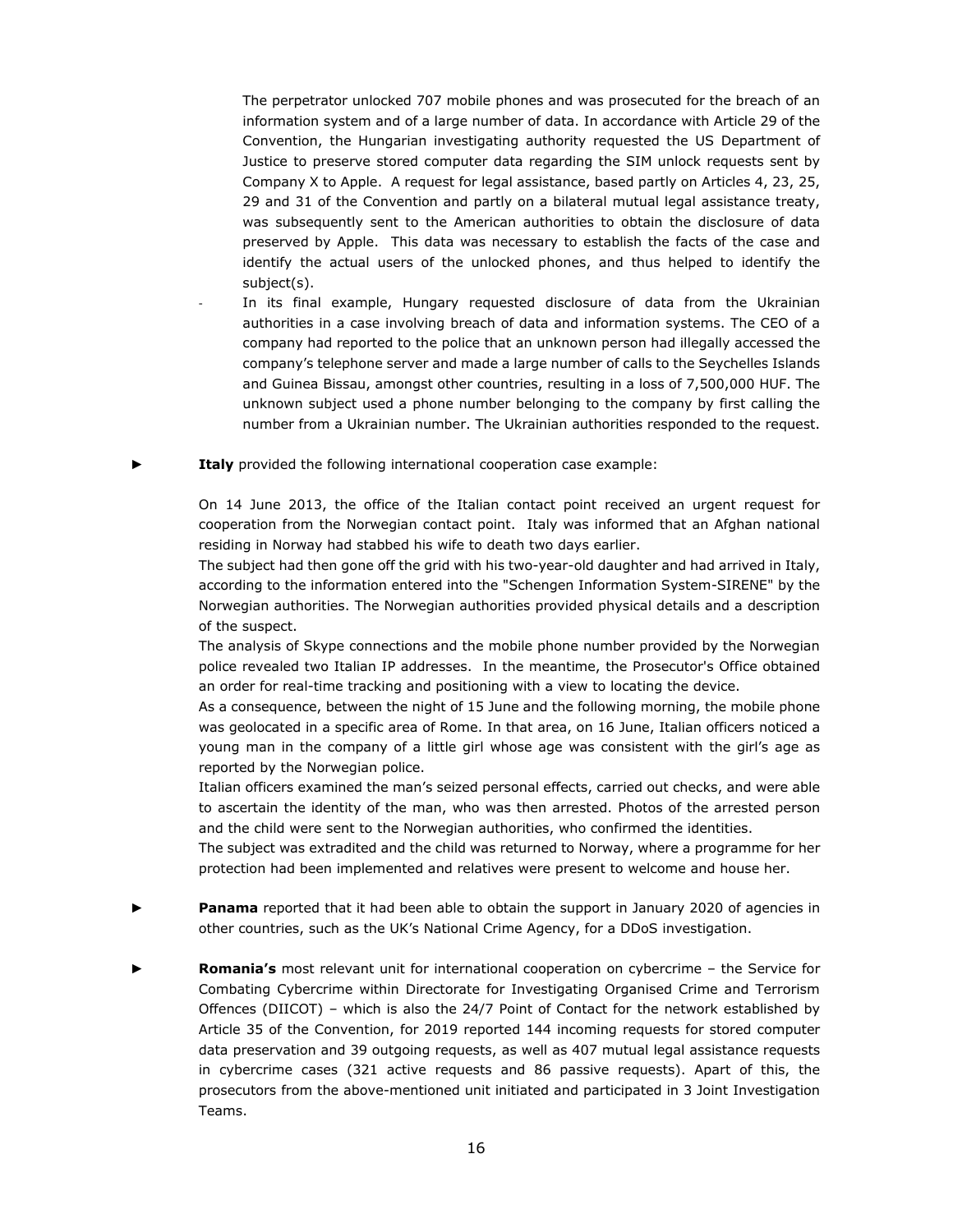#### ► In **Serbia**,

the Serbian Special Prosecutor's Office for High-Tech Crime and the High-Tech Crime Department of the Ministry of Interior have been conducting an ongoing operation, "Armageddon," since 2011 relating to sexual abuse of children on the Internet. In line with the Lanzarote Convention, these cases are considered urgent. In most of these cases international cooperation is used for gathering evidence.

Serbia underlined that, in the following case, it received effective and efficient mutual assistance: not only was all requested evidence gathered rapidly, but the Hungarian liaison officer in Serbia personally brought the evidence to the Serbian prosecutor.

In this case, preliminary proceedings were initiated based on information from a Hungarian authority received via INTERPOL. The Hungarian authorities had received a criminal complaint from a minor victim who had been in communication with an unknown person on a social network registered in Hungary. After gaining the victim's trust, the target threatened her and forced her to send him pictures of herself without clothing and performing sexual activities in front of the camera.

The Hungarian authorities sent to Serbia the IP logging records for the accounts that defendant had used on the social network, which belonged to a Serbian internet provider. The Special Prosecution Office obtained a court order and located the communication. The office then obtained a search *warrant*, and expert opinion found evidence of the crime on electronic devices belonging to defendant that were seized by the police.

*Simultaneously*, the Special Prosecution Office submitted a request for mutual assistance and received from the competent prosecutor's office in Hungary statements from the victim and other witnesses as well as copies of the victim's electronic communications.

The indictment alleged that defendant, on many occasions over a period of two years*,*  used the minor victim to produce pornographic photographs and audio-visual items. He threatened that he would *post* on the Internet pictures of her in her swimsuit, her pictures without clothing, and the above video materials. Those threats and orders were sent via a social network and Skype. Defendant kept all the pictures and video material in his computer.

The defendant was convicted of the offences of showing, procuring and possession of pornographic material and juvenile pornography and of coercion and given a prison sentence.

In another case, in Spring 2020, **Serbia** – together with Austria, Bulgaria and Germany and with the support of Eurojust – participated in successful operations against two organised crime groups suspected of large-scale investment fraud in cyber-trading. On an action day on 2 April 2020, four suspects were arrested in Bulgaria. In Germany, EUR 2.5 million were frozen in the bank account of a company involved in the fraud scheme. The Serbian authorities arrested five suspects and searched nine places, seizing five apartments, three cars, a considerable amount of cash, and IT equipment. Additionally, more than 30 bank accounts were put under surveillance. Based on the information gathered during the action day, authorities engaged in another operation against a company in Belgrade on 4 April, arresting one suspect and seizing servers, other IT equipment, and documents. In this case, the Serbian authorities, inter alia, made use of Article 26 Budapest Convention (Spontaneous information) to share information with other partners.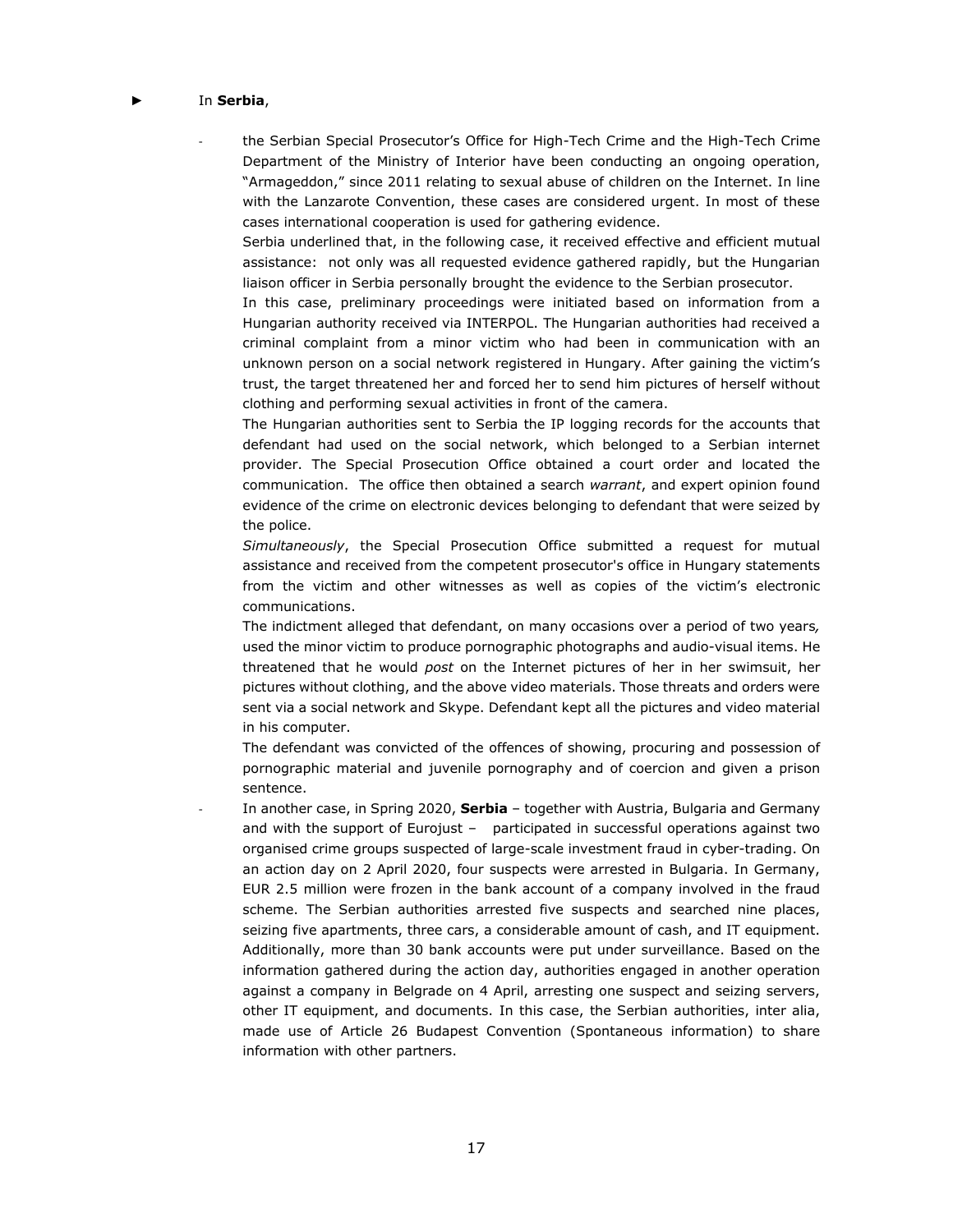- ► The **Slovak Republic** often requests mutual assistance for which the Convention provides it a legal basis. The Convention's articles 23, 25, and 31 are most often used (in addition to Article 29 for preservation). Outgoing requests seek various forms of evidence, including subscriber, traffic and content data. The majority of Slovak requests are sent to the major US providers and services (such as Microsoft, Google, Facebook, and Instagram) as well as other major or even small services.
- The majority of requests sent to **Spain** are for transactional data and, to a lesser extent, content data. The vast majority of requests come from the USA. The most recent request from the USA described a botnet scheme in which different countries and companies were involved. The request sought, among other measures, transactional data related to an IP address associated with the company responsible for the botnet.
- **Sri Lanka** reported previously that it had made 37 international requests and received replies to thirty. It was able to identify several phone numbers used to create fake Facebook accounts, which led to successful criminal investigations.

In April 2019, Sri Lanka suffered serious terrorist attacks (known as "2019 Sri Lanka Easter bombings") during which more than 250 people were killed and hundreds injured. It was a national emergency where electronic evidence was required from a range of service providers instantly. There was immediate international assistance from a number of countries, including State Parties to the Convention, and Sri Lanka was able to successfully gather electronic evidence, including account details, correspondence and contents in some cases. Electronic evidence was furthermore obtained through joint investigations, based on the amendments to laws carried out since becoming a Party to the Budapest Convention. There were also many instances of spontaneous information shared through law enforcement agencies locally under Article 26 of the Convention.

► Most outgoing **Swiss requests** relating to cybercrime are addressed to the US to obtain information from Facebook, Google and other US Internet service providers. In the last two years, requests addressed to Turkey, Ghana, and non-Parties Hong Kong and Nigeria have increased. In general, Swiss requests are for identification of suspects by disclosure of traffic data. Interception of content data is not often requested – it is sought only in complex investigations that are accompanied by other technical surveillance measures in Switzerland and/or third countries. Computer fraud, such as romance scams; extortion by ransomware; child pornography and similar criminal acts are the main foci of Swiss investigations. Switzerland said that it frequently uses transborder access based on Article 32.

Switzerland commented that the most used Budapest provision is Article 29, requests for preservation of data, indicating that it receives virtually no requests for mutual legal assistance without a prior Article 29 preservation request. Switzerland is seeing an increase in incoming requests for mutual assistance, usually seeking traffic data. Since several providers in Switzerland offer encrypted communication and this can be abused by criminals, the number of related requests to Switzerland is constantly increasing. Cryptocurrency trading offered by Swiss providers is also a main factor in requests for mutual legal assistance.

- **Turkey** provided several examples:
	- In the first Turkish case example, the Turkish National Police's Online Notice System received a notice saying that there was going be a bomb attack in a town in the south of Turkey. The system automatically captures the source IP, which resolved to a communications company in the US. After Turkey telephoned and emailed the company, it disclosed that the IP was resolving to an American cruise company. The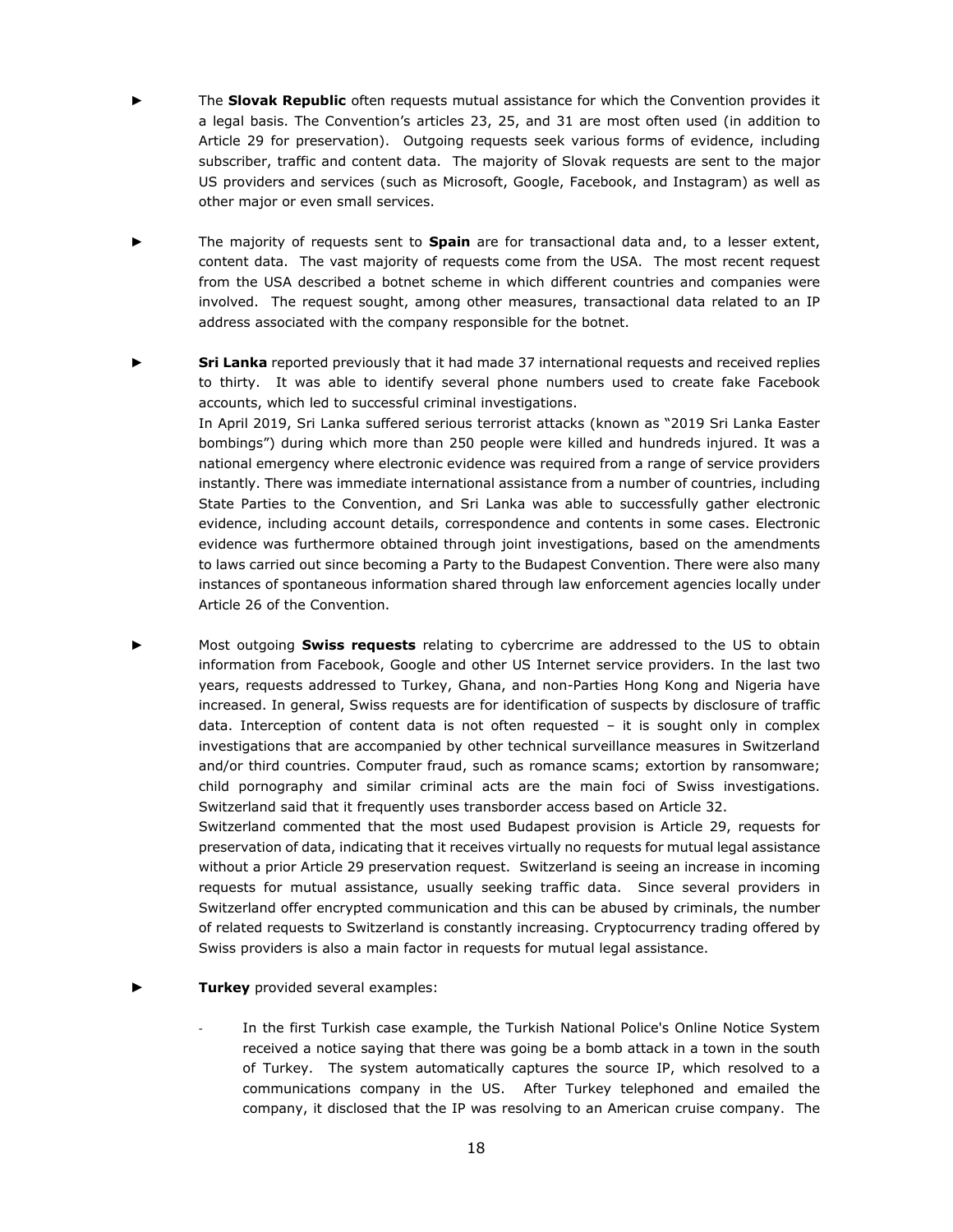cruise company determined that the IP was resolving to one of its vessels, which was in another country at that time. Officials on board the ship checked security camera records and located the suspect, a Turkish man. After initially refusing to speak, he admitted that he had sent the notice when he was drunk. He was fired, his visa was cancelled, and he was arrested at the airport on return to Turkey.

- In another case, Turkey received information about a possible ISIS attack in Turkey and obtained subscriber information to prevent the attack.
- In its final example, Turkey received from a source a screenshot of a conversation between two Kurdistan Workers' Party (PKK) terrorists saying that they were in Paris and were planning to explode a bomb in Schiphol Airport the next day. Turkey passed on the notice to the Netherlands authorities so that they could take precautions.

#### <span id="page-18-0"></span>**3.2 Use of 24/7 contact points**

Parties use the 24/7 network extensively and they supplied statistics and examples to illustrate this.

- **Belgium** in 2019 received 10 requests from the Netherlands, the USA, Lithuania, France and Switzerland and sent 27 requests to twelve different Parties, that is, Canada, France, Germany, Hungary, Latvia, Netherlands, Poland, Switzerland, Turkey, Ukraine, UK and USA
- The 24/7 point of contact in **Bosnia and Herzegovina** mainly sent requests for preservation of e-mail account data to ISPs in other countries; it has sometimes obtained subscriber data. Most requests went to the US 24/7 point of contact, and this "can be characterized as very successful cooperation." Cooperation has also been established with the points of contact in Germany, France, Netherlands, Latvia, etc., and in non-Parties. The Prosecutor's Office of Bosnia and Herzegovina has sent at least three requests for data preservation, per Article 29 of the Convention. Requests were sent in investigations of blackmail, damage to or unauthorised access to computer data and programs, computer fraud, child exploitation, unauthorised usage of copyrights, and other types of cases.

In one case example, the Prosecutor's Office of Brčko District made a preservation request for the data relating to a certain IP address through the 24/7 point of contact. The recipient of the request replied that a virtual private network (VPN) was involved and provided information on the service and service provider. Freezing the data was not possible, but the target's identity was determined based on the information that was disclosed.

In 2019, there were twenty-one requests by domestic institutions and three by other cybercrime points of contact. Eighty-six cybercrime cases were opened using INTERPOL channels on the request of domestic institutions and twenty-one on the request of foreign national contact bureaux.

- **Chile** reported using the 24/7 network nineteen times in the three months between mid-October 2019 and late January 2020 to make requests of three countries.
- The Czech Republic successfully resolved a case with the assistance of the 24/7 network. A Czech psychologist received several emails containing suicidal thoughts from a person using the seznam.cz portal. IP logs of the email box were obtained. As soon as the provider of the email service (Deutsche Telekom) was identified, immediate co-operation was requested via the German contact point, which established the endpoint of the user of the IP address. The user who had sent the emails was a Czech citizen living in Germany.
- ► **The Dominican Republic** between 2016 and 2019 sent 34 preservation requests and 3 requests under the three 24/7 networks (Budapest Convention, G7 and INTERPOL).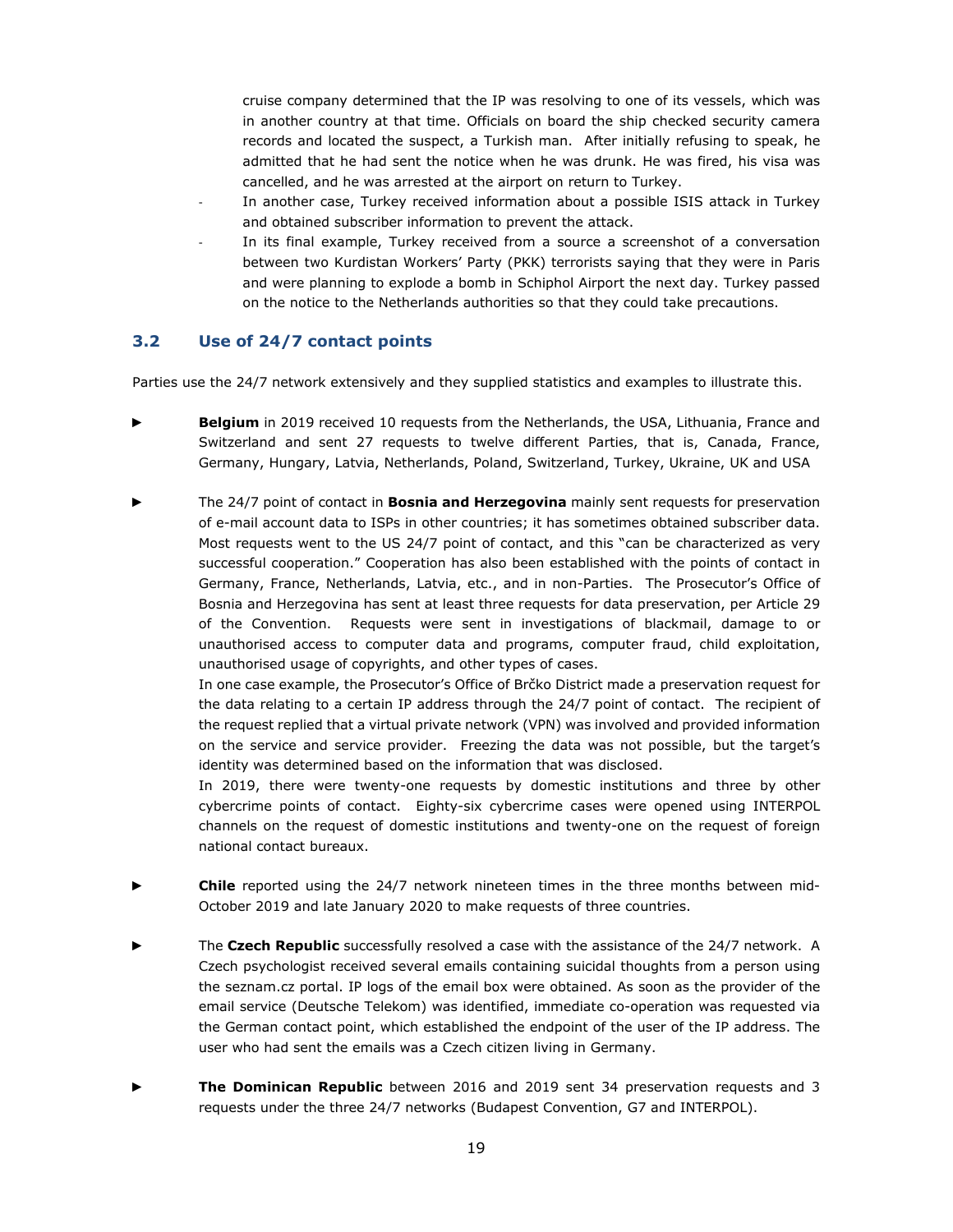France makes extensive use of the Budapest Convention's 24/7 network not only for computer-related crime but for all matters in which electronic evidence is necessary. France used the network at the time of the Charlie Hebdo attacks to obtain information on foreign forums about possible new terrorist attacks.

In practice, requests seek preservation pending a formal mutual assistance request. Beyond its essential rôle in preservation of data, the point of contact can provide initial technical or legal advice to the service making the requests. The channel can also transmit requests for immediate assistance in cases in which a person's physical safety is in question (kidnapping, threats, etc).

In 2019, the French point of contact handled 268 Budapest Convention-related requests, all for the preservation of data. These included 130 incoming requests (from 24 countries) and 138 outgoing requests. In several terrorism matters, this practice permitted the urgent preservation of essential data.

► **Israel** reported four significant cases involving the use of the 24/7 network.

- During April and May 2019, three requests to freeze data and obtain information concerning a business email compromise (BEC) fraud, in real time, were received from three European Parties. The IP addresses led to an Israeli suspect. During the real time investigation, several prepaid Israeli cell phones were located that were being used to commit the crime (most likely as "net sticks"). Several of the persons linked to these cases have a record of fraud offences and business email compromise frauds. Following the location of this base of operations, the European Parties are expected to send MLA requests regarding the case in order to open an Israeli investigation. Throughout the real time management of these events, a direct connection was maintained between Israel's 24/7 centre and the other 24/7 contact points in order to obtain additional information necessary to advance the investigation.
- A request for preservation was received from one European Party concerning a suspicious IP address involved in an attempt to hack into local governmental systems of that Party. The IP led to an Israeli storage provider. Investigative activities relating to that provider turned up a citizen of a Latin American country as a suspect. A complete copy of the server was made, and information was conveyed to the national CERT and as background/leads to counterparts.
- The Israeli national police unit for economic offences received a report concerning a suspect in death threats and witness tampering through Telegram. The unit provided support in this emergency to exhaust all leads to the suspect. After suspicious IP addresses were detected that led to communication companies in a non-Party in South Asia, as well as two Parties in the Americas and Europe, emergency requests were made to those countries. Considering all the evidence, it appears that the suspect is sophisticated and utilises multiple encryption measures (Telegram and VPN). Moreover, details were received from the country in South Asia regarding the suspect, who possesses an account linked to the Telegram account from which the threatening messages were sent.
- In September 2019, threatening comments directed at the Prime Minister and the President of Israel were made on an Israeli news website from several different profiles. Information obtained from the news website indicated that two of the threatening profiles were linked to one IP address, which led to an American communications company. An emergency request was made to the US' 24/7 contact point in order to immediately locate the suspect. From counterpart investigations, it emerged that the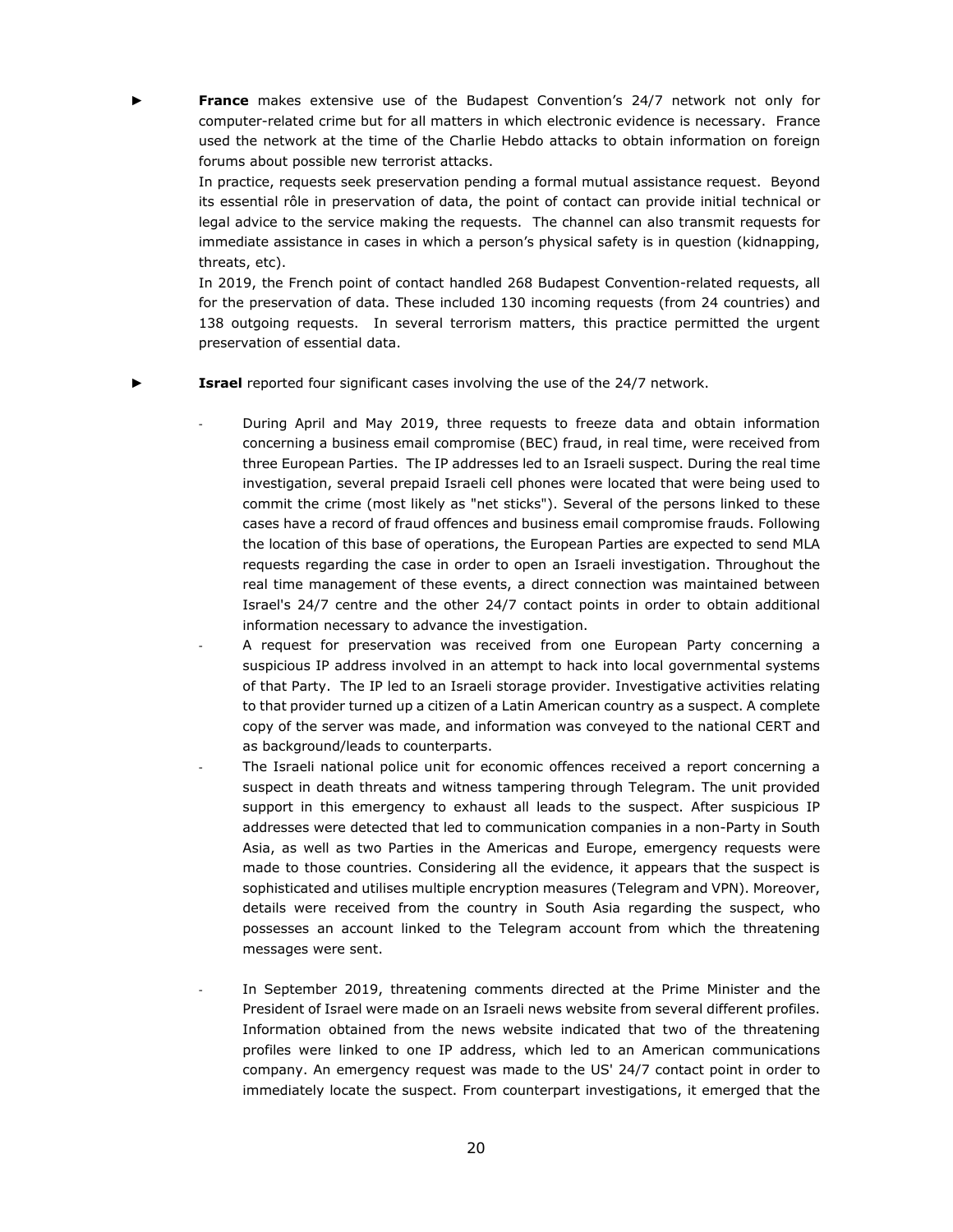suspect is an Israeli citizen residing illegally in the US. Consequently, the US started a deportation process and the suspect will be arrested upon arrival in Israel.

**Italy** commented that the 24-7 network was and is basically being used to send and receive requests for the preservation of electronic evidence (logs, records, etc.). In many cases, the Italian point of contact also sent and received requests for basic subscriber information that can be disclosed immediately on a police-to-police basis when applicable.

In addition to this, Italy found that the network proved helpful in conveying information and alerts on cyberattacks and cyber threats concerning critical infrastructures in other countries and in providing indicators of compromise if available.

In 2018, Italy received 39 incoming requests and sent 69 requests. These involved 28 other countries.

- ► **Luxembourg** became a Party to the Convention in July 2014 and set up a 24/7 contact point. The contact point has handled 75 requests since then, including 25 in 2019. It commented that the use of the network has been growing quickly.
- Panama reported that, "covered by articles 16 and 17 of the Budapest Convention, we have succeeded in assisting nations such as Israel, Switzerland and Australia, through their contact points."
- ► The **Slovak Republic** in 2019 had 321 outgoing 24/7 messages to thirteen Parties in 2019, of which most to the USA (193) followed by Germany (34), the Czech Republic (29) and the UK (14). Slovakia received 380 messages, of which most from the USA (264), followed by the Czech Republic (39), Germany (22) and the UK (15).
- In February 2019, **Spain** received a request from the UK point of contact for the preservation of the NetFlow traffic of an IP address (this protocol stores information about IP and source/destination port for statistical and network management purposes). This information from a Spanish ISP was necessary for an ongoing investigation. This information had never been used in Spain; operators store it for no more than two days. The Spanish point of contact requested the preservations every other day and successfully ensured that the data would be available when the MLA request was received.

In May 2019, in an investigation about an intrusion into a private network in Spain, the Spanish point of contact sent a content preservation request to a service provider hosted in Israel. The service turned out to be a virtual private server, and the point of contact not only preserved the data but provided basic subscriber information, which was very useful for pursuing the investigation.

- In the last four years, Turkey received 43 preservation requests, leading to twenty-one preservations and five requests still in progress. The remainder were refused because the data was no longer available or because of technical difficulties - for instance, the use of NATs (Network Address Translation).
- For the period of January to September 2019, the UK reported 77 incoming preservation requests from eighteen Parties and 169 outgoing preservation requests to twenty-seven Parties.<sup>2</sup>

<span id="page-20-0"></span><sup>&</sup>lt;sup>2</sup> These statistics also include requests via the G7 network.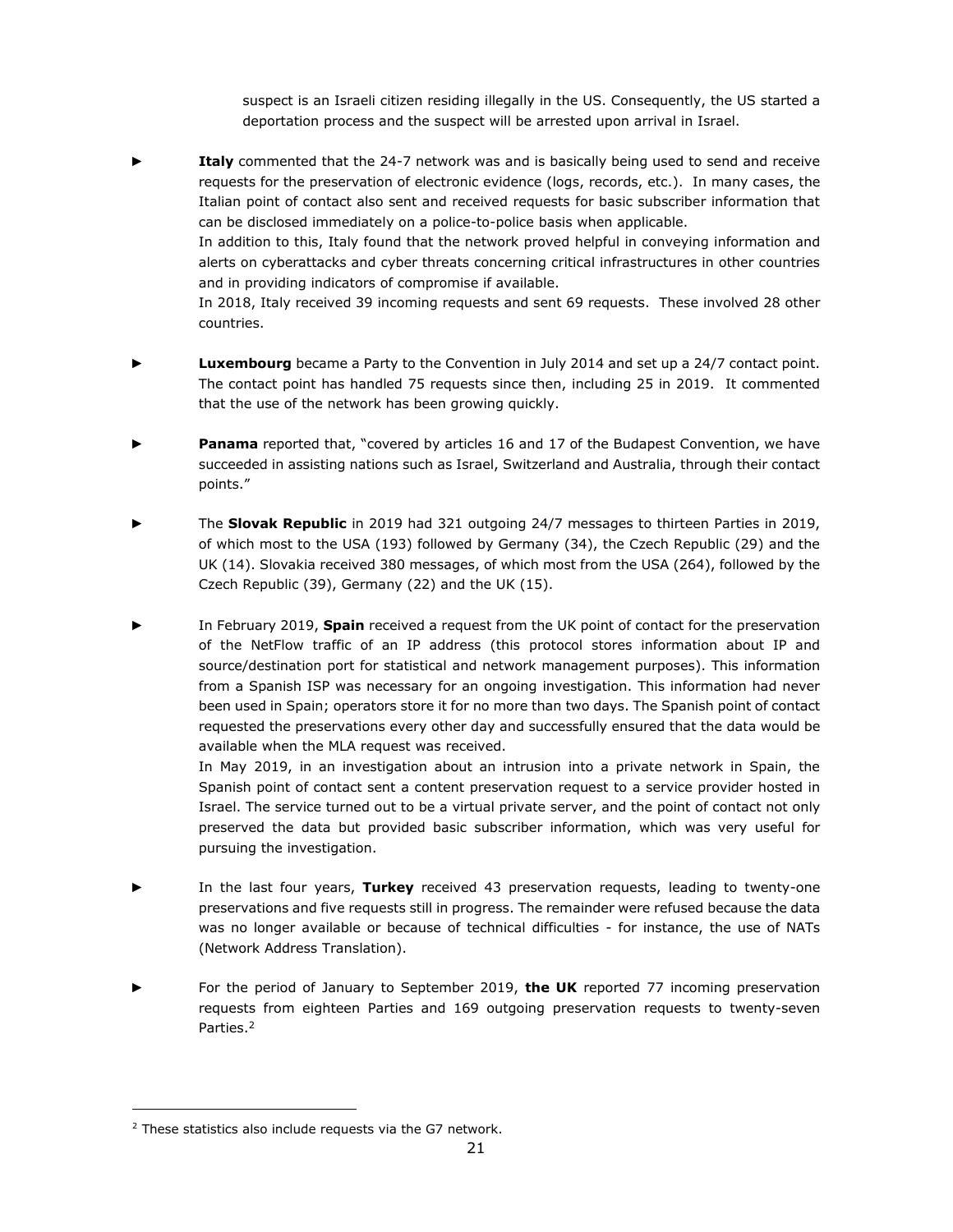#### **3.3 Improvements to cooperation with the private sector due to membership in the Convention**

Most Parties emphasise two powers that provide a significant benefit: the ability to directly request preservation from US providers (or to have US government officials rapidly send preservation requests on their behalf) and the ability to request subscriber information directly from US providers. These powers are not tied solely to the Budapest Convention. However, some countries have been more willing to use them, or have been more successful with providers, since becoming Parties.

Moreover, in March 2017, the T-CY adopted a [Guidance Note on Production orders for subscriber](https://rm.coe.int/16806f943e)  [information \(Article 18 Budapest Convention\)](https://rm.coe.int/16806f943e) which shows how Article 18.1.b of the Convention may serve as a legal basis for requesting subscriber information from a service provider offering its service in the territory of a Party.

Cooperation with US-based providers is especially significant for investigations by countries other than the US because desired data is frequently held in the US or controlled by US-based providers. Many countries are aware that, if the requested data is covered by US law, the provider has the discretionary authority to disclose certain types of that data to non-US officials without formal mutual legal assistance. Countries are also aware that, when the largest US providers decide whether to fulfil such discretionary requests, the providers explicitly consider whether a requesting country is a Party.

Thus, transnational cooperation with the private sector, not solely domestic cooperation, is important.

Bosnia and Herzegovina commented that, in general, its law enforcement agencies have signed memoranda of cooperation with local telecommunications providers, which allows BiH law enforcement access to certain databases. Law enforcement agencies also organise and participate in roundtables, workshops and conferences where they exchange information and experience with telecommunications providers, financial institutions and information technology companies.

The Ministry of the Interior of Republika Srpska reported that cooperation with the domestic and international private sector has been greatly advanced by the Convention. Most companies have set up contact lines for representatives of law enforcement agencies so that they can obtain the information necessary for further action.

In a case involving the unauthorised use of copyrights, the Prosecutor's Office of Bosnia and Herzegovina authorised a police agency to send a request for voluntary disclosure of data, based on Article 18.1.b of the Budapest Convention, directly to a US service provider.

- ► **Chile** explained that its cooperation with the private sector, particularly cooperation with non-Chilean Internet service providers, had improved after it acceded to the convention. Based on Article 18 of the convention, Chile has received subscriber information, including IP information, via direct cooperation with private companies, including Facebook, Instagram, Uber, Google, Microsoft, and others. Before its accession, Chile obtained less cooperation; ISPs did not respond to its requests.
- ► **France** supports the Cybercrime Convention Committee (T-CY) in its broad interpretation of Article 18 of the Convention (rapid production of subscriber data by service providers). In France's view, the T-CY understanding of Article 18 (1) (b) offers a legal basis for obtaining directly from service providers – data that is indispensable to criminal investigations. Obtaining quick disclosure of data held by foreign service providers remains a challenge.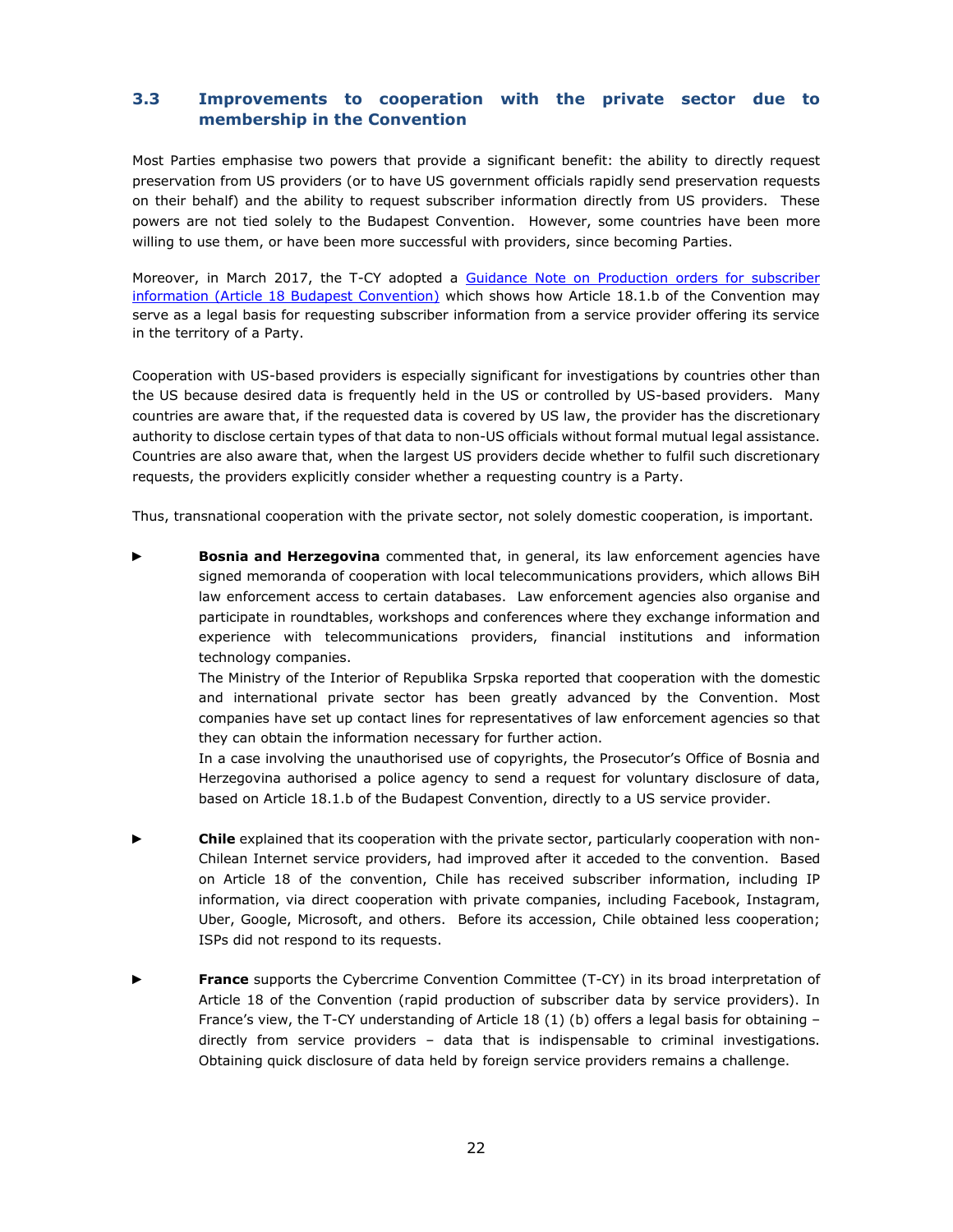Data available show that almost all Parties make use of the possibility of US service providers to discuss subscriber information voluntarily and that the level of cooperation has increased considerably in the five-year period between 2014 and 2019, even if not all Parties engage in such cooperation to the same extent.

One of the features envisaged for the future 2<sup>nd</sup> Additional Protocol to the Budapest Convention is to put direct cooperation with service providers in other Parties for the disclosure of subscriber information on a clearer legal basis. Direct cooperation would then not only be possible with US-service providers.

|                        | Requests for account information received/disclosed by Facebook,<br><b>Google/YouTube and Microsoft/Skype</b> |                  |                              |                 |                  |                |  |  |
|------------------------|---------------------------------------------------------------------------------------------------------------|------------------|------------------------------|-----------------|------------------|----------------|--|--|
|                        | <b>In 2014</b>                                                                                                |                  |                              |                 |                  | <b>In 2019</b> |  |  |
| <b>From Parties</b>    | <b>Received</b>                                                                                               | <b>Disclosed</b> | $\overline{O}/_{\mathbf{O}}$ | <b>Received</b> | <b>Disclosed</b> | $\frac{0}{0}$  |  |  |
| Albania                | 19                                                                                                            | 4                | 21%                          | 30              | 20               | 67%            |  |  |
| Andorra                | Not a Party                                                                                                   |                  |                              | 3               | $\overline{2}$   | 67%            |  |  |
| Argentina              | Not a Party                                                                                                   |                  |                              | 6,648           | 5,292            | 80%            |  |  |
| Armenia                | 10                                                                                                            | $\overline{2}$   | 20%                          | 27              | 15               | 56%            |  |  |
| Australia              | 5,482                                                                                                         | 3,796            | 69%                          | 8,046           | 6,494            | 81%            |  |  |
| Austria                | 231                                                                                                           | 64               | 28%                          | 843             | 449              | 53%            |  |  |
| Azerbaijan             | $\Omega$                                                                                                      | 0                | 0%                           | $\Omega$        | 0                | $0\%$          |  |  |
| <b>Belgium</b>         | 1,789                                                                                                         | 1,313            | 73%                          | 2,836           | 2,379            | 84%            |  |  |
| Bosnia and Herzegovina | 13                                                                                                            | 8                | 62%                          | 111             | 83               | 75%            |  |  |
| <b>Bulgaria</b>        | 4                                                                                                             | 3                | 75%                          | 73              | 41               | 56%            |  |  |
| Cabo Verde             | Not a Party                                                                                                   |                  |                              | 0               | 0                | $0\%$          |  |  |
| Canada                 | 742                                                                                                           | 436              | 59%                          | 4,266           | 3,407            | 80%            |  |  |
| Chile                  | Not a Party                                                                                                   |                  |                              | 1,253           | 798              | 64%            |  |  |
| Colombia               | Not a Party                                                                                                   |                  |                              | 836             | 465              | 56%            |  |  |
| Costa Rica             | Not a Party                                                                                                   |                  |                              | 101             | 60               | 59%            |  |  |
| Croatia                | 45                                                                                                            | 34               | 76%                          | 114             | 90               | 79%            |  |  |
| Cyprus                 | 38                                                                                                            | 21               | 55%                          | 40              | 23               | 58%            |  |  |
| <b>Czech Republic</b>  | 332                                                                                                           | 204              | 61%                          | 737             | 573              | 78%            |  |  |
| <b>Denmark</b>         | 343                                                                                                           | 221              | 64%                          | 306             | 163              | 53%            |  |  |
| Dominican Republic     | 54                                                                                                            | 30               | 56%                          | 326             | 161              | 49%            |  |  |
| Estonia                | 35                                                                                                            | 19               | 54%                          | 327             | 241              | 74%            |  |  |
| Finland                | 143                                                                                                           | 102              | 71%                          | 417             | 346              | 83%            |  |  |
| France                 | 19,184                                                                                                        | 12,098           | 63%                          | 33,020          | 24,121           | 73%            |  |  |
| Georgia                | 1                                                                                                             | 0                | $0\%$                        | 20              | 13               | 65%            |  |  |
| Germany                | 20,696                                                                                                        | 12,348           | 60%                          | 43,372          | 28,094           | 65%            |  |  |
| Ghana                  | Not a Party                                                                                                   |                  |                              | 3               | $\pmb{0}$        | $0\%$          |  |  |
| Greece                 | Not a Party                                                                                                   |                  |                              | 1,614           | 1,023            | 63%            |  |  |
| Hungary                | 338                                                                                                           | 159              | 47%                          | 810             | 347              | 43%            |  |  |
| Iceland                | 3                                                                                                             | 2                | 67%                          | 5               | 2                | 40%            |  |  |
| Israel                 | Not a Party                                                                                                   |                  |                              | 1,755           | 1,354            | 77%            |  |  |
| Italy                  | 7,434                                                                                                         | 3,913            | 53%                          | 8,917           | 4,907            | 55%            |  |  |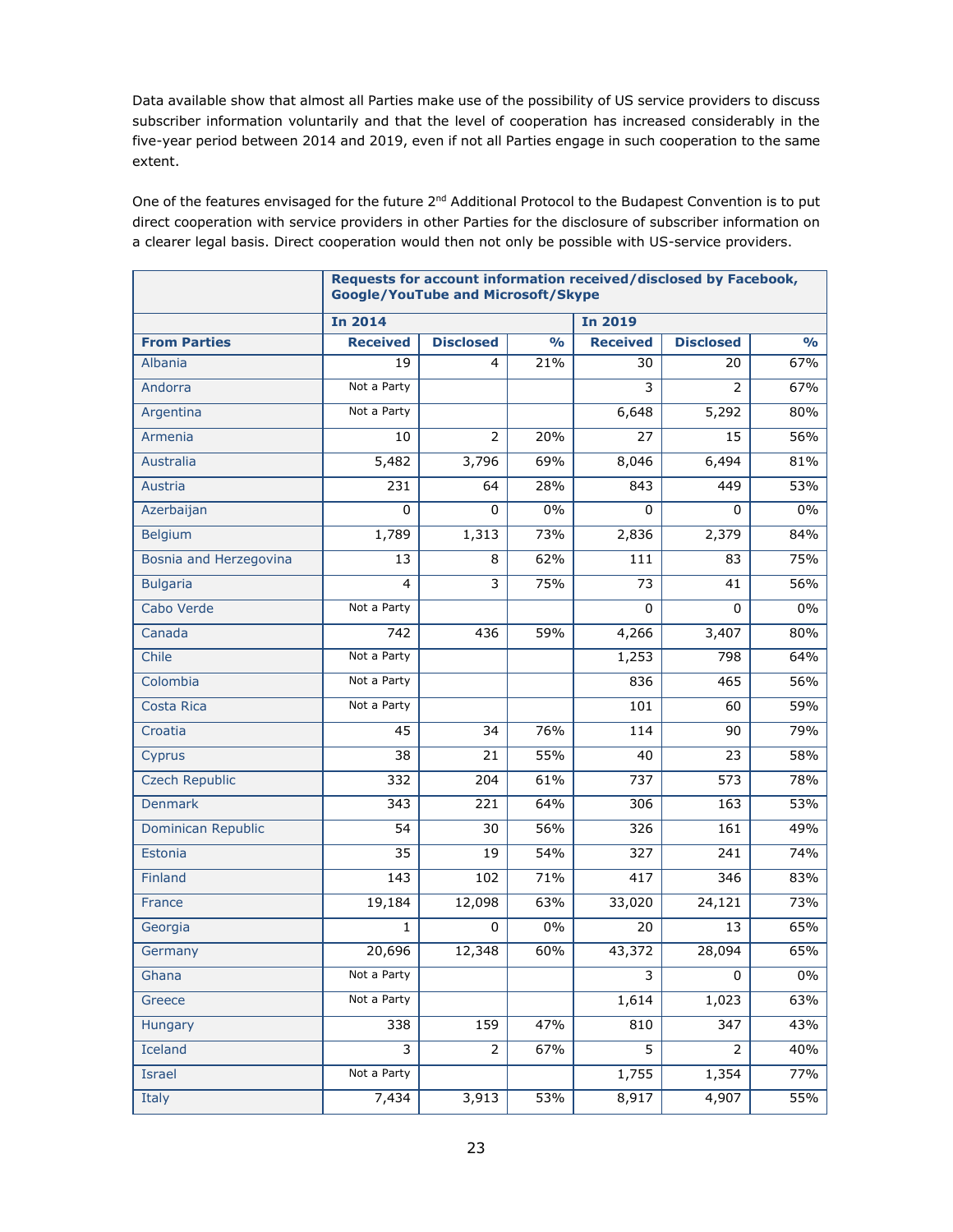|                            | Requests for account information received/disclosed by Facebook,<br><b>Google/YouTube and Microsoft/Skype</b> |                |               |                |          |       |
|----------------------------|---------------------------------------------------------------------------------------------------------------|----------------|---------------|----------------|----------|-------|
|                            | <b>In 2014</b>                                                                                                |                |               | <b>In 2019</b> |          |       |
| Japan                      | 1,000                                                                                                         | 786            | 79%           | 883            | 634      | 72%   |
| Latvia                     | 2                                                                                                             | $\overline{2}$ | 100%          | 91             | 45       | 49%   |
| Liechtenstein              | Not a Party                                                                                                   |                |               | 0              | 0        | $0\%$ |
| Lithuania                  | 35                                                                                                            | 22             | 63%           | 377            | 307      | 81%   |
| Luxembourg                 | 143                                                                                                           | 112            | 78%           | 248            | 76       | 31%   |
| Malta                      | 367                                                                                                           | 196            | 53%           | 495            | 237      | 48%   |
| Monaco                     | Not a Party                                                                                                   |                |               | 14             | 8        | 57%   |
| Morocco                    | Not a Party                                                                                                   |                |               | 262            | 182      | 69%   |
| <b>Mauritius</b>           | 0                                                                                                             | $\Omega$       | 0%            | $\Omega$       | $\Omega$ | 0%    |
| Moldova                    | 13                                                                                                            | $\overline{7}$ | 54%           | 35             | 9        | 26%   |
| Montenegro                 | 7                                                                                                             | 1              | 14%           | 41             | 32       | 78%   |
| Netherlands                | 1,063                                                                                                         | 851            | 80%           | 2,664          | 2,083    | 78%   |
| North Macedonia            | $\Omega$                                                                                                      | $\Omega$       | $0\%$         | 147            | 69       | 47%   |
| Norway                     | 342                                                                                                           | 235            | 69%           | 525            | 332      | 63%   |
| Panama                     | 88                                                                                                            | 68             | 77%           | 38             | 11       | 29%   |
| Paraguay                   | Not a Party                                                                                                   |                |               | 43             | 15       | 35%   |
| Peru                       | Not a Party                                                                                                   |                |               | 152            | 100      | 66%   |
| Philippines                | Not a Party                                                                                                   |                |               | 58             | 23       | 40%   |
| Poland                     | 1,742                                                                                                         | 548            | 31%           | 11,399         | 6,659    | 58%   |
| Portugal                   | 2,203                                                                                                         | 1,355          | 62%           | 4,023          | 2,102    | 52%   |
| Romania                    | 79                                                                                                            | 40             | 51%           | 515            | 297      | 58%   |
| <b>San Marino</b>          | Not a Party                                                                                                   |                |               | $\mathbf{1}$   | 0        | 0%    |
| Senegal                    | Not a Party                                                                                                   |                |               | $\overline{7}$ | $\Omega$ | 0%    |
| Serbia                     | 16                                                                                                            | 9              | 56%           | 396            | 286      | 72%   |
| Slovakia                   | 104                                                                                                           | 36             | 35%           | 48             | 17       | 36%   |
| Slovenia                   | 10                                                                                                            | 6              | 60%           | 98             | 63       | 64%   |
| Spain                      | 3,892                                                                                                         | 2,255          | 58%           | 7,442          | 4,198    | 56%   |
| Sri Lanka                  | 0                                                                                                             | 0              | $0\%$         | 99             | 42       | 42%   |
| Switzerland                | 396                                                                                                           | 270            | 68%           | 1,917          | 1,290    | 67%   |
| Tonga                      | Not a Party                                                                                                   |                | $\frac{0}{0}$ | 1.             | 1        | 100%  |
| <b>Turkey</b>              | 8,016                                                                                                         | 5,621          | 70%           | 9,740          | 6,071    | 62%   |
| Ukraine                    | 5                                                                                                             | $\overline{2}$ | 40%           | 91             | 60       | 66%   |
| <b>United Kingdom</b>      | 16,599                                                                                                        | 12,557         | 75%           | 31,644         | 26,424   | 84%   |
| <b>USA</b>                 | 64,591                                                                                                        | 50,026         | 77%           | 136,101        | 114,127  | 84%   |
| <b>Total excluding USA</b> | 93,158                                                                                                        | 59,756         | 64%           | 190,350        | 132,633  | 70%   |
| <b>Total including USA</b> | 157,749                                                                                                       | 109,782        | 70%           | 326,451        | 246,760  | 76%   |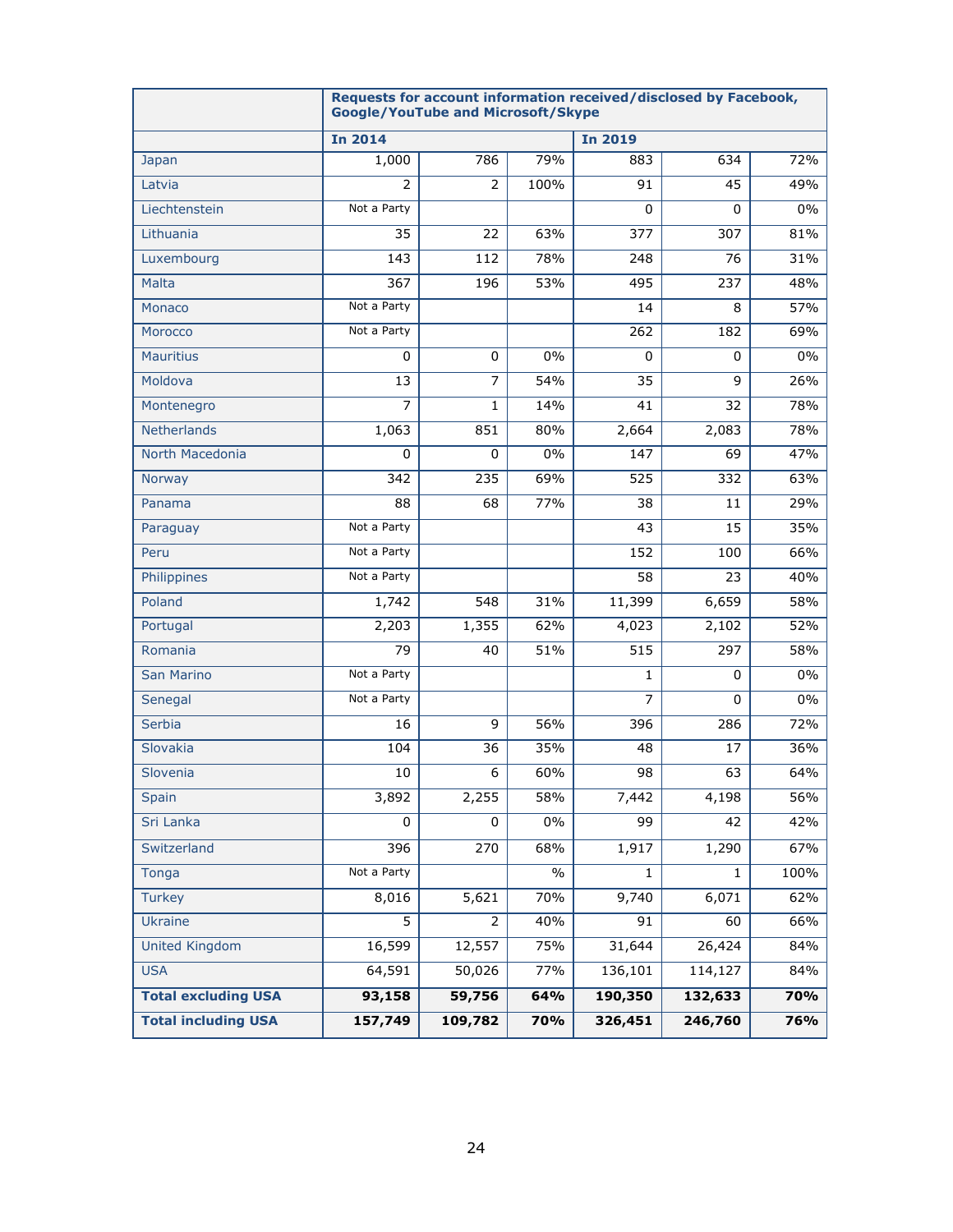# <span id="page-24-0"></span>4 Capacity building

#### <span id="page-24-1"></span>**4.1 The rationale**

Strengthening the capabilities of practitioners to investigate, prosecute and adjudicate cybercrime and other offences involving electronic evidence is probably the best way towards an effective criminal justice response to these challenges.

While the international community has been divided for decades on how best to address the question of cybercrime at international levels, there has always been broad agreement on capacity building. This was also an interim outcome of the UN Intergovernmental Expert Group on Cybercrime in February 2013.

The Council of Europe, therefore, decided in October 2013 to strengthen its own capacities for more effective capacity building by setting up the [Cybercrime Programme Office \(C-PROC\)](https://www.coe.int/en/web/cybercrime/cybercrime-office-c-proc-) in Bucharest, Romania. C-PROC supported about one thousand activities worldwide since it became operational in April 2014. It currently manages projects with a volume of some EUR 40 million; these are joint projects with the European Union or are funded by voluntary contributions.

| <b>Project title</b>                                                                                               | <b>Duration</b>          | <b>Budget</b>               | <b>Funding</b>                                                                                                            |
|--------------------------------------------------------------------------------------------------------------------|--------------------------|-----------------------------|---------------------------------------------------------------------------------------------------------------------------|
| Cybercrime@Octopus                                                                                                 | Jan 2014 -<br>Dec 2020   | <b>EUR</b><br>4 million     | Voluntary contributions (Estonia,<br>Hungary, Japan, Monaco,<br>Netherlands, Romania, Slovakia,<br>UK, USA and Microsoft) |
| <b>GLACY+</b> project on Global Action on<br>Cybercrime Extended                                                   | Mar 2016 -<br>Feb 2024   | <b>EUR 19</b><br>million    | EU/CoE JP                                                                                                                 |
| <b>iPROCEEDS-2</b> project targeting proceeds<br>from crime on the Internet in South-<br>Eastern Europe and Turkey | Jan 2020 -<br>June 2023  | EUR <sub>5</sub><br>million | EU/CoE JP                                                                                                                 |
| <b>EndOCSEA@Europe</b> project against Online<br>Child Sexual Exploitation and Abuse                               | July 2018 -<br>June 2021 | EUR <sub>1</sub><br>million | End Violence against Children<br>Fund                                                                                     |
| CyberSouth on capacity-building in the<br>Southern Neighbourhood                                                   | July 2017 -<br>Dec 2021  | <b>FUR</b><br>5million      | EU/CoE JP                                                                                                                 |
| <b>CyberEast</b> project on Action on Cybercrime<br>for Cyber Resilience in the Eastern<br>Partnership Region      | June 2019 -<br>June 2022 | <b>EUR 4.2</b><br>million   | EU/CoE JP                                                                                                                 |

These projects may assist any country or territory upon request in the development of domestic legislation on cybercrime in a pragmatic manner on request through desk studies, advice, in-country or online workshops or similar activities. Recent examples include Burkina Faso, Republic of Congo, Fiji, Gambia, Guatemala, Liberia, Papua New Guinea, Namibia or Niger.

Experts from many countries also participate in regional events on different topics related to cybercrime organised by C-PROC or in partnership with other national, regional or international organisations.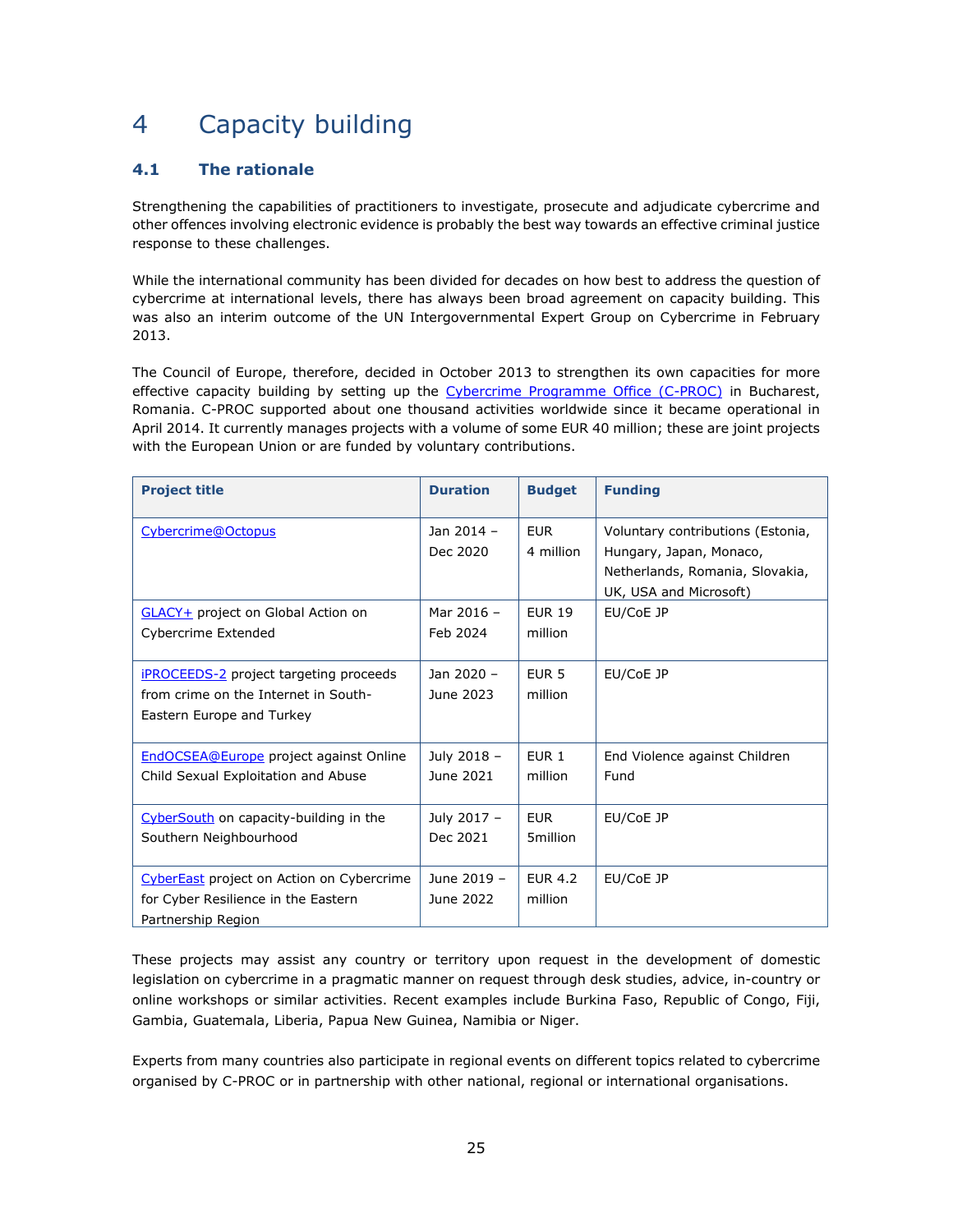However, for the full menu of activities – including sustainable training programmes for police, prosecutors and judges; specialised cybercrime units; cybercrime reporting systems; measures to enhance public/private, interagency and international cooperation; protecting children against sexual violence online – priority is given to States having requested accession to the Budapest Convention.

The rationale is that if a State requests accession to the Budapest Convention, this represents the necessary political commitment justifying support to the development of domestic legislation in line with this treaty and the strengthening of capabilities of criminal justice authorities to apply this legislation in the investigation, prosecution and adjudication of cybercrime and other offences involving electronic evidence.

This is not limited to Europe but is applicable to any country or region. The examples of countries such as the Philippines and Sri Lanka in Asia, of Ghana, Mauritius, Morocco or Senegal in Africa, of the Dominican Republic in Latin America or Tonga in the Pacific illustrate this correlation. These and other countries had decided to base their domestic laws on the Budapest Convention and to seek accession to this treaty. Therefore, they were eligible to participation in a wide range of activities in addition to assistance on legislation.

#### <span id="page-25-0"></span>**4.2 Examples of capacity building carried out**

A full listing of activities supported in recent years in more than 100 countries worldwide would run over hundreds of pages and a full assessment of the impact of all of these activities is not feasible here.<sup>3</sup> The following snapshots should simply serve as examples illustrating that for States committed to joining the Budapest Convention, consistent multi-year support is available to permit such States to apply this treaty in practice and to engage in effective international cooperation.

It should also be underlined that not only the Council of Europe, but also other organisations and governments launched a wide range of capacity building initiatives from 2013 onwards.<sup>4</sup>

#### <span id="page-25-1"></span>**4.2.1 Africa: Senegal**

Following several legislative reforms, the Senegalese government adopted the [Law 2008-11 of 25 Jan](https://www.wipo.int/edocs/lexdocs/laws/en/sn/sn008en.pdf) [2008 on cybercrime,](https://www.wipo.int/edocs/lexdocs/laws/en/sn/sn008en.pdf) which is directly inspired by many of the provisions of the Budapest Convention. In November 2016, new amendments were introduced to the Penal Code and Criminal Procedure Code to create to further improve the legal framework regarding cybercrimes and facilitating the collection of electronic evidence.

 $3$  A full list of activities can be provided on request. For details of projects and their impact see [www.coe.int/cybercrime](http://www.coe.int/cybercrime)

<sup>&</sup>lt;sup>4</sup> Examples include: United Nations Office on Drugs and Crime with its [Global Programme on Cybercrime;](https://www.unodc.org/unodc/en/cybercrime/global-programme-cybercrime.html) the European Union adopted a cybersecurity strategy calling for capacity building in 2013 and this engagement continues as reflected in the Council Conclusions o[n EU External Cyber Capacity Building Guidelines](http://data.consilium.europa.eu/doc/document/ST-10496-2018-INIT/en/pdf) of June 2018; Government of the United States – in particular through the State Department and the Department of Justice – is assisting other countries through training and other means; the United Kingdom's Foreign and Commonwealth Office is funding the [Global Cyber Security Capacity Centre](https://www.sbs.ox.ac.uk/cybersecurity-capacity/content/front) (GCSCC) and has set up a [Cyber Security Capacity Building Programme;](https://www.gov.uk/government/publications/fco-cyber-security-capacity-building-programme-2018-to-2021) the Government of the Netherlands in 2015 initiated and is funding the [Global Forum on Cyber Expertise \(GFCE\);](https://www.thegfce.com/about) the World Bank in 2016 developed a toolkit on "Combatting Cybercrime - Tools and Capacity Building for Emerging [Economies](http://www.combattingcybercrime.org/)"; the [Organisation of American States](http://www.oas.org/en/topics/cyber_security.asp) supports its member States in the strengthening of capacities on cybercrime and cybersecurity[; INTERPOL](https://www.interpol.int/Crime-areas/Cybercrime/Activities/Capacity-building) has set up a Global Cybercrime Expert Group and provides targeted training in different regions of the world, often in cooperation with other organisations such as the Council of Europe; [UNCTAD](https://www.un.org/sustainabledevelopment/blog/2017/06/sustainable-development-goal-9-investing-in-ict-access-and-quality-education-to-promote-lasting-peace/) continues to support countries in the development of their regulatory framework on ICTs, including cybercrime.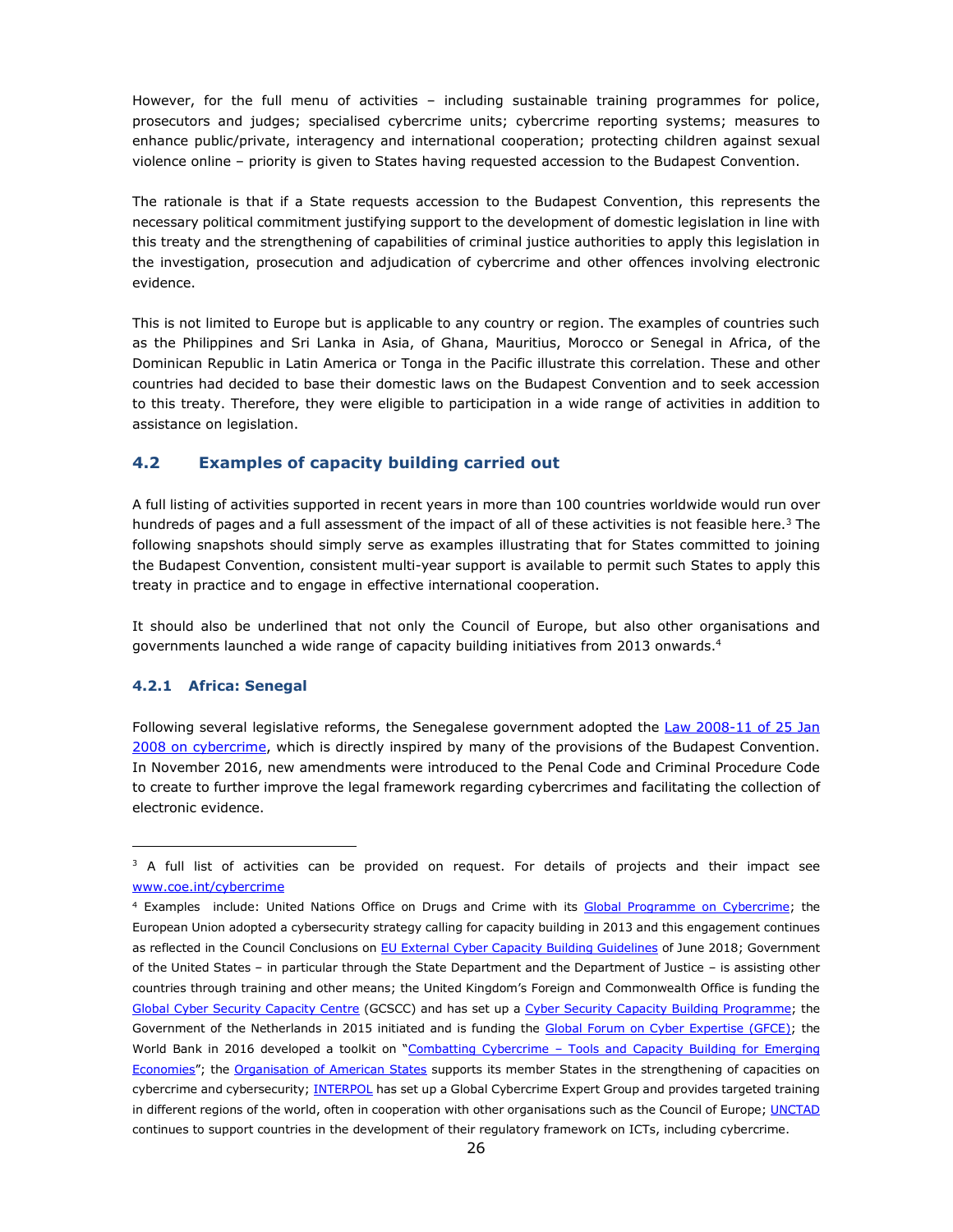In 2011, Senegal had requested accession to the Budapest Convention and was invited to accede. In 2017, Senegal became a Party to the Budapest Convention.

From 2013, Senegal was a priority country of the GLACY project on Global Action on Cybercrime, and in 2016 also became a regional hub under the GLACY+ project on Global Action on Cybercrime Extended. Senegal has benefitted from the following activities:

| Date                                     | <b>Place</b>                 | <b>Title</b>                                                                                                                                                                                                                     |
|------------------------------------------|------------------------------|----------------------------------------------------------------------------------------------------------------------------------------------------------------------------------------------------------------------------------|
| Multiple                                 | Strasbourg,<br>France        | Octopus Conferences 2009, 2013, 2015, 2016, 2018, 2019                                                                                                                                                                           |
| 10-14 Feb 2014                           | Dakar, Senegal               | National situation report and country assessment in Senegal                                                                                                                                                                      |
| $24 - 27$<br>March<br>2014               | Dakar, Senegal               | Launching conference of the GLACY project combined with workshops<br>on international cooperation and statistics/ reporting systems                                                                                              |
| 12-16 May 2014                           | The<br>Hague,<br>Netherlands | International workshop on Law Enforcement Training Strategies                                                                                                                                                                    |
| 2-3 June 2014                            | Bucharest,<br>Romania        | International workshop to reach agreement on concept for judicial<br>training, held at the National Institute of Magistracy of Romania                                                                                           |
| 17-18 June 2014                          | Strasbourg,<br>France        | 11 <sup>th</sup> T-CY Plenary                                                                                                                                                                                                    |
| 7-18 Sep 2014                            | Brussels,<br>Belgium         | Law Enforcement Training for Senegal and Moroccan representatives<br>(Part 1)                                                                                                                                                    |
| 1-3 Oct 2014                             | Singapore                    | Participation in the INTERPOL-Europol Cybercrime Conference                                                                                                                                                                      |
| 13-17 Oct 2014                           | <b>Brussels</b><br>Belgium   | Law Enforcement Training for Senegal and Moroccan representatives<br>(Part2)                                                                                                                                                     |
| Nov 2014                                 |                              | Contribution of a Senegalese expert to the Analysis report on the draft<br>amendment of the legislation of the Kingdom of Morocco with regard to<br>the requirements of the Convention on Cybercrime of the Council of<br>Europe |
| 2-3 Dec 2014                             | Strasbourg,<br>France        | 12 <sup>th</sup> T-CY Plenary                                                                                                                                                                                                    |
| 8-12 Dec 2014                            | Dakar, Senegal               | <b>Introductory Judicial ToT Course</b>                                                                                                                                                                                          |
| $26 - 27$<br>March<br>2015               | Colombo,<br>Sri<br>Lanka     | International workshop on cybercrime strategies for all GLACY countries                                                                                                                                                          |
| 15-19 June 2015                          | Strasbourg,<br>France        | 13 <sup>th</sup> T-CY Plenary and Octopus Conference                                                                                                                                                                             |
| 7-11 Sept 2015                           | Dakar, Senegal               | Introductory cybercrime course for law enforcement for the Police                                                                                                                                                                |
| 14-18 Sept 2015                          | Dakar, Senegal               | Introductory cybercrime<br>course for law<br>enforcement for the<br>Gendarmerie                                                                                                                                                  |
| 23-24 Nov 2015                           | Dakar, Senegal               | Meeting of the African Gendarmeries                                                                                                                                                                                              |
| $30$ Nov - 2 Dec<br>2015                 | Strasbourg,<br>France        | 14th T-CY Plenary                                                                                                                                                                                                                |
| 8-11 Feb 2016                            | Dakar, Senegal               | Support to national delivery of Introductory Judicial Course                                                                                                                                                                     |
| $21 - 23$<br>March<br>2016               | Port<br>Louis,<br>Mauritius  | Second international workshop on adaptation and update of the<br>Electronic Evidence Guide through development of the Standard<br>Operating Procedures for digital forensics (with participation of all<br>GLACY countries)      |
| 30 March -<br>$\mathbf{1}$<br>April 2016 | Dakar, Senegal               | Advisory mission on cybercrime reporting systems, combined with<br>workshop on reporting systems and interagency cooperation                                                                                                     |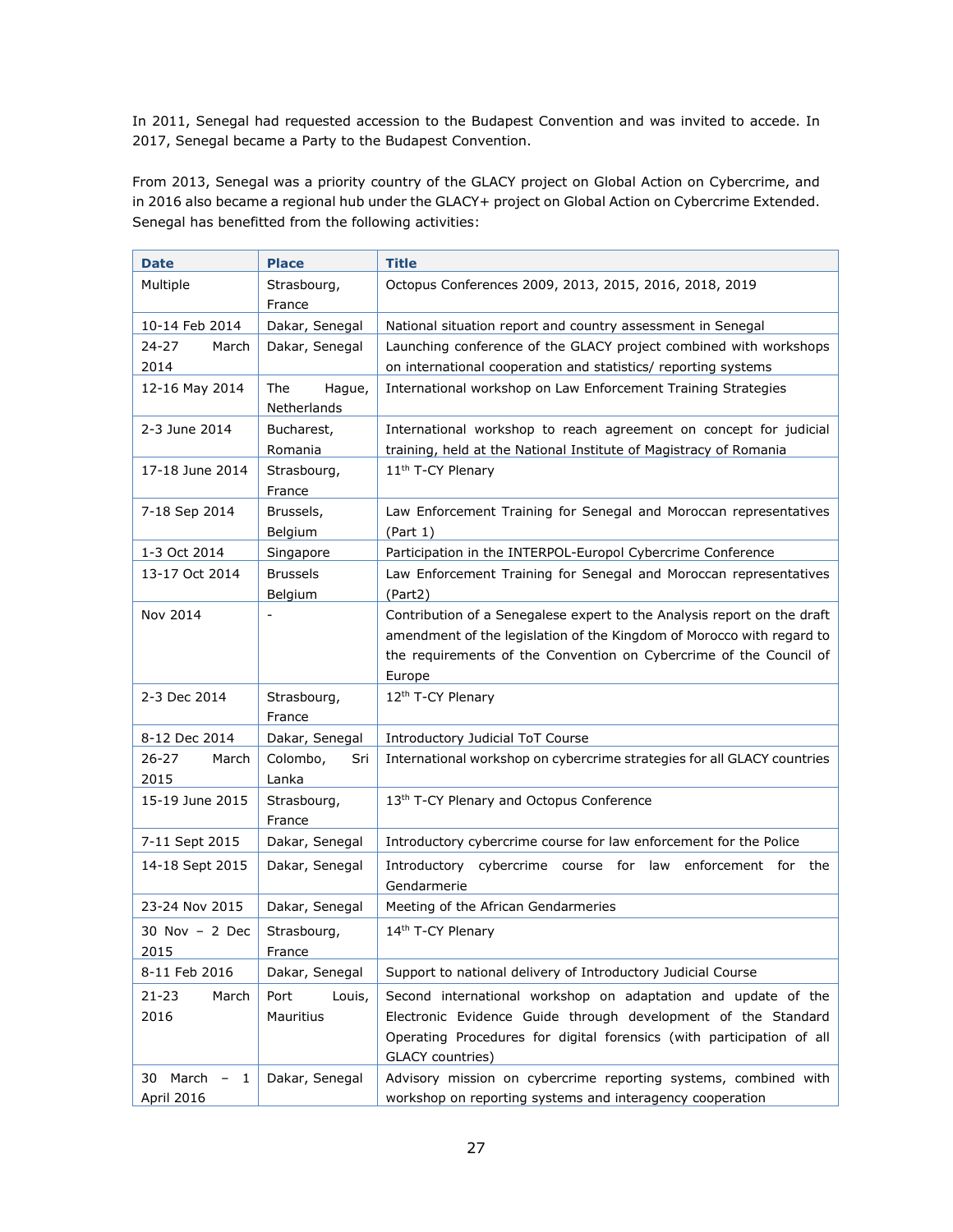| 11-13 April 2016   | South Africa             | International workshop on judicial training curricula integration (with<br>participation of all GLACY countries)                     |
|--------------------|--------------------------|--------------------------------------------------------------------------------------------------------------------------------------|
| 25-27 April 2016   | Colombo,<br>Sri<br>Lanka | International workshop and training for 24/7 points of contact of the<br>GLACY countries (with participation of all GLACY countries) |
| 2-4 May 2016       | Dakar, Senegal           | Advanced Judicial Training Course                                                                                                    |
| 9-11 May 2016      | Dakar, Senegal           | Improving international cooperation on cybercrime and electronic                                                                     |
|                    |                          | evidence in West Africa (GLACY Project)                                                                                              |
| 23-26 May 2016     | Strasbourg,              | 15th T-CY Plenary                                                                                                                    |
|                    | France                   |                                                                                                                                      |
| 1-3 June 2016      | Dakar, Senegal           | In-country workshop on law enforcement training strategies and<br>awareness raising on CY issues for the national police             |
| 27-28 July 2016    | Rabat, Morocco           | International Workshop on Effectiveness of legislation on cybercrime<br>and electronic evidence measured through statistics          |
| 15-18 Aug 2016     | Dakar, Senegal           | Progress review meetings and updated situation reports for the<br>country's participation the GLACY/GLACY+ projects                  |
| 28-30 Sep 2016     | Singapore                | 4 <sup>th</sup> INTERPOL-Europol Cybercrime Conference                                                                               |
| 26-28 Oct 2016     | Bucharest,               | GLACY Closing Conference to discuss the results of the project and                                                                   |
|                    | Romania                  | adopt the Declaration on Strategic Priorities and Launching Event for                                                                |
|                    |                          | the GLACY+ project                                                                                                                   |
| 14-18 Nov 2016     | Strasbourg,<br>France    | 16th T-CY Plenary and Octopus Conference                                                                                             |
| 16-17 Jan 2017     | Dakar, Senegal           | Advisory mission and workshop on Cybercrime Policies                                                                                 |
| 25-26 Jan 2017     | Nairobi, Kenya           | Participation in the ICANN Capacity Building Workshop for African LEAs                                                               |
| $27$ Feb - 1 March | Singapore                | INTERPOL Joint training workshops for cybercrime units, prosecution,                                                                 |
| 2017               |                          | central authorities for mutual legal assistance and strengthening 24/7                                                               |
|                    |                          | POCs and International workshop on cooperation with Internet Service                                                                 |
| $14 - 17$<br>March | Dakar, Senegal           | Providers<br>joint Regional introductory judicial training<br>CoE-ECOWAS<br>on                                                       |
| 2017               |                          | Cybercrime and e-evidence for West African countries and Mauritania                                                                  |
|                    |                          | (GLACY+ project)                                                                                                                     |
| 29-31<br>March     | Accra, Ghana             | International workshop on criminal justice statistics on cybercrime and                                                              |
| 2017               |                          | electronic evidence, with participation of all GLACY+ countries                                                                      |
| 10-13 April 2017   | Vienna, Austria          | Participation in the 3rd meeting of the UN Intergovernmental Expert<br>Group on Cybercrime (UNIEG)                                   |
| 7-9 June 2017      | Strasbourg,              | 17 <sup>th</sup> T-CY Plenary                                                                                                        |
|                    | France                   |                                                                                                                                      |
| 19-23 June 2017    | Dakar, Senegal           | First Responders Training of Trainers Course for the Gendarmerie                                                                     |
| 21-23 Aug 2017     | Dakar, Senegal           | In-country workshops on data protection and INTERPOL Tools and                                                                       |
|                    |                          | Services combined with support on how to set-up and how to                                                                           |
|                    |                          | strengthen the 24/7 points of contact for cybercrime and electronic<br>evidence                                                      |
| 11-13 Sep 2017     | Abuja, Nigeria           | Joint regional conference CoE-ECOWAS on the Harmonization of                                                                         |
|                    |                          | legislation on Cybercrime and Electronic Evidence with rule of law and                                                               |
|                    |                          | human rights safeguards (GLACY+ project)                                                                                             |
| 11-13 Oct 2017     | Port<br>Louis,           | 4 <sup>th</sup> African Working Group Meeting on Cybercrime for Heads of                                                             |
|                    | Mauritius                | <b>Cybercrime Units</b>                                                                                                              |
|                    |                          |                                                                                                                                      |
| 20-24 Nov 2017     | Singapore                | <b>INTERPOL Instructor Development Course</b>                                                                                        |
| 27-29 Nov 2017     | Strasbourg,<br>France    | 18 <sup>th</sup> T-CY Plenary                                                                                                        |
|                    |                          |                                                                                                                                      |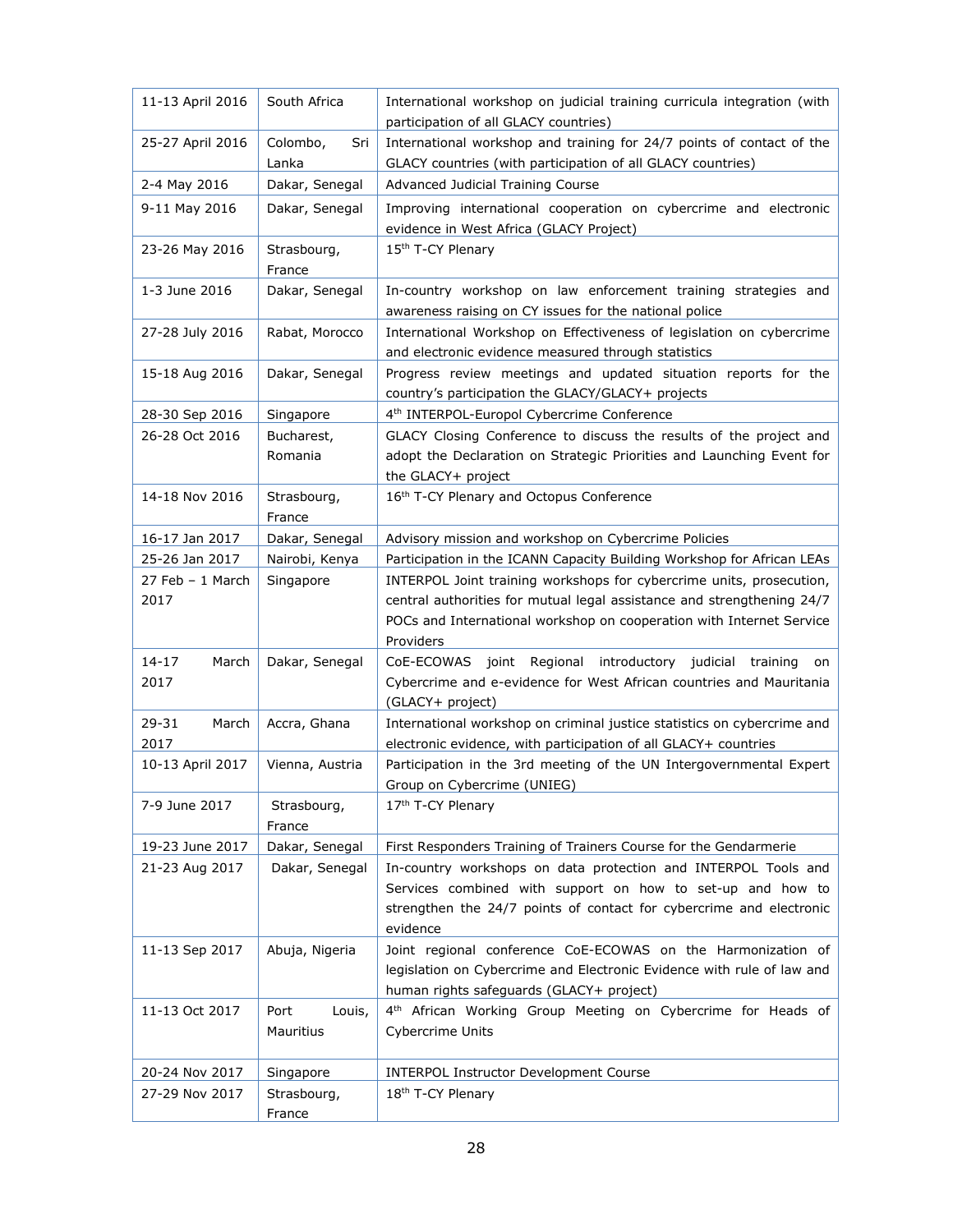| 11-13 Dec 2017             | Cebu,                        | International Workshop on Judicial Training Strategies on Cybercrime                                                                                                                        |
|----------------------------|------------------------------|---------------------------------------------------------------------------------------------------------------------------------------------------------------------------------------------|
|                            | Philippines                  | and Electronic Evidence                                                                                                                                                                     |
| 7-8 March 2018             | The<br>Hague,<br>Netherlands | CoE/Eurojust joint International conference on Judicial Cooperation in<br><b>Cybercrime Matters</b>                                                                                         |
| $26 - 27$<br>March<br>2018 | Dakar, Senegal               | Advice on the streamlining of procedures for mutual legal assistance<br>related to cybercrime and electronic evidence                                                                       |
| 5-7 May 2018               | Dakar, Senegal               | AfriNIC Government Working Group (AfGWG) and ICANNs Capacity<br>Development Workshop for African GAC members Law Enforcement<br>and Consumer Protection Agencies                            |
| 7-11 May 2018              | Dakar, Senegal               | Regional Basic Law Enforcement Training of Trainers on Cybercrime and<br>Electronic Evidence for African Officers of Gendarmerie                                                            |
| 14-18 May 2018             | Vienna, Austria              | UN Commission for Crime Prevention and Criminal Justice                                                                                                                                     |
| 18-22 June 2018            | Singapore                    | <b>INTERPOL Instructor Development Course</b>                                                                                                                                               |
| 9-13 July 2018             | Strasbourg,<br>France        | 19th T-CY Plenary and Octopus Conference                                                                                                                                                    |
| 4-7 Sep 2018               | Strasbourg,<br>France        | Underground Economy Conference                                                                                                                                                              |
| 18-20 Sep 2018             | Singapore                    | 6 <sup>th</sup> INTERPOL-Europol Cybercrime Conference                                                                                                                                      |
| 16-18 Oct 2018             | Addis<br>Ababa,<br>Ethiopia  | African Forum on the policies on cybercrime capacity building by<br>international/regional organisations organized in collaboration with the<br>African Union Commission                    |
| 12-15 Nov 2018             | Dakar, Senegal               | Advanced Judicial Training on cybercrime and electronic evidence for<br>Judges, Prosecutors and Lawyers with participation of Francophone and<br>Lusophone countries from the ECOWAS Region |
| 27-30 Nov 2018             | Strasbourg,<br>France        | 20 <sup>th</sup> T-CY Plenary and Protocol Drafting Plenary                                                                                                                                 |
| 4-6 Dec 2018               | Accra, Ghana                 | 5 <sup>th</sup> INTERPOL African Working Group Meeting on Cybercrime for Heads<br>of Cybercrime Units                                                                                       |
| 17-21 Dec 2018             | Dakar, Senegal               | ECTEG Course: Cybercrime and digital forensics specialized training for<br>law enforcement officers                                                                                         |
| $24 - 30$<br>March<br>2019 | Vienna, Austria              | UN Intergovernmental Expert Group on Cybercrime                                                                                                                                             |
| 4-5 April 2019             | Cotonou, Benin               | Contribution of an expert from Senegal to the Awareness Workshop on<br>the Budapest Convention                                                                                              |
| 15-16 April 2019           | Brussels,<br>Belgium         | EU Cyber Forum                                                                                                                                                                              |
| 15-17 May 2019             | Bucharest,<br>Romania        | FREETOOL showcase workshop in co-operation with University College<br>Dublin                                                                                                                |
| 3-7 June 2019              | Dakar, Senegal               | Regional training of trainers for first respondents on cybercrime and<br>electronic evidence to the African gendarmeries                                                                    |
| 24-27 June 2019            | Accra, Ghana                 | African Region Data Protection and Privacy Conference                                                                                                                                       |
| 25-27 June 2019            | Singapore                    | Workshop on Channels and Avenues for International Cooperation in<br>Cybercrime                                                                                                             |
| 8-11 July 2019             | Strasbourg,<br>France        | 21st T-CY Plenary and 4th Protocol Drafting Plenary                                                                                                                                         |
| 10-12 July 2019            | Strasbourg,<br>France        | International Conference of Judicial Trainers on Cybercrime and<br>Electronic Evidence                                                                                                      |
| 3-6 Sep 2019               | Strasbourg,<br>France        | Underground Economy Conference                                                                                                                                                              |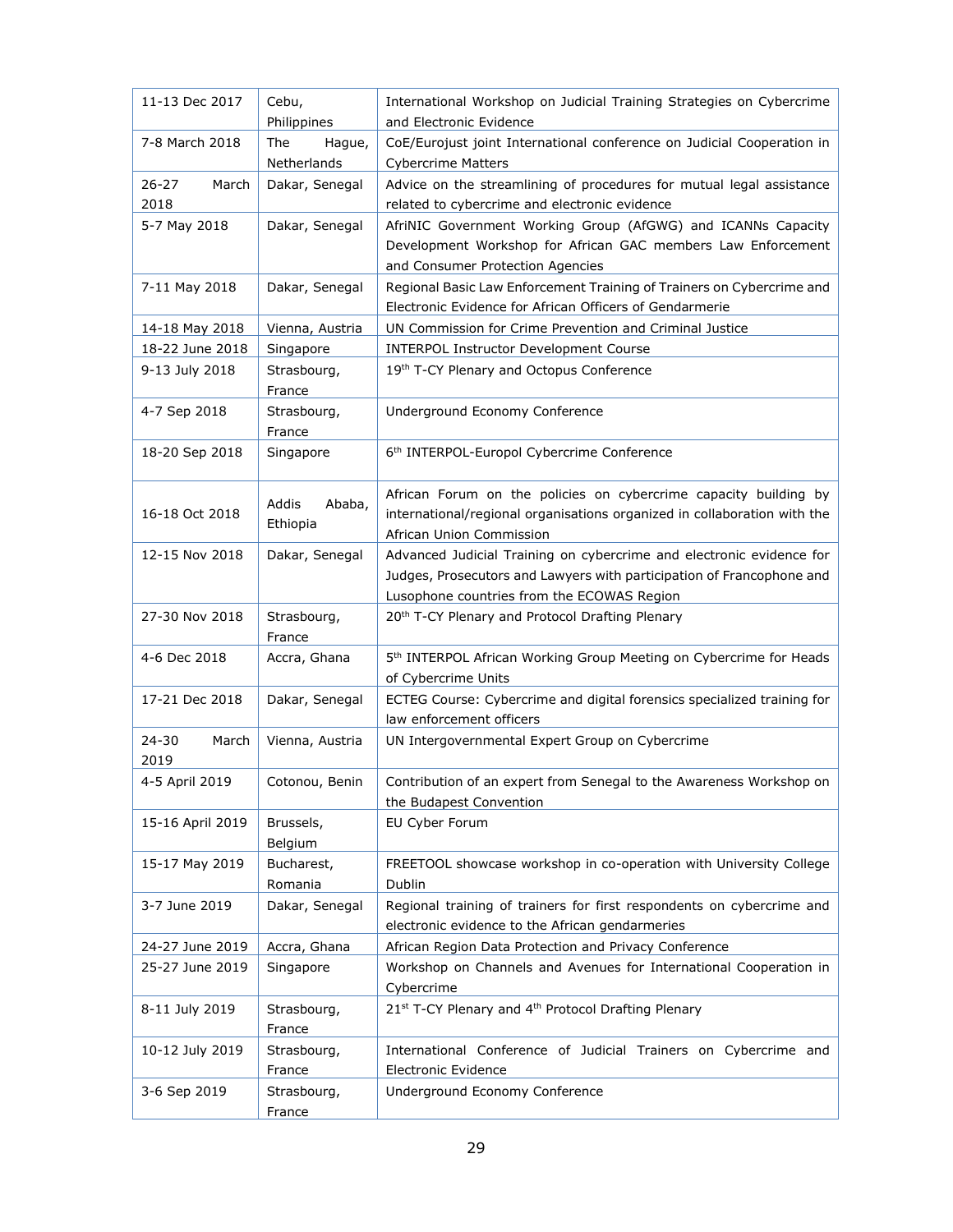| 23-26 Sep 2019         | Lagos, Nigeria                      | African Regional Workshop on Cybercrime, National Cybersecurity and<br>Internet Policy                                                                        |
|------------------------|-------------------------------------|---------------------------------------------------------------------------------------------------------------------------------------------------------------|
| 21-23 Oct 2019         | Dakar, Senegal                      | Advisory mission on CERT capacities, digital forensics lab and public-<br>private cooperation                                                                 |
| 24-25 Oct 2019         | Dakar, Senegal                      | Advisory mission on cybercrime reporting and workshop on collection<br>and monitoring of criminal justice statistics on cybercrime and<br>electronic evidence |
| 30 Sep - 1 Oct<br>2019 | The<br>Hague,<br>Netherlands        | Eurojust-CoE International conference on online investigations:<br>Darknet and online sexual violence against children                                        |
| 9-11 Oct 2019          | Hague,<br>The<br><b>Netherlands</b> | Europol-INTERPOL Cybercrime Conference                                                                                                                        |
| 18-20 Nov 2019         | Strasbourg,<br>France               | 22 <sup>nd</sup> T-CY Plenary and 5 <sup>th</sup> Protocol Drafting Plenary                                                                                   |
| 2-4 Dec 2019           | Nairobi, Kenya                      | 6th INTERPOL African Working Group Meeting on Cybercrime for Heads<br>of Cybercrime Units                                                                     |

#### <span id="page-29-0"></span>**4.2.2 Asia: Sri Lanka**

Sri Lanka adopted its Computer Crime Act in 2007. This Act was largely modelled on the Budapest Convention. In 2008, a first workshop was supported in Colombo and in the following years, experts from Sri Lanka participated on several other activities.

In 2015, however, Sri Lanka was invited to accede to the Budapest Convention and became a Party to this treaty. This permitted the implementation of a large number of activities with a particular focus on the training of law enforcement, prosecutors and judges in Sri Lanka.

By 2020, Sri Lanka is not only a priority country receiving support, but it serves as a hub through which it shares its experience and experts from Sri Lanka are now training practitioners in other countries in the Asia/Pacific region.

| <b>Date</b>       | <b>Place</b>       | <b>Title</b>                                                        |  |
|-------------------|--------------------|---------------------------------------------------------------------|--|
| 27-28 Oct 2008    | Colombo, Sri       | Workshop on cybercrime for judges, prosecutors and investigators    |  |
|                   | Lanka              | in Sri Lanka                                                        |  |
| 5-6 April 2011    | Colombo, Sri       | Regional workshop on cooperation against cybercrime in South        |  |
|                   | Lanka              |                                                                     |  |
| 4-5 Oct 2013      | Colombo, Sri       | Workshop on cybercrime capacity building: judicial and law          |  |
|                   | Lanka              | enforcement training                                                |  |
| Multiple          | Strasbourg,        | Octopus Conferences 2008, 2009, 2010, 2011, 2013, 2015, 2016,       |  |
|                   | France             | 2018, 2019                                                          |  |
| 26-27 March 2015  | Colombo, Sri       | Assessing the threat of Cybercrime Conference for Decision Makers   |  |
|                   | Lanka              |                                                                     |  |
| 26-27 March 2015  | Colombo, Sri       | International workshop on cybercrime strategies (during Colombo     |  |
|                   | Lanka              | conference)                                                         |  |
| 26-27 March 2015  | Colombo, Sri       | International workshop on criminal justice statistics and reporting |  |
|                   | Lanka              | systems (during Colombo conference)                                 |  |
| 30 Sep - 2 Oct    | The Hague,         |                                                                     |  |
| 2015              | <b>Netherlands</b> | Participation in the INTERPOL-Europol Cybercrime Conference         |  |
| 4-8 Nov 2015      | Colombo, Sri       | First Responders Course: Training of Trainers                       |  |
|                   | Lanka              |                                                                     |  |
| $30$ Nov $-2$ Dec | Strasbourg,        |                                                                     |  |
| 2015              | France             | 14th T-CY Plenary                                                   |  |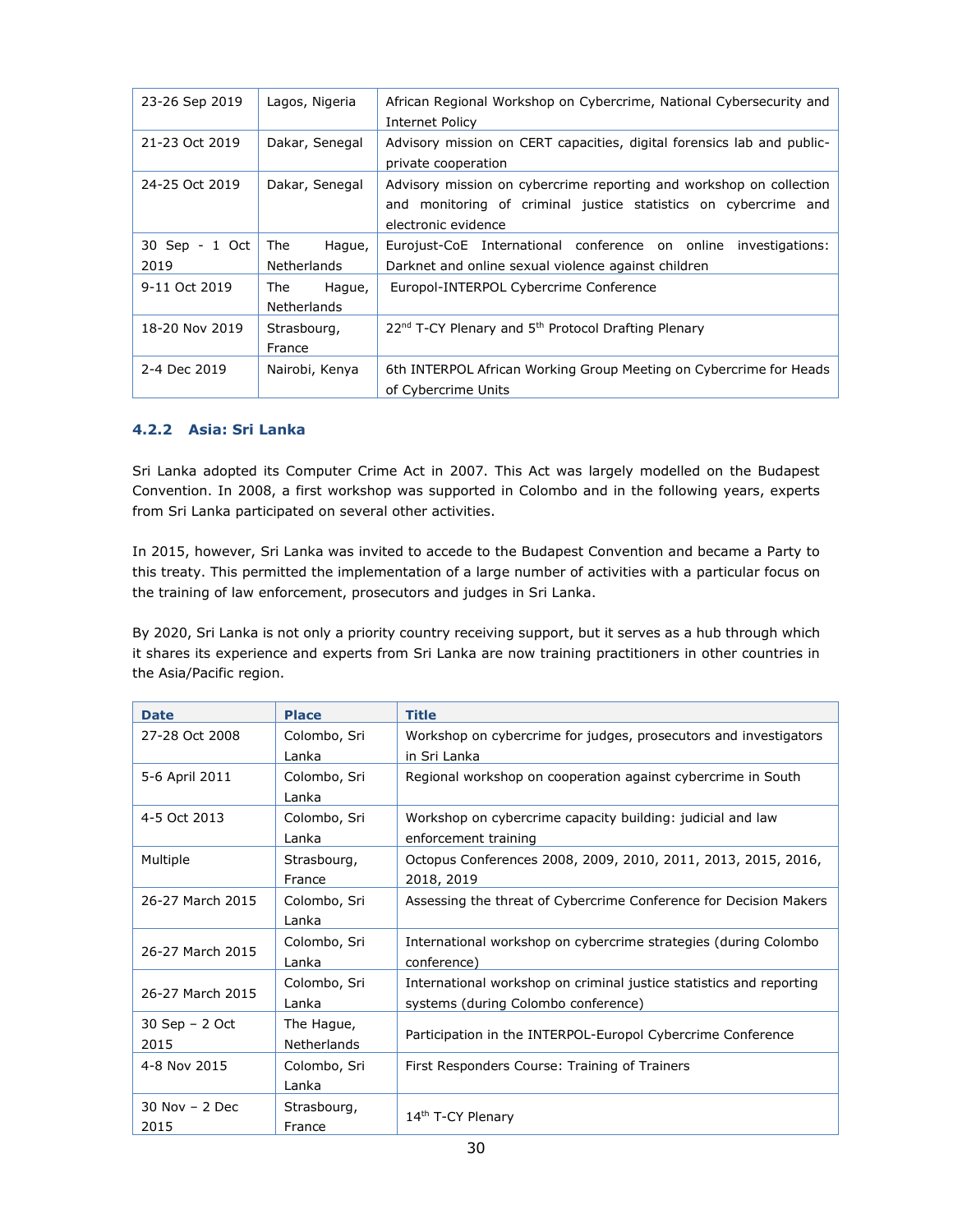| 12-14 Jan 2016             | Colombo, Sri<br>Lanka    | Scoping mission on cybercrime reporting systems, combined with<br>workshop on reporting systems and legal basis for interagency<br>cooperation                                                                                      |
|----------------------------|--------------------------|-------------------------------------------------------------------------------------------------------------------------------------------------------------------------------------------------------------------------------------|
| 8-10 Feb 2016              | Colombo, Sri<br>Lanka    | Live data forensics training for law enforcement & CERT                                                                                                                                                                             |
| 11-12 Feb 2016             | Colombo, Sri<br>Lanka    | Study visit of Tonga to SL-CERT                                                                                                                                                                                                     |
| 21-23 March 2016           | Port Louis,<br>Mauritius | Second international workshop on adaptation and update of the<br>Electronic Evidence Guide through development of the Standard<br>Operating Procedures for digital forensics (with participation of all<br>GLACY countries)         |
| 31 March-3 April<br>2016   | Colombo, Sri<br>Lanka    | Introductory Judicial ToT Course for Judges                                                                                                                                                                                         |
| 5-6 April 2016             | Colombo, Sri<br>Lanka    | Introductory Judicial ToT Course for Prosecutors                                                                                                                                                                                    |
| 11-13 April 2016           | South Africa             | International workshop on judicial training curricula integration<br>(with participation of all GLACY countries)                                                                                                                    |
| 25-27 April 2016           | Colombo, Sri<br>Lanka    | International workshop and training for 24/7 points of contact of<br>the GLACY countries (with participation of all GLACY countries)                                                                                                |
| 23-26 May 2016             | Strasbourg,<br>France    | 15th T-CY Plenary                                                                                                                                                                                                                   |
| 27-28 July 2016            | Rabat, Morocco           | International Workshop on Effectiveness of legislation on<br>cybercrime and electronic evidence measured through statistics                                                                                                         |
| 8-11 Aug 2016              | Colombo, Sri<br>Lanka    | Progress review meetings and updated situation reports for the<br>country's participation the GLACY/GLACY+ projects                                                                                                                 |
| 31 Aug - 2 Sept            | Colombo, Sri             | Advanced judicial training with participation of judges from Tonga                                                                                                                                                                  |
| 2016                       | Lanka                    | and adaptation of revised advanced judicial course materials                                                                                                                                                                        |
| 24-25 Sep 2016             | Colombo, Sri<br>Lanka    | Support to national delivery of introductory judicial course                                                                                                                                                                        |
| 28-30 Sep 2016             | Singapore                | 4 <sup>th</sup> INTERPOL-Europol Cybercrime Conference                                                                                                                                                                              |
| 26-28 Oct 2016             | Bucharest,<br>Romania    | GLACY Closing Conference to discuss the results of the project and<br>adopt the Declaration on Strategic Priorities and Launching Event<br>for the GLACY+ project                                                                   |
| 14-18 Nov 2016             | Strasbourg,<br>France    | 16th T-CY Plenary and Octopus Conference                                                                                                                                                                                            |
| $27$ Feb - 1 March<br>2017 | Singapore                | INTERPOL Joint training workshops for cybercrime units,<br>prosecution, central authorities for mutual legal assistance and<br>strengthening 24/7 POCs and International workshop on<br>cooperation with Internet Service Providers |
| 29-31 March 2017           | Accra, Ghana             | International workshop on criminal justice statistics on cybercrime<br>and electronic evidence, with participation of all GLACY+ countries                                                                                          |
| 10-13 April 2017           | Vienna, Austria          | Participation in the 3rd meeting of the UN Intergovernmental Expert<br>Group on Cybercrime                                                                                                                                          |
| 5-8 June 2017              | Madrid, Spain            | Participation in the INTERPOL Eurasian Working Group on<br>Cybercrime for Heads of Units and in the Operational side-meeting<br>on Business Email Compromise                                                                        |
| 7-9 June 2017              | Strasbourg,<br>France    | 17th T-CY Plenary                                                                                                                                                                                                                   |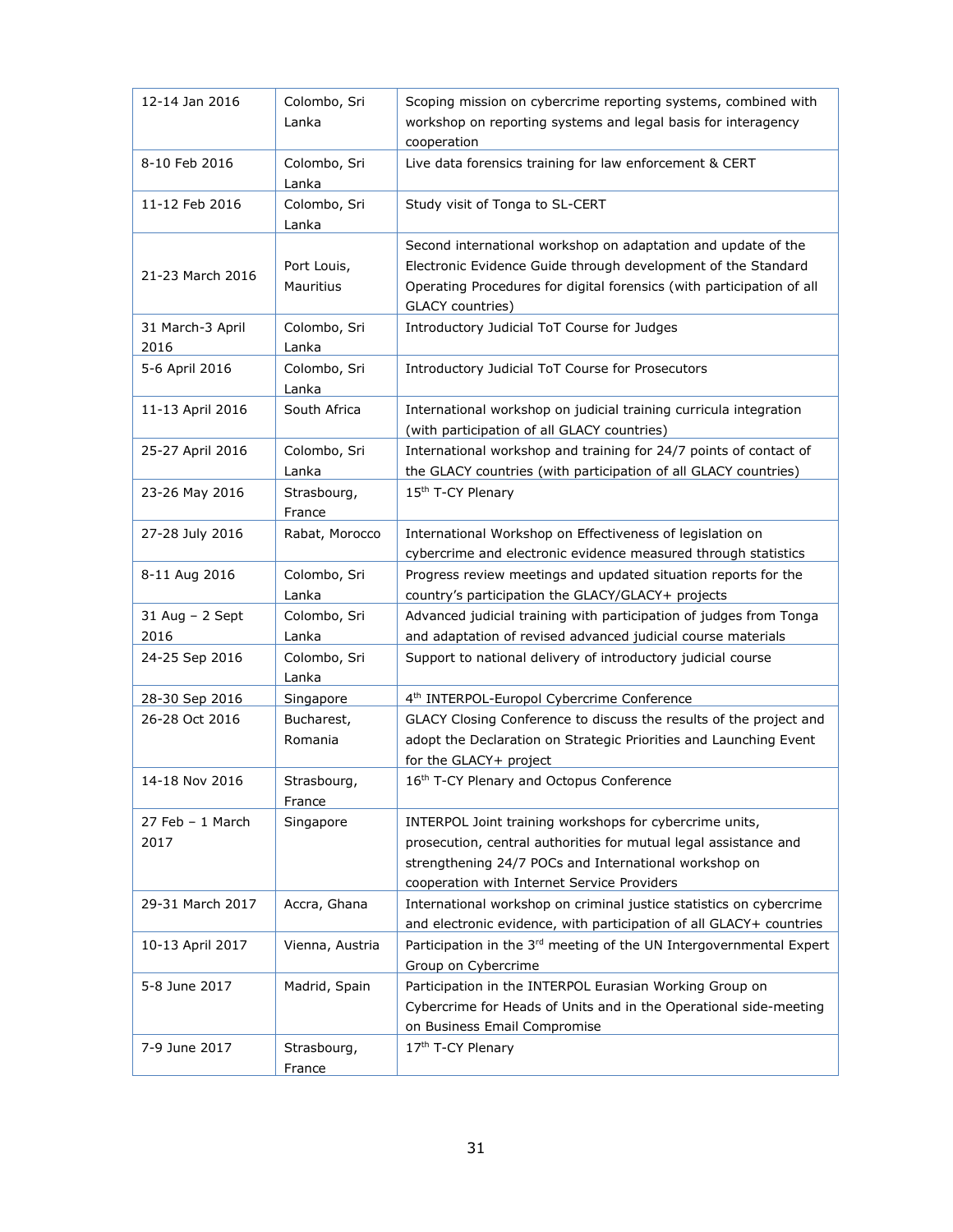| 14-16 June 2017  | Brussels,<br>Belgium  | International workshop for cybercrime units and law enforcement<br>training institutions on training strategies (technical level) and<br>access to ECTEG training materials |
|------------------|-----------------------|-----------------------------------------------------------------------------------------------------------------------------------------------------------------------------|
| 28-30 July 2017  | Colombo, Sri<br>Lanka | Residential workshop for High Court Judges on cybercrime and<br>electronic evidence                                                                                         |
| 9-13 Aug 2017    | Colombo, Sri          | Support to the residential workshop on cybercrime for intake of                                                                                                             |
|                  | Lanka                 | new judges                                                                                                                                                                  |
| 16-20 Aug 2017   | Kathmandu,<br>Nepal   | Special training on cybercrime for Nepal judicial officers with<br>trainers from Sri Lanka Judges' Institute, in partnership with Nepal<br>Judicial Academy                 |
| 22-24 Sep 2017   | Colombo, Sri<br>Lanka | Residential workshop for District Judges and Magistrates on<br>cybercrime and electronic evidence (Batch 1/4)                                                               |
| 13-15 Oct 2017   | Colombo, Sri<br>Lanka | Residential workshop for District Judges and Magistrates on<br>cybercrime and electronic evidence (Batch 2/4)                                                               |
| 20-24 Nov 2017   | Singapore             | <b>INTERPOL Instructor Development Course</b>                                                                                                                               |
| 27-29 Nov 2017   | Strasbourg,           | 18th T-CY Plenary                                                                                                                                                           |
|                  | France                |                                                                                                                                                                             |
| 11-13 Dec 2017   | Cebu,                 | International Workshop on Judicial Training Strategies on                                                                                                                   |
| 18-19 Dec 2017   | Philippines           | Cybercrime and Electronic Evidence<br>Annual Conference for Judges organized by the Sri Lanka Judges'                                                                       |
|                  | Colombo, Sri<br>Lanka | Institute                                                                                                                                                                   |
| 19-21 Feb 2018   | Colombo, Sri<br>Lanka | Advisory mission on the set-up of the Cybercrime Division at the<br><b>CID</b>                                                                                              |
| 7-8 March 2018   | The Hague,            | CoE/Eurojust joint International conference on Judicial Cooperation                                                                                                         |
|                  | Netherlands           | in Cybercrime Matters                                                                                                                                                       |
| 12-16 March 2018 | Hong Kong             | Participation in the Cyber Command Course organized by the Hong<br>Kong Police                                                                                              |
| 13-15 March 2018 | Dhaka,<br>Bangladesh  | Participation in the Workshop on Cybercrime and Cybersecurity for<br><b>BIMSTEC Member Countries</b>                                                                        |
| 16-18 March 2018 | Colombo, Sri<br>Lanka | Residential workshop for District Judges and Magistrates on<br>cybercrime and electronic evidence (Batch 3/3)                                                               |
| 27-30 March 2018 | Chisinau,             | Participation in the Regional Meeting: Cybercrime Cooperation                                                                                                               |
|                  | Moldova               | Exercise organized under Cybercrime@EAP 2018                                                                                                                                |
| 4-6 April 2018   | Colombo, Sri<br>Lanka | Integration of ECTEG materials in the training strategy for law<br>enforcement officers                                                                                     |
| 8-10 May 2018    | Tehran, Iran          | Participation in the INTERPOL Eurasian Working Group on                                                                                                                     |
|                  |                       | Cybercrime for Heads of Units                                                                                                                                               |
| 14-18 May 2018   | Vienna, Austria       | UN Commission for Crime Prevention and Criminal Justice                                                                                                                     |
| 18-22 June 2018  | Singapore             | <b>INTERPOL Instructor Development Course</b>                                                                                                                               |
| 27-29 June 2018  | London, UK            | Participation in the 3rd INTERPOL Digital Forensics Experts Group                                                                                                           |
| 9-13 July 2018   | Strasbourg,<br>France | 19th T-CY Plenary and Octopus Conference                                                                                                                                    |
| 4-7 Sep 2018     | Strasbourg,<br>France | Underground Economy Conference                                                                                                                                              |
| 29 Oct - 2 Nov   | Colombo, Sri          | ECTEG Course: Cybercrime and digital forensics specialized                                                                                                                  |
| 2018             | Lanka                 | training for law enforcement officers                                                                                                                                       |
| 14-16 Nov 2018   | Colombo, Sri          | In-country workshops on data protection and INTERPOL Tools and                                                                                                              |
|                  | Lanka                 | Services combined with support on how to set-up and how to<br>strength the 24/7 points of contact for cybercrime and electronic                                             |
|                  |                       | evidence                                                                                                                                                                    |
|                  |                       |                                                                                                                                                                             |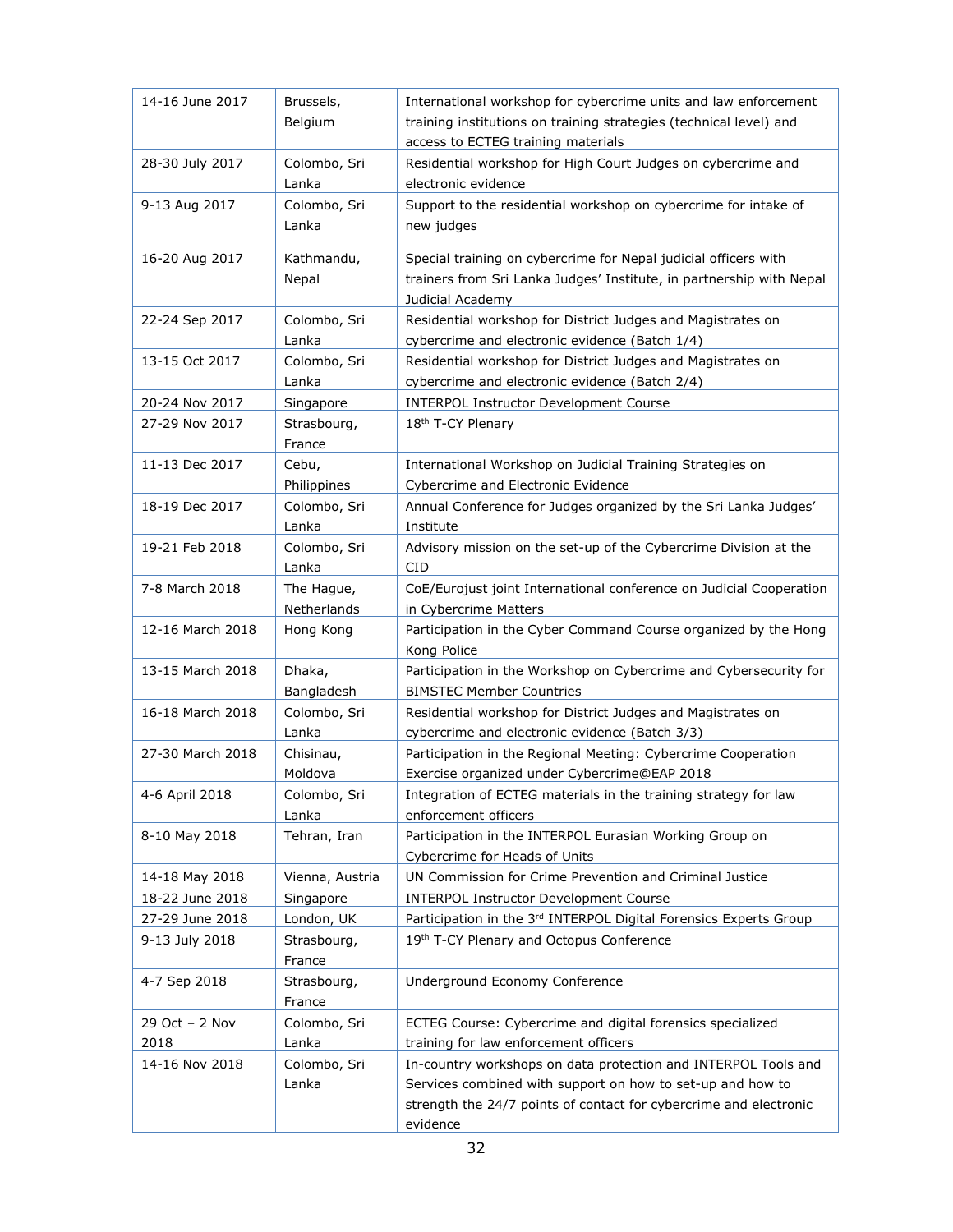| 27-30 Nov 2018         | Strasbourg,<br>France     | 20 <sup>th</sup> T-CY Plenary and Protocol Drafting Plenary                                                            |
|------------------------|---------------------------|------------------------------------------------------------------------------------------------------------------------|
| 2-3 March 2019         | Colombo, Sri<br>Lanka     | Support to the workshop on cybercrime for intake of new judges                                                         |
| 18-22 March 2019       | Hong Kong                 | Participation in the Cyber Command Course organized by the Hong<br>Kong Police                                         |
| 24-30 March 2019       | Vienna, Austria           | UN Intergovernmental Expert Group on Cybercrime                                                                        |
| 15-16 April 2019       | Brussels,<br>Belgium      | EU Cyber Forum                                                                                                         |
| 15-17 May 2019         | Bucharest,<br>Romania     | FREETOOL showcase workshop in co-operation with University<br>College Dublin                                           |
| 22-24 May 2019         | Seoul, Korea              | Participation in the 20 <sup>th</sup> International Symposium on Cybercrime<br>Response (ISCR 2019)                    |
| 25-27 June 2019        | Singapore                 | Workshop on Channels and Avenues for International Cooperation<br>in Cybercrime                                        |
| 8 July 2019            | Brussels,<br>Belgium      | Study visit of Sri Lankan judges to Belgium and workshop on<br>cybercrime and electronic evidence                      |
| 16-27 July 2019        | Leon, Spain               | Participation in the Cybersecurity Summer BootCamp 2019                                                                |
| 8-11 July 2019         | Strasbourg,<br>France     | 21st T-CY Plenary and 4th Protocol Drafting Plenary                                                                    |
| 10-12 July 2019        | Strasbourg,<br>France     | International Conference of Judicial Trainers on Cybercrime and<br><b>Electronic Evidence</b>                          |
| 28 July 2019           | Bucharest,<br>Romania     | Review of the Framework for a Proposed Personal Data Protection<br>Bill in Sri Lanka                                   |
| 2-6 Sep 2019           | Manila,<br>Philippines    | Participation in the INTERPOL Malware Analysis Training                                                                |
| 3-6 Sep 2019           | Strasbourg,<br>France     | Underground Economy Conference                                                                                         |
| 30 Sep - 1 Oct<br>2019 | The Hague,<br>Netherlands | Eurojust-CoE International conference on online investigations:<br>Darknet and online sexual violence against children |
| 8 Oct 2019             | The Hague,<br>Netherlands | Meeting of the 24/7 CPs of the Parties to the Budapest Convention                                                      |
| 9-11 Oct 2019          | The Hague,<br>Netherlands | Europol-INTERPOL Cybercrime Conference                                                                                 |
| 30 Oct - 1 Nov         | Suva, Fiji                | Participation of one expert from Sri Lanka in the Advisory mission<br>on cybercrime legislation in Fiji                |
| 18-20 Nov 2019         | Strasbourg,<br>France     | 22 <sup>nd</sup> T-CY Plenary and 5 <sup>th</sup> Protocol Drafting Plenary                                            |
| 26-28 Feb 2020         | Tbilisi, Georgia          | International Meeting on Cooperation with Foreign Service<br>Providers                                                 |

#### <span id="page-32-0"></span>**4.2.3 Europe: Serbia**

In 2005, the Council of Europe launched the "PACO Serbia Project on Economic Crime" which included a component on cybercrime. This was the first project of the Council of Europe that covered specifically this topic, apart from an Octopus Conference on Cybercrime held in 2004. Serbia signed the Budapest Convention in the same year, and in 2009 became a Party.

Between 2009 and 2013, Serbia was a priority country under the [Cybercrime@IPA](https://rm.coe.int/CoERMPublicCommonSearchServices/DisplayDCTMContent?documentId=09000016802f6a36) project on regional cooperation on cybercrime in South-eastern Europe.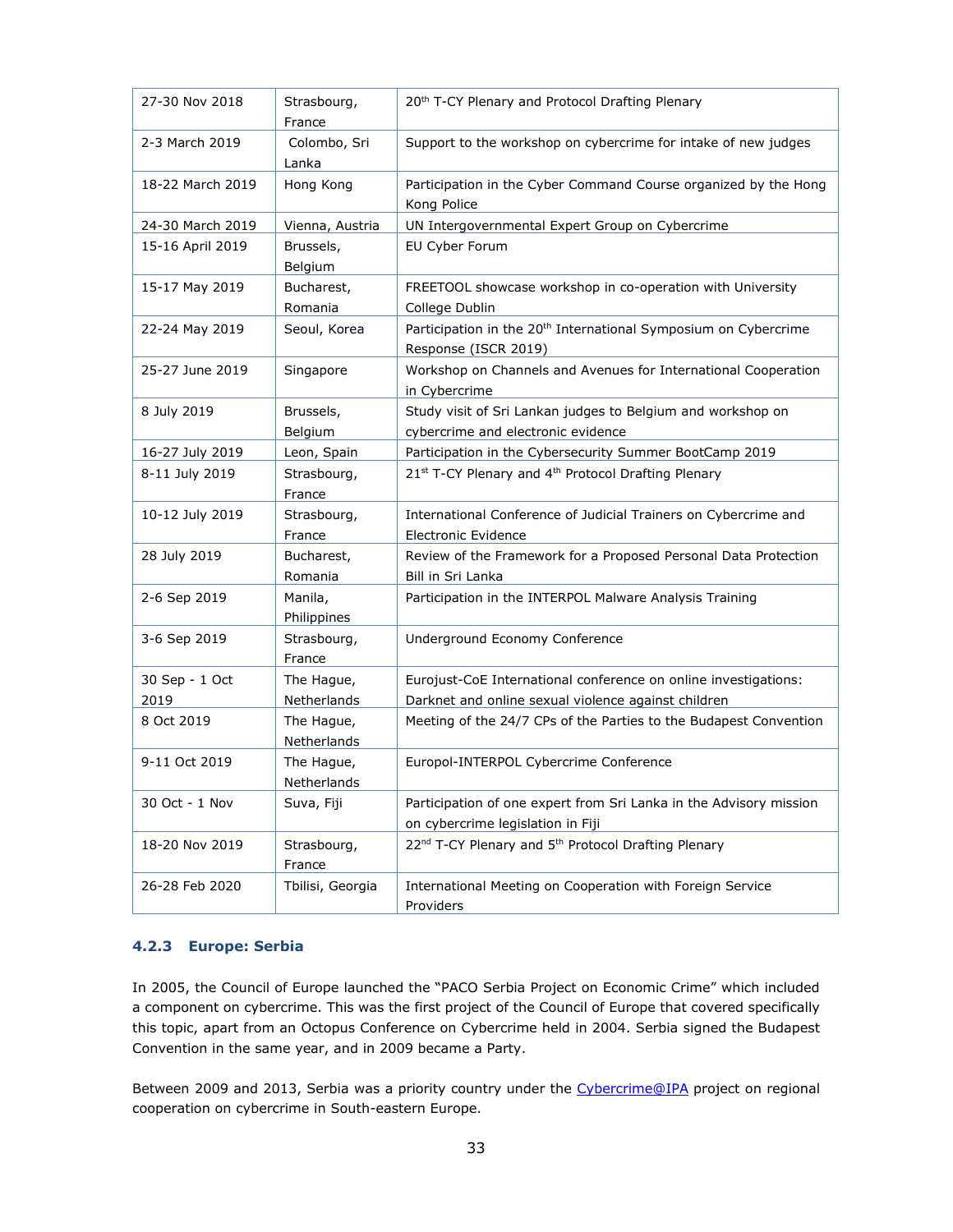In 2016, a new regional project was launched in this region. The iPROCEEDS project from 2016 to 2019 focused on the proceeds from crime online. Serbia was again a priority country, and the same is true for the follow up project iPROCEEDS 2 which commenced in January 2020.

The following table only lists the activities under the iPROCEEDS project in which experts from Serbia participated:

| <b>Date</b>                                                                                 | <b>Place</b>                                                                                  | <b>Title</b>                                                                                                                                                                                                                                                                                                                                                                                                                                                                                                                                                                                                                                                          |
|---------------------------------------------------------------------------------------------|-----------------------------------------------------------------------------------------------|-----------------------------------------------------------------------------------------------------------------------------------------------------------------------------------------------------------------------------------------------------------------------------------------------------------------------------------------------------------------------------------------------------------------------------------------------------------------------------------------------------------------------------------------------------------------------------------------------------------------------------------------------------------------------|
| 14-15 April 2016                                                                            | Belgrade, Serbia                                                                              | Country Assessment Visit on the initial situation                                                                                                                                                                                                                                                                                                                                                                                                                                                                                                                                                                                                                     |
| 24-25 May 2016                                                                              | Strasbourg,                                                                                   | 15th plenary session of the Cybercrime Convention Committee (T-                                                                                                                                                                                                                                                                                                                                                                                                                                                                                                                                                                                                       |
|                                                                                             | France                                                                                        | CY)                                                                                                                                                                                                                                                                                                                                                                                                                                                                                                                                                                                                                                                                   |
| 13-14 June 2016                                                                             | Ohrid, North                                                                                  | Regional workshop on private/public information sharing and                                                                                                                                                                                                                                                                                                                                                                                                                                                                                                                                                                                                           |
|                                                                                             | Macedonia                                                                                     | intelligence exchange mechanisms between financial sector                                                                                                                                                                                                                                                                                                                                                                                                                                                                                                                                                                                                             |
|                                                                                             |                                                                                               | institutions, cybercrime units and other stakeholders (combined                                                                                                                                                                                                                                                                                                                                                                                                                                                                                                                                                                                                       |
|                                                                                             |                                                                                               | with the Opening Conference of the iPROCEEDS project)                                                                                                                                                                                                                                                                                                                                                                                                                                                                                                                                                                                                                 |
| 7-8 Sep 2016                                                                                | Belgrade, Serbia                                                                              | Advisory Mission and workshop on Reporting Mechanisms                                                                                                                                                                                                                                                                                                                                                                                                                                                                                                                                                                                                                 |
| 13-15 Sep 2016                                                                              | Helsinki, Finland                                                                             | Participation of cybecrime units in the Regional Internet Security                                                                                                                                                                                                                                                                                                                                                                                                                                                                                                                                                                                                    |
|                                                                                             |                                                                                               | Event (RISE) - Finland 2016 (Team Cymru)                                                                                                                                                                                                                                                                                                                                                                                                                                                                                                                                                                                                                              |
| 28-30 Sep 2016                                                                              | Singapore                                                                                     | <b>INTERPOL-Europol Annual Cybercrime Conference</b>                                                                                                                                                                                                                                                                                                                                                                                                                                                                                                                                                                                                                  |
| 11-12 Oct 2016                                                                              | Zagreb, Croatia                                                                               | Regional workshop to review the current state of judicial training                                                                                                                                                                                                                                                                                                                                                                                                                                                                                                                                                                                                    |
|                                                                                             |                                                                                               | curricular on cybercrime, electronic evidence and online crime                                                                                                                                                                                                                                                                                                                                                                                                                                                                                                                                                                                                        |
|                                                                                             |                                                                                               | proceeds                                                                                                                                                                                                                                                                                                                                                                                                                                                                                                                                                                                                                                                              |
| 24-25 Oct 2016                                                                              | Dublin, Ireland                                                                               | International meeting on private/public cooperation                                                                                                                                                                                                                                                                                                                                                                                                                                                                                                                                                                                                                   |
| 25 Nov 2016                                                                                 | Tirana, Albania                                                                               | Regional Workshop on Reporting Mechanisms: International Good                                                                                                                                                                                                                                                                                                                                                                                                                                                                                                                                                                                                         |
|                                                                                             |                                                                                               | Practices                                                                                                                                                                                                                                                                                                                                                                                                                                                                                                                                                                                                                                                             |
| 14-15 Nov 2016                                                                              | Strasbourg,                                                                                   | The 16th plenary session of the Cybercrime Convention Committee                                                                                                                                                                                                                                                                                                                                                                                                                                                                                                                                                                                                       |
|                                                                                             | France                                                                                        | $(T-CY)$                                                                                                                                                                                                                                                                                                                                                                                                                                                                                                                                                                                                                                                              |
| 16-18 Nov 2016                                                                              | Strasbourg,                                                                                   | Participation in the Octopus Conference 2016                                                                                                                                                                                                                                                                                                                                                                                                                                                                                                                                                                                                                          |
|                                                                                             | France                                                                                        |                                                                                                                                                                                                                                                                                                                                                                                                                                                                                                                                                                                                                                                                       |
| 12-13 Dec 2016                                                                              | Bucharest,                                                                                    | Regional workshop on Money Laundering Risks related to New                                                                                                                                                                                                                                                                                                                                                                                                                                                                                                                                                                                                            |
|                                                                                             | Romania                                                                                       | Technologies                                                                                                                                                                                                                                                                                                                                                                                                                                                                                                                                                                                                                                                          |
| 16-17 Jan 2017                                                                              | Belgrade, Serbia                                                                              | Workshop on Online Financial and Credit Card Fraud                                                                                                                                                                                                                                                                                                                                                                                                                                                                                                                                                                                                                    |
| 28 Feb-3 March                                                                              | Bucharest,                                                                                    | Regional training for cybercrime units, economic crime units,                                                                                                                                                                                                                                                                                                                                                                                                                                                                                                                                                                                                         |
| 2017                                                                                        | Romania                                                                                       | financial investigators and specialised prosecutors on virtual                                                                                                                                                                                                                                                                                                                                                                                                                                                                                                                                                                                                        |
|                                                                                             |                                                                                               | currencies and the dark web (EMPACT)                                                                                                                                                                                                                                                                                                                                                                                                                                                                                                                                                                                                                                  |
| 19-20 April 2017                                                                            | Belgrade,                                                                                     | Workshop on inter-agency and international cooperation for                                                                                                                                                                                                                                                                                                                                                                                                                                                                                                                                                                                                            |
|                                                                                             | <b>Bucharest</b>                                                                              | search, seizure and confiscation of online crime proceeds                                                                                                                                                                                                                                                                                                                                                                                                                                                                                                                                                                                                             |
|                                                                                             |                                                                                               |                                                                                                                                                                                                                                                                                                                                                                                                                                                                                                                                                                                                                                                                       |
|                                                                                             |                                                                                               |                                                                                                                                                                                                                                                                                                                                                                                                                                                                                                                                                                                                                                                                       |
|                                                                                             |                                                                                               |                                                                                                                                                                                                                                                                                                                                                                                                                                                                                                                                                                                                                                                                       |
|                                                                                             |                                                                                               |                                                                                                                                                                                                                                                                                                                                                                                                                                                                                                                                                                                                                                                                       |
|                                                                                             |                                                                                               |                                                                                                                                                                                                                                                                                                                                                                                                                                                                                                                                                                                                                                                                       |
|                                                                                             |                                                                                               |                                                                                                                                                                                                                                                                                                                                                                                                                                                                                                                                                                                                                                                                       |
|                                                                                             |                                                                                               |                                                                                                                                                                                                                                                                                                                                                                                                                                                                                                                                                                                                                                                                       |
|                                                                                             |                                                                                               |                                                                                                                                                                                                                                                                                                                                                                                                                                                                                                                                                                                                                                                                       |
|                                                                                             |                                                                                               |                                                                                                                                                                                                                                                                                                                                                                                                                                                                                                                                                                                                                                                                       |
|                                                                                             |                                                                                               |                                                                                                                                                                                                                                                                                                                                                                                                                                                                                                                                                                                                                                                                       |
|                                                                                             |                                                                                               |                                                                                                                                                                                                                                                                                                                                                                                                                                                                                                                                                                                                                                                                       |
| 24-28 April 2017<br>10 April 2017<br>10-13 April 2017<br>12-13 June 2017<br>15-16 June 2017 | Tbilisi, Georgia<br>Belgrade, Serbia<br>Vienna, Austria<br>Luxembourg<br>Brussels,<br>Belgium | Regional case simulation exercise on cybercrime and financial<br>investigations<br>Meeting on Public-Private Cooperation<br>UN Intergovernmental Expert Group on Cybercrime<br>International workshop for cybercrime units, economic crime units,<br>financial investigators, FIUs and specialised prosecutors on<br>techniques to search, seize and confiscate proceeds from crime<br>online in cooperation with FIU Luxembourg (combined with 3rd<br>meeting of the Project Steering Committee)<br>International workshop on cybercrime training strategies for law<br>enforcement agencies and access to ECTEG materials in<br>cooperation with INTERPOL and ECTEG |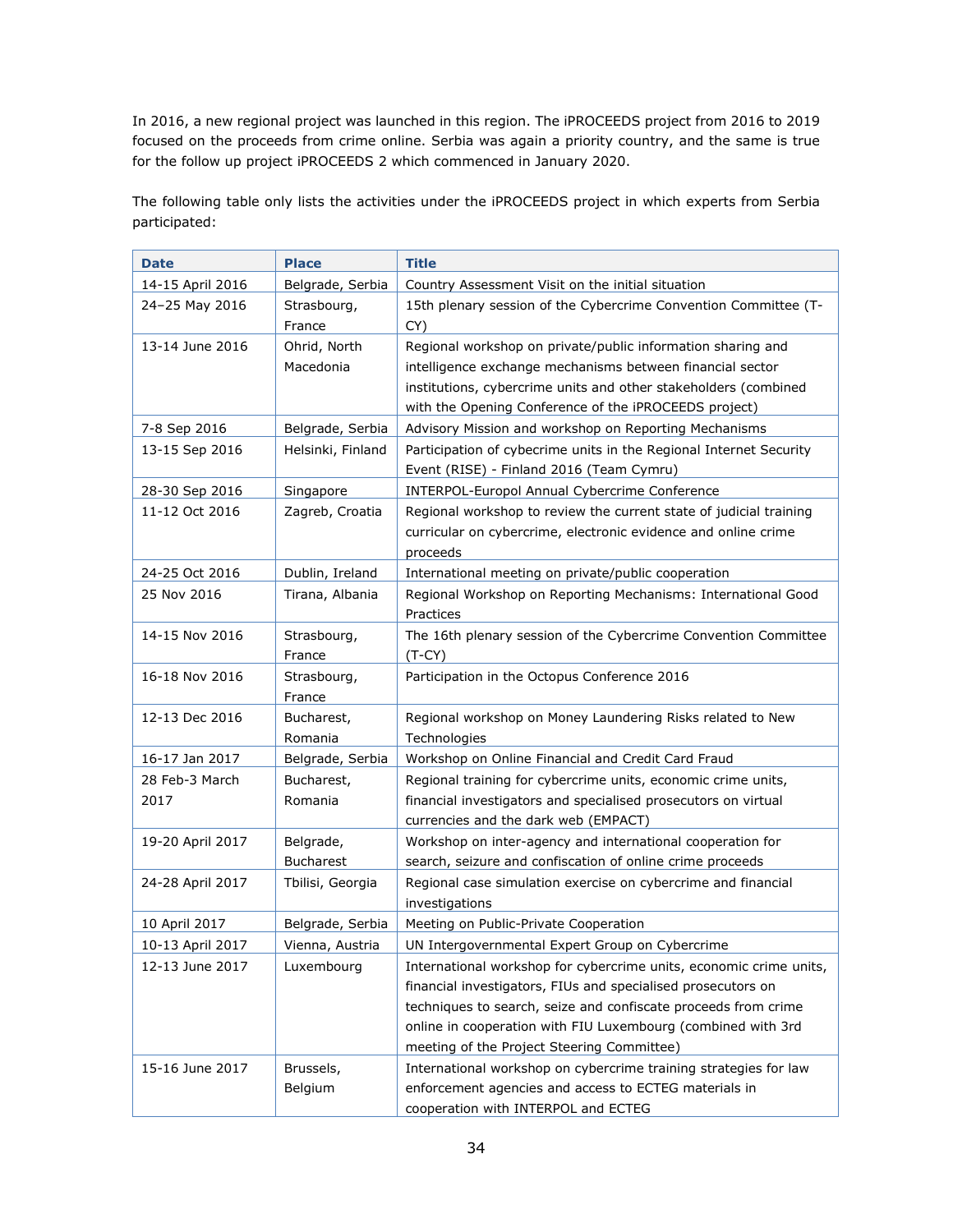| 20-24 June 2017 | Budva,                | Regional Training of trainers on delivery of the basic training<br>module on cybercrime, electronic evidence and online crime              |
|-----------------|-----------------------|--------------------------------------------------------------------------------------------------------------------------------------------|
|                 | Montenegro            | proceeds for judges and prosecutors                                                                                                        |
| 22-23 June 2017 | Belgrade, Serbia      | Assessment mission of guidelines to prevent and detect/identify                                                                            |
|                 |                       | online crime proceeds                                                                                                                      |
| 5-8 Sep 2017    | Barcelona,            | Underground Economy Conference 2017 (organised by Team                                                                                     |
|                 | Spain                 | Cymru)                                                                                                                                     |
| 27-29 Sep 2017  | The Hague, The        | The 5th INTERPOL/Europol Cybercrime Conference                                                                                             |
|                 | Netherlands           |                                                                                                                                            |
| 4-5 Oct 2017    | Ljubljana,            | Regional workshop to share experience on indicators and                                                                                    |
|                 | Slovenia              | guidelines for financial sector entities to prevent money laundering                                                                       |
|                 |                       | in the online environment in cooperation with FIU Slovenia                                                                                 |
| 9-11 Oct 2017   | Baku,                 | Regional conference on cybercrime and money laundering in                                                                                  |
|                 | Azerbaijan            | cooperation with the Global Prosecutor's E-Crime Network (GPEN)                                                                            |
|                 |                       | and Government of Azerbaijan                                                                                                               |
| 12-13 Oct 2017  | Bucharest,<br>Romania | Study visit of representatives from CERTs to CERT-RO                                                                                       |
| 30-31 Oct 2017  | Sofia, Bulgaria       | South-eastern Europe Regional Forum on Cybersecurity and                                                                                   |
|                 |                       | Cybercrime in cooperation with the Ministry of Interior of Bulgaria                                                                        |
| 2-3 Nov 2017    | Bucharest,            | Regional workshop to assess the national regulatory framework for                                                                          |
|                 | Romania               | obtaining and using electronic evidence in criminal proceedings                                                                            |
| 27-29 Nov 2017  | Strasbourg,           | The 18th Plenary of the T-CY and 1st Protocol Drafting Plenary                                                                             |
|                 | France                |                                                                                                                                            |
| 4-7 Dec 2017    | Belgrade, Serbia      | National delivery of the Introductory Training Module on                                                                                   |
|                 |                       | Cybercrime, Electronic Evidence and Online Crime Proceeds                                                                                  |
| 11-15 Dec 2017  | Dublin, Ireland       | Long-distance master programme                                                                                                             |
| 20-21 Dec 2017  | Skopje, North         | Regional workshop for sharing good practices on reporting                                                                                  |
|                 | Macedonia             | mechanisms existent in IPA region (combined with the 4th meeting                                                                           |
|                 |                       | of the Project Steering Committee)                                                                                                         |
| 7-8 March 2018  | The Hague, The        | Joint International Conference on Judicial cooperation in                                                                                  |
|                 | Netherlands           | cybercrime matters in cooperation with EUROJUST                                                                                            |
| 3-5 April 2018  | Vienna, Austria       | UN intergovernmental expert group meeting on cybercrime                                                                                    |
| 3-4 May 2018    | Kyiv, Ukraine         | Regional meeting on international cooperation on cybercrime and                                                                            |
|                 |                       | electronic evidence                                                                                                                        |
| 8-12 May 2018   | Dublin, Ireland       | Long-distance master programme at UCD                                                                                                      |
| 14-18 May 2018  | Vienna, Austria       | The 27th session of the UN Commission for Crime Prevention and                                                                             |
|                 |                       | Criminal Justice "Criminal justice responses to prevent and counter<br>cybercrime in all its forms, including through the strengthening of |
|                 |                       | cooperation at the national and international levels"                                                                                      |
| 14-15 May 2018  | Bucharest,            | Regional workshop on criminal justice statistics on cybercrime and                                                                         |
|                 | Romania               | electronic evidence                                                                                                                        |
| 5-6 June 2018   | Tbilisi, Georgia      | EuroDIG 2018 - focus on criminal justice action in cyberspace                                                                              |
| 12-15 June      | Belgrade, Serbia      | Second National Delivery of the Introductory training module on                                                                            |
|                 |                       | cybercrime, electronic                                                                                                                     |
|                 |                       | evidence and online crime proceeds                                                                                                         |
| 9-10 July 2018  | Strasbourg,           | The 19th T-CY plenary                                                                                                                      |
|                 | France                |                                                                                                                                            |
| 11-13 July 2018 | Strasbourg,           | Octopus Cybercrime Conference                                                                                                              |
|                 | France                |                                                                                                                                            |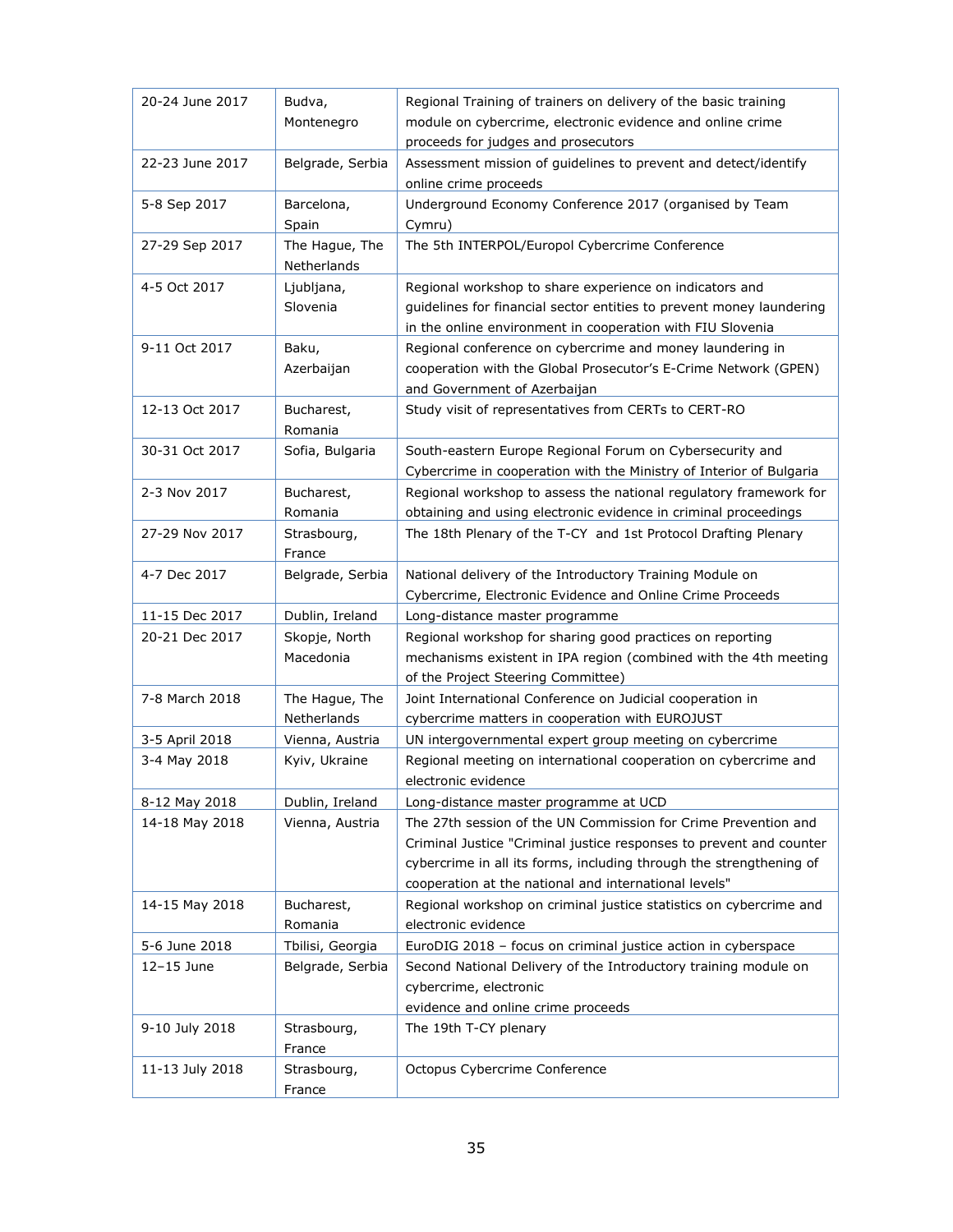| 4-7 Sep 2018      | Strasbourg,<br>France     | Underground Economy Conference 2018 (co-organised with Team<br>Cymru) (combined with the 5th meeting of the Project Steering<br>Committee) |
|-------------------|---------------------------|--------------------------------------------------------------------------------------------------------------------------------------------|
| 4-5 Oct 2018      | Zagreb, Croatia           | Regional Forum on Online Fraud in South-eastern Europe in<br>cooperation with the Judicial Academy of Croatia                              |
| 5-7 Nov 2018      | Budapest,                 | Training on virtual currencies in cooperation with the International                                                                       |
|                   | Hungary                   | Training Centre, International College of Financial Investigations                                                                         |
| 12-15 Nov 2018    | Bucharest,                | Regional case simulation exercise on cybercrime and financial                                                                              |
|                   | Romania                   | investigations                                                                                                                             |
| 27-29 Nov 2018    | Strasbourg,               | The 20th Plenary of the T-CY and Protocol Drafting Plenary                                                                                 |
|                   | France                    |                                                                                                                                            |
| 10-14 Dec 2018    | Dublin, Ireland           | Long-distance master programme                                                                                                             |
| 11-12 March 2019  | Belgrade, Serbia          | Advice to public authorities and law reform working group to bring                                                                         |
|                   |                           | legal framework in line with EU and Council of Europe standards                                                                            |
| 25-26 March 2019  | Vienna, Austria           | 6th meeting of the T-CY Protocol Drafting Group                                                                                            |
| 27 - 29 March     | Vienna, Austria           | UN intergovernmental expert group meeting on cybercrime                                                                                    |
| 2019              |                           |                                                                                                                                            |
| 29 March 2019     | Bucharest,                | 6th Meeting of the Project Steering Committee                                                                                              |
|                   | Romania                   |                                                                                                                                            |
| 8-11 April 2019   | Belgrade, Serbia          | Case simulation exercise on cybercrime and financial investigations                                                                        |
|                   |                           | (for Bosnia and Herzegovina, Montenegro and Serbia)                                                                                        |
| 22 April 2019     | Belgrade, Serbia          | Advice on lessons learnt from case simulation exercises                                                                                    |
| 30 April 2019     | Zagreb, Croatia           | International conference on digital forensics and digital evidence:                                                                        |
|                   |                           | DataFocus 2019                                                                                                                             |
| 8-9 May 2019      | Bucharest,                | Table-top exercise on international cooperation on cybercrime                                                                              |
|                   | Romania                   |                                                                                                                                            |
| 15-17 May 2019    | Bucharest,                | Meeting on Free Forensic Tools for the Law Enforcement                                                                                     |
|                   | Romnaia                   | Community (FREETOOL) in cooperation with UCD                                                                                               |
| 25-27 June 2019   | Singapore                 | Workshop on channels and avenues for international cooperation in                                                                          |
|                   |                           | cybercrime in cooperation with INTERPOL                                                                                                    |
|                   | Bucharest,                | Fourth annual Symposium on Cybersecurity Awareness organised                                                                               |
| 26-27 June 2019   | Romania                   | by the Anti-Phishing Working Group                                                                                                         |
| 8-11 July 2019    | Strasbourg,<br>France     | 21st T-CY plenary and 4th PDP plenary                                                                                                      |
|                   | Strasbourg,               | First International Meeting of the national trainers on cybercrime                                                                         |
| 10-12 July 2019   | France                    | and electronic evidence                                                                                                                    |
|                   | Strasbourg,               | Underground Economy Conference 2019                                                                                                        |
| 3-6 Sep 2019      | France                    |                                                                                                                                            |
|                   | Bucharest,                | Regional training on Undercover Online Investigations                                                                                      |
| 17-20 Sep 2019    | Romania                   |                                                                                                                                            |
|                   |                           |                                                                                                                                            |
| 30 Sep-1 Oct 2019 | The Hague,<br>Netherlands | International Joint Conference on Internet Investigations in<br>cooperation with EUROJUST                                                  |
| 8 Oct 2019        | The Hague,                | Meeting of the 24/7 Contact Points under Budapest Convention                                                                               |
|                   | Netherlands               |                                                                                                                                            |
|                   | The Hague,                | INTERPOL-Europol Annual Cybercrime Conference                                                                                              |
| 9-11 Oct 2019     | Netherlands               |                                                                                                                                            |
|                   | Belgrade, Serbia          | Workshop to review progress in all project areas                                                                                           |
| 14 Oct 2019       |                           | Regional training on Open Source Intelligence                                                                                              |
| 21-25 Oct 2019    | Bucharest,<br>Romania     |                                                                                                                                            |
|                   |                           |                                                                                                                                            |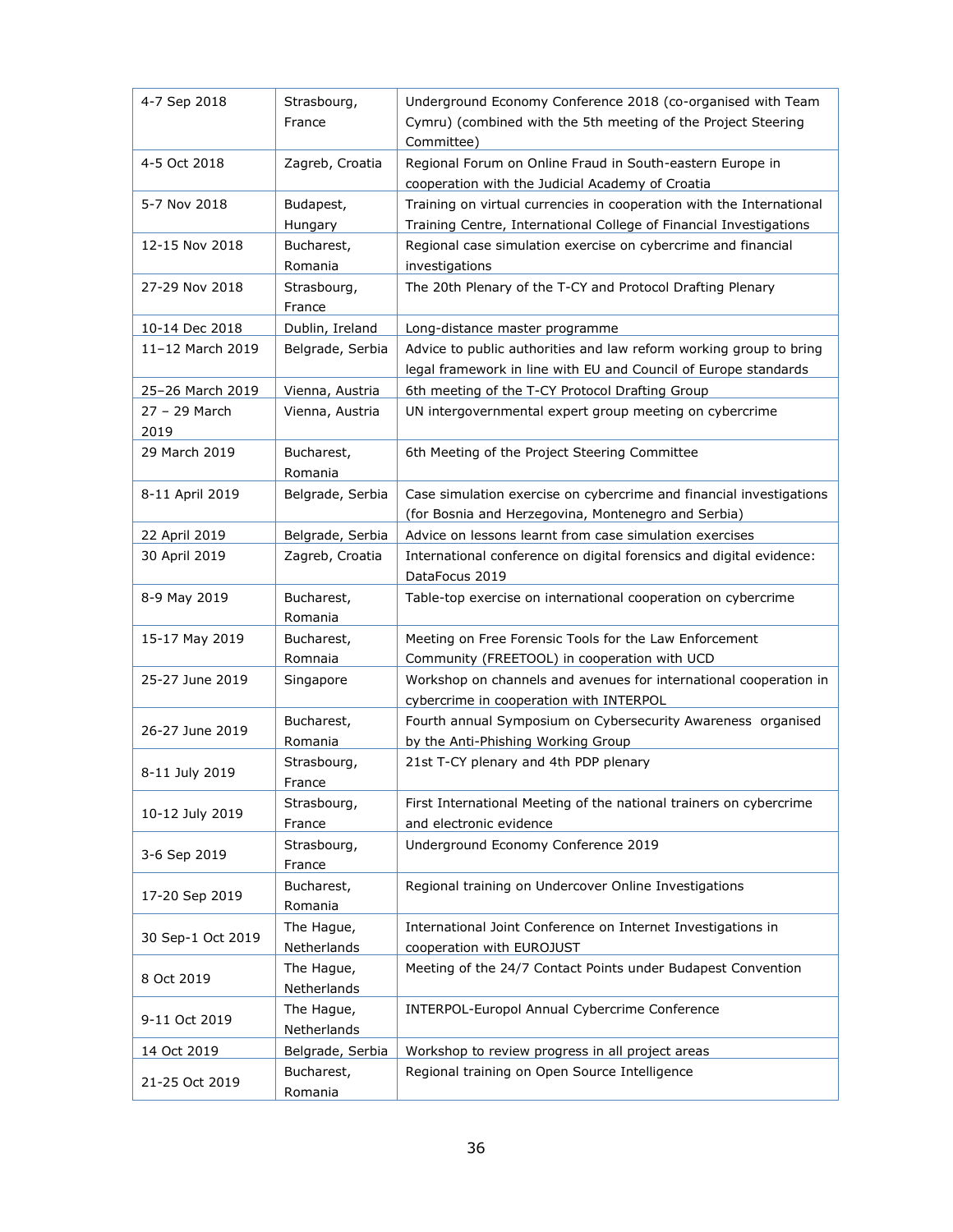| 18-22 Nov 2019 | Strasbourg,<br>France | The 22nd Plenary of the T-CY and Octopus Conference                                                                                                                          |
|----------------|-----------------------|------------------------------------------------------------------------------------------------------------------------------------------------------------------------------|
| 25-28 Nov 2019 | Belgrade, Serbia      | Introductory training course on cybercrime, electronic evidence<br>and online crime proceeds for judges and prosecutors                                                      |
| 2-6 Dec 2019   | Bucharest,<br>Romania | Pilot ECTEG Training on Crypto currency and Dark Web<br>Investigation in cooperation with SELEC                                                                              |
| 3 Dec 2019     | Dublin, Ireland       | UCD Graduation Ceremony for students having acquired a master<br>degree in cybercrime investigations and computer forensics from<br>project areas and supported by iPROCEEDS |
| 9-10 Dec 2019  | Strasbourg,<br>France | Closing Conference: evaluation of progress made and the way<br>forward                                                                                                       |

#### <span id="page-36-0"></span>**4.2.4 Latin America: Dominican Republic**

The Dominican Republic adopted Law 53-07 on High Technology Crimes and Offences, published on 23 April 2007, which is based on the Budapest Convention. In 2013, it became the first country of Latin America to join this treaty as a Party. In 2016, the Dominican Republic not only became a priority country of the project on Global Action on Cybercrime Extended (GLACY+) but also a hub for Latin America and the Caribbean region. Activities have included so far:

| <b>Date</b>        | <b>Place</b>                | <b>Title</b>                                                                                                                              |
|--------------------|-----------------------------|-------------------------------------------------------------------------------------------------------------------------------------------|
| 13-15 May 2008     | Port of Spain,              | Workshop on cybercrime legislation in the Caribbean                                                                                       |
|                    | Trinidad and                |                                                                                                                                           |
|                    | Tobago                      |                                                                                                                                           |
| Multiple           | Strasbourg,                 | Octopus Conferences 2008, 2009, 2010, 2011, 2013, 2015, 2016,                                                                             |
|                    | France                      | 2018, 2019                                                                                                                                |
| 19-23 Sep 2016     | Santo Domingo,<br>Dominican | Initial country assessment visit in view of the country's inclusion in                                                                    |
|                    | Republic                    | the GLACY+ project                                                                                                                        |
| 28-30 Sep 2016     | Singapore                   | 4 <sup>th</sup> INTERPOL-Europol Cybercrime Conference                                                                                    |
| 26-28 Oct 2016     | Bucharest,                  | GLACY Closing Conference to discuss the results of the project and                                                                        |
|                    | Romania                     | adopt the Declaration on Strategic Priorities and Launching Event                                                                         |
|                    |                             | for the GLACY+ project                                                                                                                    |
| 14-18 Nov 2016     | Strasbourg,                 | 16 <sup>th</sup> T-CY Plenary and Octopus Conference                                                                                      |
|                    | France                      |                                                                                                                                           |
| $27$ Feb - 1 March | Singapore                   | INTERPOL Joint training workshops for cybercrime units,                                                                                   |
| 2017               |                             | prosecution, central authorities for mutual legal assistance and                                                                          |
|                    |                             | strengthening 24/7 POCs and International workshop on                                                                                     |
|                    |                             | cooperation with Internet Service Providers                                                                                               |
| 29-31 March 2017   | Accra, Ghana                | International workshop on criminal justice statistics on cybercrime                                                                       |
| 24-28 April 2017   | Santo Domingo,              | and electronic evidence, with participation of all GLACY+ countries<br>Introductory ToT on cybercrime and electronic evidence for Judges, |
|                    | Dominican                   | Prosecutors and Lawyers and adaptation of materials to the local                                                                          |
|                    | Republic                    | context                                                                                                                                   |
| 10-13 April 2017   | Vienna, Austria             | Participation in the 3rd meeting of the UN Intergovernmental Expert                                                                       |
|                    |                             | Group on Cybercrime (UNIEG)                                                                                                               |
| 24-28 April 2017   | Manila,                     | Participation of one delegate from Ghana in the INTERPOL Malware                                                                          |
|                    | Philippines                 | Analysis Training                                                                                                                         |
| 7-9 June 2017      | Strasbourg,                 | 17 <sup>th</sup> T-CY Plenary                                                                                                             |
|                    | France                      |                                                                                                                                           |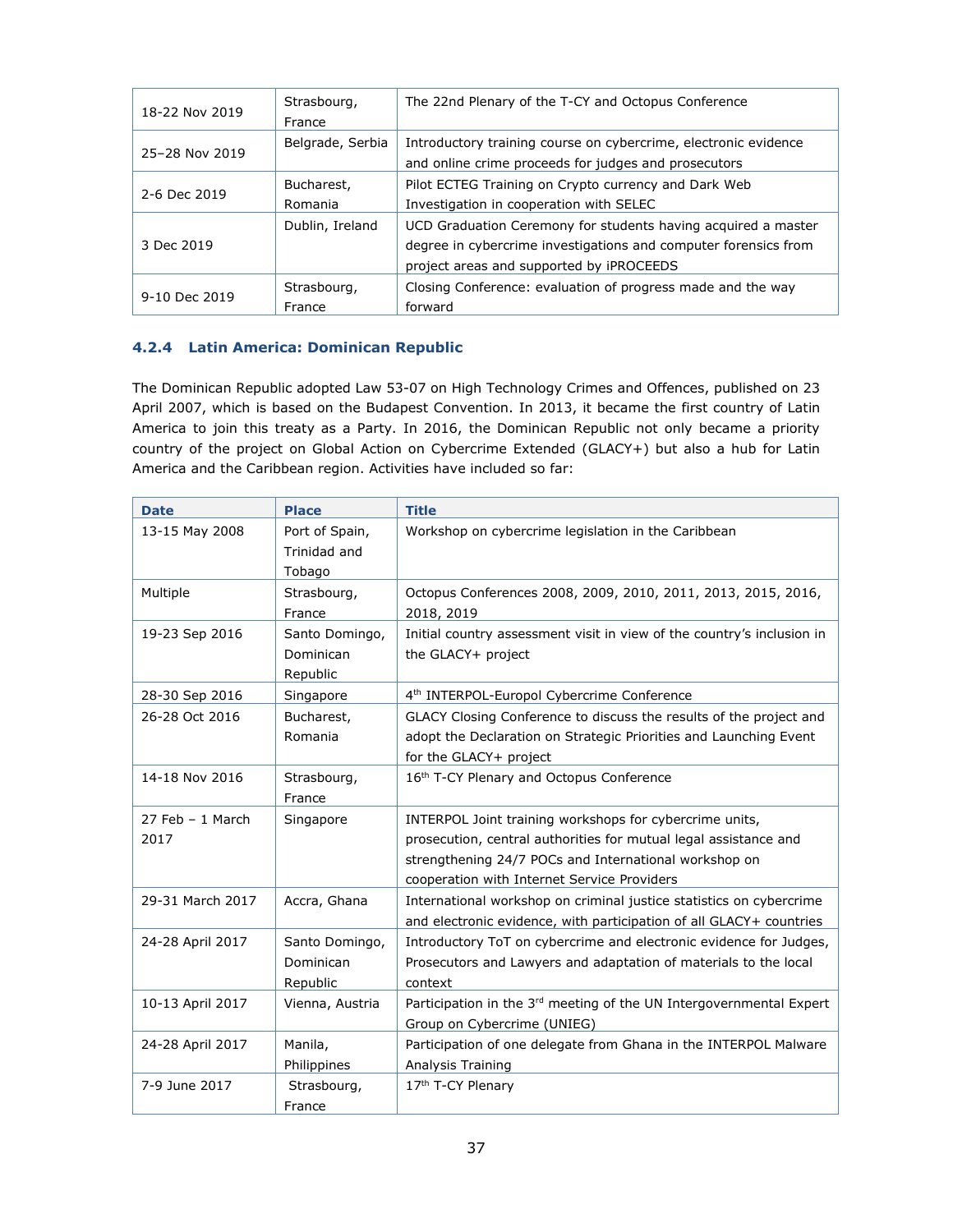| 14-16 June 2017  | Brussels,<br>Belgium                       | International workshop for cybercrime units and law enforcement<br>training institutions on training strategies (technical level) and<br>access to ECTEG training materials                                   |
|------------------|--------------------------------------------|---------------------------------------------------------------------------------------------------------------------------------------------------------------------------------------------------------------|
| 10-13 Oct 2017   | Santo Domingo,<br>Dominican<br>Republic    | Support to the national delivery of Intro Course on cybercrime and<br>electronic evidence for Judges and prosecutors                                                                                          |
| 16-17 Oct 2017   | Santo<br>Domingo,<br>Dominican<br>Republic | Advisory mission on cybercrime reporting and workshop on<br>collection and monitoring of criminal justice statistics on<br>cybercrime and electronic evidence                                                 |
| 4-7 Dec 2017     | Santo Domingo,<br>Dominican<br>Republic    | Forum on the policies on cybercrime capacity building by<br>international/regional organisations in the LATAM and Caribbean<br>regions                                                                        |
| 20-24 Nov 2017   | Singapore                                  | <b>INTERPOL Instructor Development Course</b>                                                                                                                                                                 |
| 27-29 Nov 2017   | Strasbourg,<br>France                      | 18th T-CY Plenary                                                                                                                                                                                             |
| 11-13 Dec 2017   | Cebu,<br>Philippines                       | International Workshop on Judicial Training Strategies on<br>Cybercrime and Electronic Evidence                                                                                                               |
| 7-8 March 2018   | The Hague,<br>Netherlands                  | CoE/Eurojust joint International conference on Judicial Cooperation<br>in Cybercrime Matters                                                                                                                  |
| 3-5 April 2018   | Vienna, Austria                            | Meeting of the UN Intergovernmental Expert Group on Cybercrime<br>(UNIEG)                                                                                                                                     |
| 14-18 May 2018   | Vienna, Austria                            | UN Commission for Crime Prevention and Criminal Justice                                                                                                                                                       |
| 11-15 June       | Santo Domingo,<br>Dominican<br>Republic    | ECTEG Course: Live-Data Forensics for law enforcement officers                                                                                                                                                |
| 18-22 June 2018  | Singapore                                  | <b>INTERPOL Instructor Development Course</b>                                                                                                                                                                 |
| 26-28 June 2018  | Santo Domingo,<br>Dominican<br>Republic    | In Country workshops on data protection and INTERPOL Tools and<br>Services combined with support on how to set-up and how to<br>strength the 24/7 points of contact for cybercrime and electronic<br>evidence |
| 27-29 June 2018  | London, United<br>Kingdom                  | Participation in the 3rd INTERPOL Digital Forensics Experts Group                                                                                                                                             |
| 9-13 July 2018   | Strasbourg,<br>France                      | 19th T-CY Plenary and Octopus Conference                                                                                                                                                                      |
| 27-31 Aug 2018   | Singapore                                  | Joint International Workshop for Cybercrime Investigation Units<br>and MLA Central Authorities                                                                                                                |
| 4-7 Sep 2018     | Strasbourg,<br>France                      | Underground Economy Conference                                                                                                                                                                                |
| 18-20 Sep 2018   | Singapore                                  | 6 <sup>th</sup> INTERPOL-Europol Cybercrime Conference                                                                                                                                                        |
| 25-26 Oct 2018   | Santo Domingo,<br>Dominican<br>Republic    | International Congress on Cybercrime organized by the Judicial<br>School of Dominican Republic                                                                                                                |
| 27-30 Nov 2018   | Strasbourg,<br>France                      | 20 <sup>th</sup> T-CY Plenary and Protocol Drafting Plenary                                                                                                                                                   |
| 11-15 March 2019 | Santo Domingo,<br>Dominican<br>Republic    | Advanced Judicial Training on cybercrime and electronic evidence<br>for judges, magistrates and prosecutors                                                                                                   |
| 24-30 March 2019 | Vienna, Austria                            | UN Intergovernmental Expert Group on Cybercrime                                                                                                                                                               |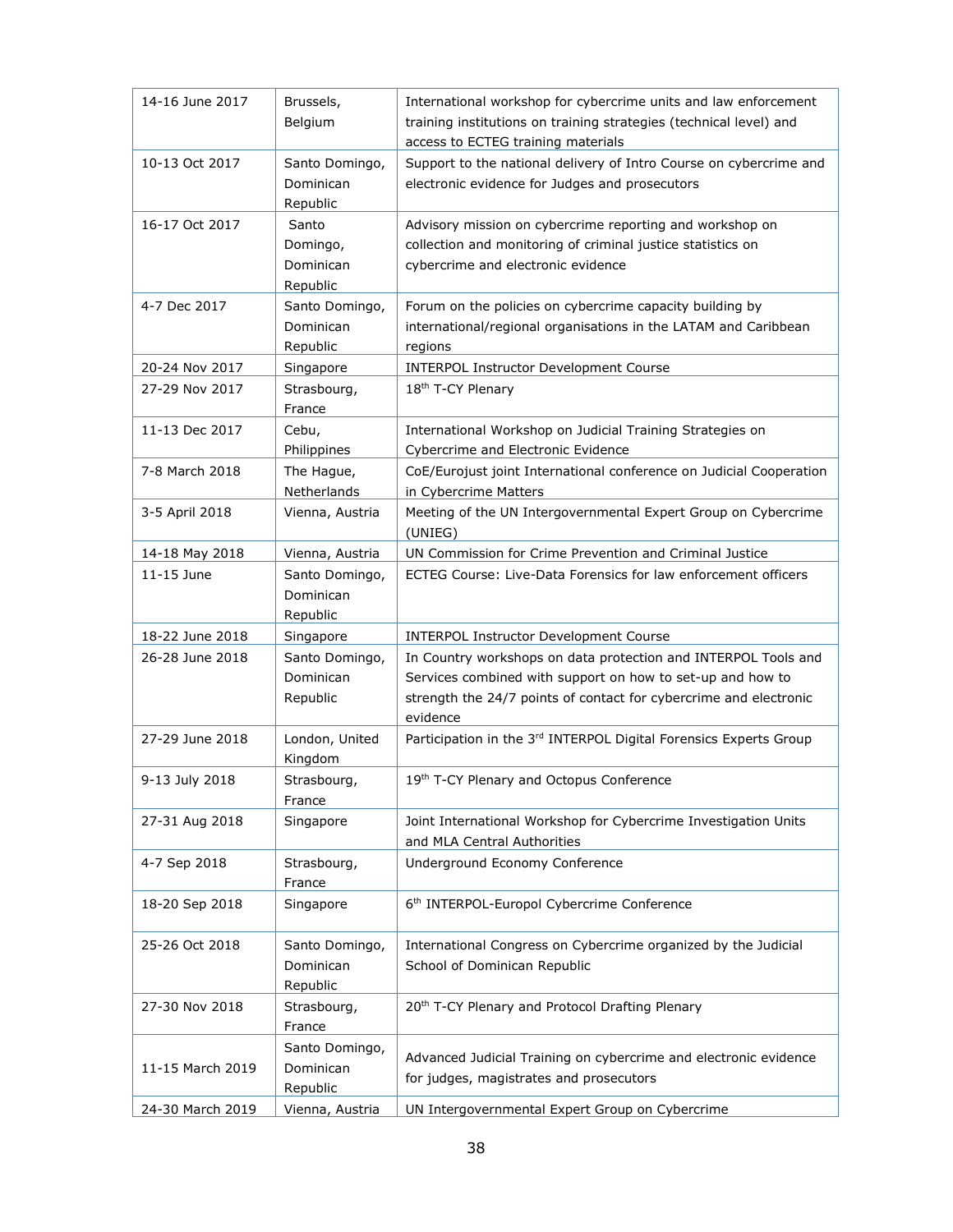<span id="page-38-0"></span>

| 2-3 April 2019   | Santo Domingo,<br>Dominican<br>Republic | Provide advice on the streamlining of procedures for mutual legal<br>assistance related to cybercrime and electronic evidence                                                                                                                                                                |
|------------------|-----------------------------------------|----------------------------------------------------------------------------------------------------------------------------------------------------------------------------------------------------------------------------------------------------------------------------------------------|
| 4-5 April 2019   | Santo Domingo,<br>Dominican<br>Republic | In-country advisory mission on integration/ mainstreaming of<br>training modules in curricula of training institutions                                                                                                                                                                       |
| 15-16 April 2019 | Brussels,<br>Belgium                    | EU Cyber Forum                                                                                                                                                                                                                                                                               |
| 15-17 May 2019   | Bucharest,<br>Romania                   | FREETOOL showcase workshop in co-operation with University<br>College Dublin                                                                                                                                                                                                                 |
| 28-30 May 2019   | Santo Domingo,<br>Dominican<br>Republic | Development of Cybercrime investigations, digital forensics<br>capabilities and operating procedures on digital evidence for law<br>enforcement agencies, combined with in-country workshops and<br>advice on interagency cooperation and private public partnerships<br>to fight cybercrime |
| 3-7 June 2019    | Santo Domingo,<br>Dominican<br>Republic | Cryptocurrency investigations training to Police Cyber-units                                                                                                                                                                                                                                 |
| 12-14 June 2019  | Santo Domingo,<br>Dominican<br>Republic | Regional conference on cybercrime and cyber security policies and<br>strategies                                                                                                                                                                                                              |
| 25-27 June 2019  | Singapore                               | Workshop on Channels and Avenues for International Cooperation<br>in Cybercrime                                                                                                                                                                                                              |
| 1-3 July 2019    | El Salvador                             | Advisory mission and workshop on legislation to FOPREL                                                                                                                                                                                                                                       |
| 8-11 July 2019   | Strasbourg,<br>France                   | 21st T-CY Plenary and 4th Protocol Drafting Plenary                                                                                                                                                                                                                                          |
| 10-12 July 2019  | Strasbourg,<br>France                   | International Conference of Judicial Trainers on Cybercrime and<br><b>Electronic Evidence</b>                                                                                                                                                                                                |
| 3-6 Sep 2019     | Strasbourg,<br>France                   | Underground Economy Conference                                                                                                                                                                                                                                                               |
| 30 Sep - 1 Oct   | The Hague,                              | Eurojust-CoE International conference on online investigations:                                                                                                                                                                                                                              |
| 2019             | Netherlands                             | Darknet and online sexual violence against children                                                                                                                                                                                                                                          |
| 8 Oct 2019       | The Hague,<br>Netherlands               | Meeting of the 24/7 CPs of the Parties to the Budapest Convention                                                                                                                                                                                                                            |
| 9-11 Oct 2019    | The Hague,<br>Netherlands               | Europol-INTERPOL Cybercrime Conference                                                                                                                                                                                                                                                       |
| 11-14 Nov 2019   | Punta Cana,<br>Dominican<br>Republic    | Meeting with cybercrime investigations heads of unit from the<br>region to discuss operational activities and plan and organize a<br>joint operation                                                                                                                                         |
| 18-20 Nov 2019   | Strasbourg,<br>France                   | 22 <sup>nd</sup> T-CY Plenary and 5 <sup>th</sup> Protocol Drafting Plenary                                                                                                                                                                                                                  |
| 16-18 Dec 2019   | Santo Domingo,<br>Dominican<br>Republic | Advisory mission on Data Protection legislation                                                                                                                                                                                                                                              |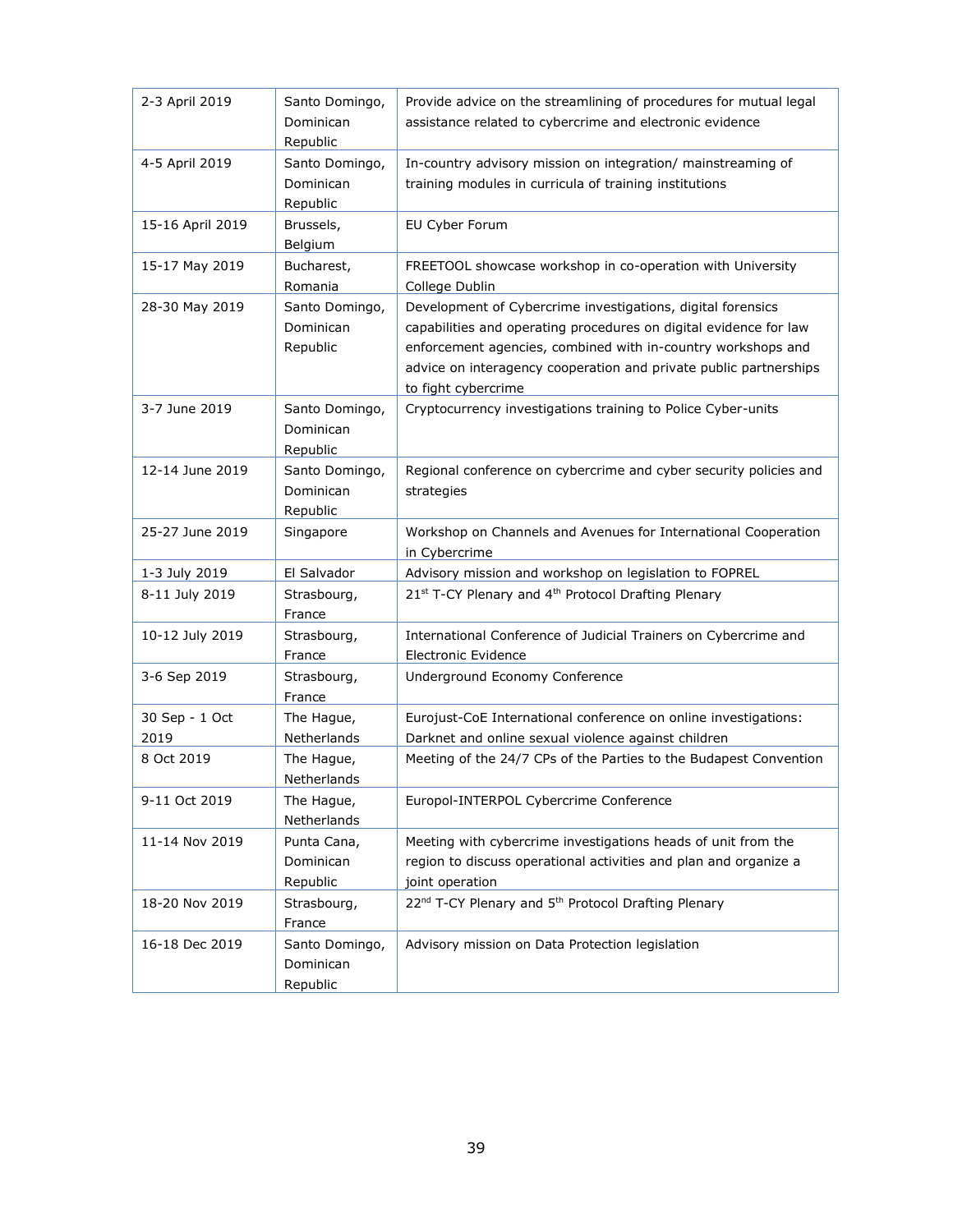#### **4.2.5 Pacific: Tonga**

In 2003, Tonga adopted its Computer Crimes Act which covers broadly the provisions of the Budapest Convention. A major reform in view of a more comprehensive legal framework is underway. In December 2013, Tonga requested accession to the Budapest Convention and in 2017 it then became a Party.

Following its request for accession in December 2013, Tonga became immediately a priority country of the GLACY project. In 2016, Tonga then also became a regional hub for the South Pacific region under the GLACY+ project.

| <b>Date</b>              | <b>Place</b>              | <b>Title</b>                                                                                                                           |
|--------------------------|---------------------------|----------------------------------------------------------------------------------------------------------------------------------------|
| 16-17 June 2010          | Nuku'alofa,<br>Tonga      | Meeting of ICT ministers of the Pacific region                                                                                         |
| 27-29 April 2011         | Nuku'alofa,<br>Tonga      | Pacific regional workshop on cybercrime                                                                                                |
| Multiple                 | Strasbourg,<br>France     | Octopus Conferences 2011, 2015, 2016, 2018, 2019                                                                                       |
| 24-27 March 2014         | Dakar, Senegal            | Launching conference of the GLACY project combined with<br>workshops on international cooperation and statistics/ reporting<br>systems |
| 28 April - 2 May<br>2014 | Nuku'alofa,<br>Tonga      | National situation report and country assessment                                                                                       |
| 12-16 May 2014           | The Hague,<br>Netherlands | International workshop on Law Enforcement Training Strategies                                                                          |
| 2-3 June 2014            | Bucharest,<br>Romania     | International workshop to reach agreement on concept for judicial<br>training, held at the National Institute of Magistracy of Romania |
| 17-18 June 2014          | Strasbourg,<br>France     | 11 <sup>th</sup> T-CY Plenary                                                                                                          |
| 1-3 Oct 2014             | Singapore                 | Participation in the INTERPOL-Europol Cybercrime Conference                                                                            |
| 2-3 Dec 2014             | Strasbourg,<br>France     | 12 <sup>th</sup> T-CY Plenary                                                                                                          |
| Jan-May 2015             | Nuku'alofa,<br>Tonga      | Analysis of draft legislation of Tonga                                                                                                 |
| 26-27 March 2015         | Colombo, Sri<br>Lanka     | International workshop on cybercrime strategies for all GLACY<br>countries                                                             |
| 24 April & 1 May<br>2015 | Nuku'alofa,<br>Tonga      | Introductory Judicial ToT Course for judges and prosecutors                                                                            |
| 27-29 April 2015         | Nuku'alofa,<br>Tonga      | First Responder training course for law enforcement                                                                                    |
| 30 April 2015            | Nuku'alofa,<br>Tonga      | Workshop on establishing national CERT                                                                                                 |
| 30 April 2015            | Nuku'alofa,<br>Tonga      | Workshop on Interagency Cooperation                                                                                                    |
| 15-19 June 2015          | Strasbourg,<br>France     | 13th T-CY Plenary and Octopus Conference                                                                                               |
| Aug-Sep 2015             | Nuku'alofa,<br>Tonga      | Support for legislative drafting for Tonga                                                                                             |
| 30 Sep - 2 Oct<br>2015   | The Hague,<br>Netherlands | Participation in the INTERPOL-Europol Cybercrime Conference                                                                            |

The Kingdom of Tonga has participated in the following activities: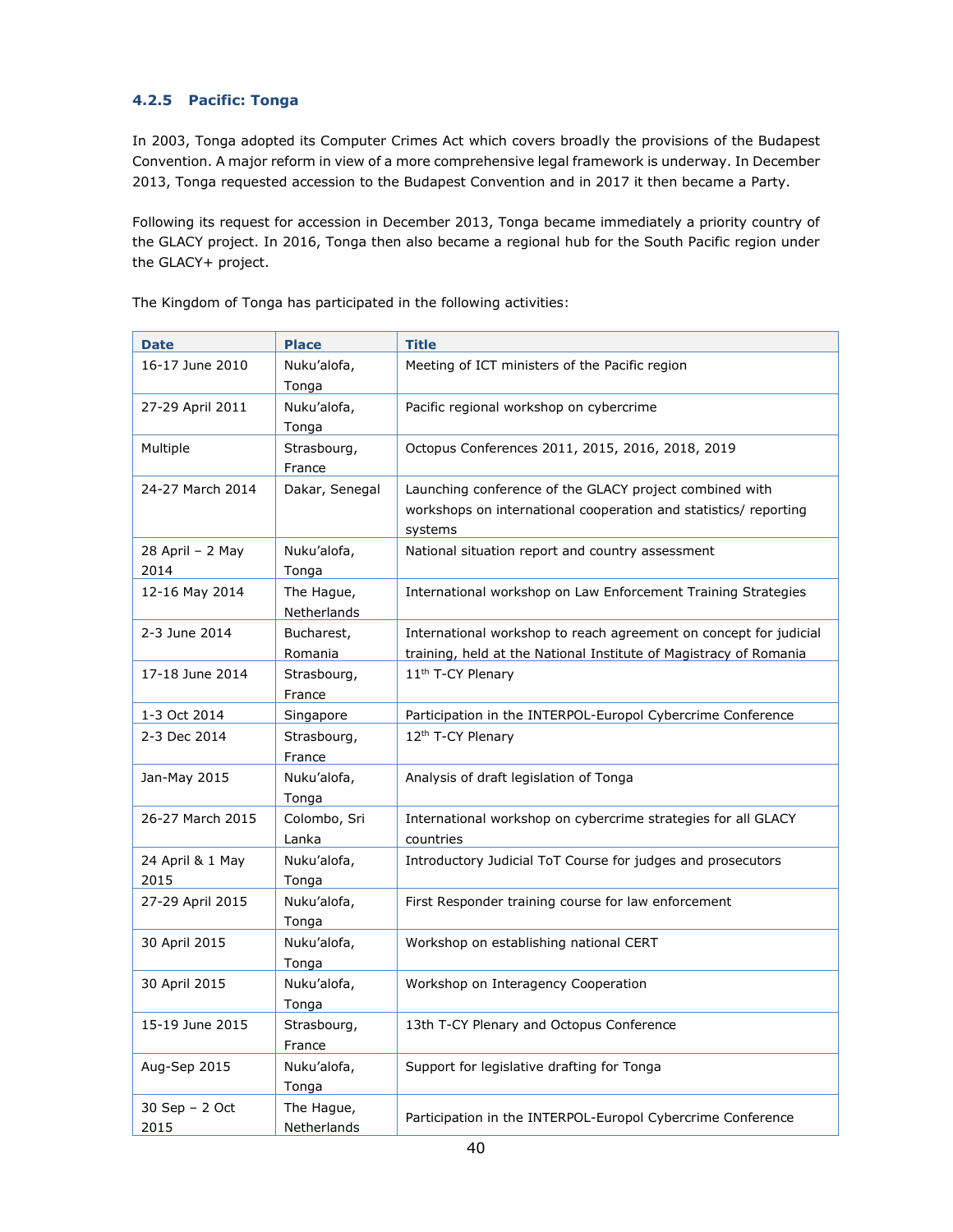| 30 Nov - 2 Dec<br>2015     | Strasbourg,<br>France    | 14th T-CY Plenary                                                                                                                                                                                                                   |
|----------------------------|--------------------------|-------------------------------------------------------------------------------------------------------------------------------------------------------------------------------------------------------------------------------------|
| 24-26 Feb 2016             | Nuku'alofa,<br>Tonga     | Support GPEN regional workshop for the prosecutors/attorneys of<br>the Pacific                                                                                                                                                      |
| 21-23 March 2016           | Port Louis,<br>Mauritius | Second international workshop on adaptation and update of the<br>Electronic Evidence Guide through development of the Standard<br>Operating Procedures for digital forensics (with participation of all<br>GLACY countries)         |
| 24-25 March 2016           | Port Louis,<br>Mauritius | Study visit of Tonga to CERT-MU                                                                                                                                                                                                     |
| 11-13 April 2016           | South Africa             | International workshop on judicial training curricula integration<br>(with participation of all GLACY countries)                                                                                                                    |
| 25-27 April 2016           | Colombo, Sri<br>Lanka    | International workshop and training for 24/7 points of contact of<br>the GLACY countries (with participation of all GLACY countries)                                                                                                |
| 23-26 May 2016             | Strasbourg,<br>France    | 15th T-CY Plenary                                                                                                                                                                                                                   |
| 30-31 May 2016             | Nuku'alofa,<br>Tonga     | Advisory mission to Tonga on cybercrime reporting systems and<br>workshop on reporting systems, interagency cooperation and<br>public-private cooperation                                                                           |
| 1-3 June 2016              | Nuku'alofa,<br>Tonga     | Progress review meetings and updated situation reports for the<br>country's participation the GLACY/GLACY+ projects                                                                                                                 |
| 27-28 July 2016            | Rabat, Morocco           | International Workshop on Effectiveness of legislation on<br>cybercrime and electronic evidence measured through statistics                                                                                                         |
| 28-30 Sep 2016             | Singapore                | 4 <sup>th</sup> INTERPOL-Europol Cybercrime Conference                                                                                                                                                                              |
| 26-28 Oct 2016             | Bucharest,<br>Romania    | GLACY Closing Conference to discuss the results of the project and<br>adopt the Declaration on Strategic Priorities and Launching Event<br>for the GLACY+ project                                                                   |
| 14-18 Nov 2016             | Strasbourg,<br>France    | 16th T-CY Plenary and Octopus Conference                                                                                                                                                                                            |
| $27$ Feb - 1 March<br>2017 | Singapore                | INTERPOL Joint training workshops for cybercrime units,<br>prosecution, central authorities for mutual legal assistance and<br>strengthening 24/7 POCs and International workshop on<br>cooperation with Internet Service Providers |
| 29-31 March 2017           | Accra, Ghana             | International workshop on criminal justice statistics on cybercrime<br>and electronic evidence, with participation of all GLACY+ countries                                                                                          |
| 23-25 May 2017             | Nuku'alofa,<br>Tonga     | Regional Workshop on Cybercrime and Electronic Evidence for<br>Prosecutors of PILON Network                                                                                                                                         |
| 26-May 2017                | Nuku'alofa,<br>Tonga     | Provide advice on the streamlining of procedures for mutual legal<br>assistance related to cybercrime and electronic evidence                                                                                                       |
| 5-8 June 2017              | Madrid, Spain            | Participation in INTERPOL Eurasian Working Group on Cybercrime<br>for Heads of Units and in the Operational side-meeting on Business<br>Email Compromise                                                                            |
| 7-9 June 2017              | Strasbourg,<br>France    | 17th T-CY Plenary                                                                                                                                                                                                                   |
| 3-5 July 2017              | Nuku'alofa,<br>Tonga     | Advisory mission on CERT capacities, digital forensics lab and<br>public-private cooperation                                                                                                                                        |
| 6 July 2017                | Nuku'alofa,<br>Tonga     | Workshop on cybercrime reporting systems and collection and<br>monitoring of criminal justice statistics on cybercrime and<br>electronic evidence.                                                                                  |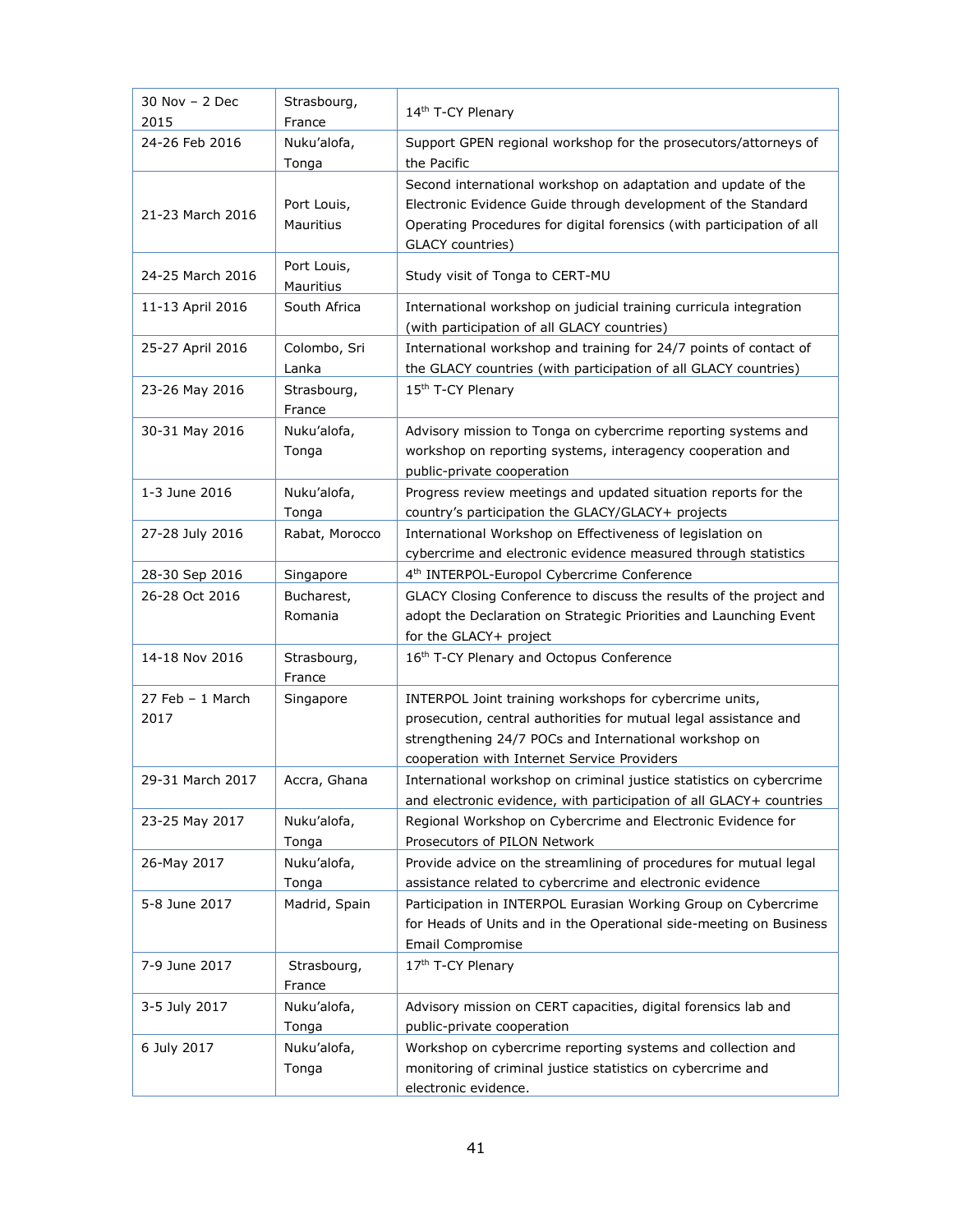| 10-13 July 2017  | Nuku'alofa,<br>Tonga      | Development of Cybercrime investigations, digital forensic<br>capabilities combined with in-country workshops and advice on<br>interagency cooperation and private public partnerships to fight<br>cybercrime                              |
|------------------|---------------------------|--------------------------------------------------------------------------------------------------------------------------------------------------------------------------------------------------------------------------------------------|
| 25-29 Sep 2017   | Nuku'alofa,<br>Tonga      | Introductory Judicial ToT Course on cybercrime and electronic<br>evidence for Judges, Prosecutors and Lawyers and adaptation of<br>materials to the local context, with the participation of selected<br>countries from the Pacific Region |
| 6-10 Nov 2017    | Suva, Fiji                | Participation in the INTERPOL Cybercrime Training for the Pacific<br>Region                                                                                                                                                                |
| 20-24 Nov 2017   | Singapore                 | <b>INTERPOL Instructor Development Course</b>                                                                                                                                                                                              |
| 27-29 Nov 2017   | Strasbourg,<br>France     | 18 <sup>th</sup> T-CY Plenary                                                                                                                                                                                                              |
| 11-13 Dec 2017   | Cebu,<br>Philippines      | International Workshop on Judicial Training Strategies on<br>Cybercrime and Electronic Evidence                                                                                                                                            |
| 7-8 March 2018   | The Hague,<br>Netherlands | CoE/Eurojust joint International conference on Judicial Cooperation<br>in Cybercrime Matters                                                                                                                                               |
| 12-16 March 2018 | Hong Kong                 | Participation in the Cyber Command Course organized by the Hong<br>Kong Police                                                                                                                                                             |
| 27-30 March 2018 | Chisinau,<br>Moldova      | Participation in the Regional Meeting: Cybercrime Cooperation<br>Exercise organized under Cybercrime@EAP 2018                                                                                                                              |
| 8-10 May 2018    | Tehran, Iran              | Participation in the INTERPOL Eurasian Working Group on<br>Cybercrime for Heads of Units                                                                                                                                                   |
| 14-18 May 2018   | Vienna, Austria           | UN Commission for Crime Prevention and Criminal Justice                                                                                                                                                                                    |
| 12-15 June 2018  | Nuku'alofa,<br>Tonga      | Regional Cybercrime Workshop (PILON)                                                                                                                                                                                                       |
| 18-22 June 2018  | Singapore                 | <b>INTERPOL Instructor Development Course</b>                                                                                                                                                                                              |
| 9-13 July 2018   | Strasbourg,<br>France     | 19th T-CY Plenary and Octopus Conference                                                                                                                                                                                                   |
| 20-24 Aug 2018   | Nuku'alofa,<br>Tonga      | ECTEG Course, in parallel: 1. Open-Source forensics and<br>2. Mobile forensics                                                                                                                                                             |
| 27-30 Aug 2018   | Nuku'alofa,<br>Tonga      | Advanced Judicial Training on cybercrime and electronic evidence<br>for Judges, Prosecutors and Lawyers with participation of countries<br>from the Pacific Region                                                                         |
| 30 Aug           | Nuku'alofa,<br>Tonga      | In-country advisory mission on integration/ mainstreaming of<br>training modules in curricula of training institutions                                                                                                                     |
| 4-7 Sep 2018     | Strasbourg,<br>France     | Underground Economy Conference                                                                                                                                                                                                             |
| 27-30 Nov 2018   | Strasbourg,<br>France     | 20 <sup>th</sup> T-CY Plenary and Protocol Drafting Plenary                                                                                                                                                                                |
| 18-22 March 2019 | Hong Kong                 | Participation in the Cyber Command Course organized by the Hong<br>Kong Police                                                                                                                                                             |
| 24-30 March 2019 | Vienna, Austria           | UN Intergovernmental Expert Group on Cybercrime                                                                                                                                                                                            |
| 15-16 April 2019 | Brussels,<br>Belgium      | EU Cyber Forum                                                                                                                                                                                                                             |
| 15-17 May 2019   | Nuku'alofa,<br>Tonga      | In-country workshops on data protection and INTERPOL Tools and<br>Services combined with support on how to set-up and how to<br>strength the 24/7 points of contact for cybercrime and electronic<br>evidence                              |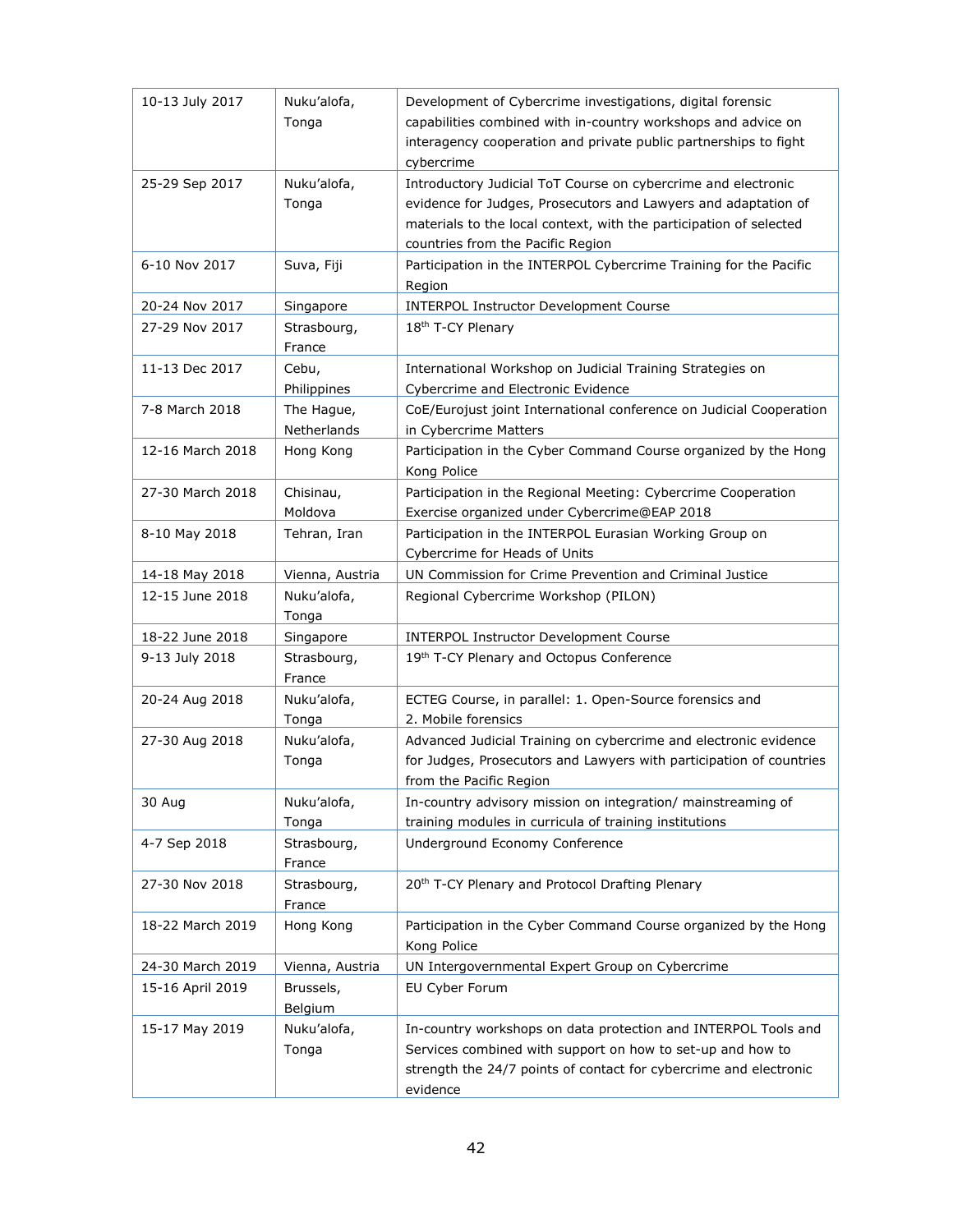| 15-17 May 2019  | Bucharest,         | FREETOOL showcase workshop in co-operation with University                  |  |
|-----------------|--------------------|-----------------------------------------------------------------------------|--|
|                 | Romania            | College Dublin                                                              |  |
| 27-31 May 2019  | Vanuatu            | PILON Regional Workshop on cybercrime and electronic evidence in            |  |
|                 |                    | the Pacific. International Cooperation                                      |  |
| 25-27 June 2019 | Singapore          | Workshop on Channels and Avenues for International Cooperation              |  |
|                 |                    | in Cybercrime                                                               |  |
| 8-11 July 2019  | Strasbourg,        | 21st T-CY Plenary and 4th Protocol Drafting Plenary                         |  |
|                 | France             |                                                                             |  |
| 10-12 July 2019 | Strasbourg,        | International Conference of Judicial Trainers on Cybercrime and             |  |
|                 | France             | <b>Electronic Evidence</b>                                                  |  |
| 2-6 Sep 2019    | Manila,            | <b>INTERPOL Malware Analysis Training</b>                                   |  |
|                 | Philippines        |                                                                             |  |
| 3-6 Sep 2019    | Strasbourg,        | Underground Economy Conference                                              |  |
|                 | France             |                                                                             |  |
| 25-27 Sep 2019  | Nuku'alofa,        | Integration of ECTEG training materials into the law enforcement            |  |
|                 | Tonga              | training academies and other professional law enforcement training          |  |
|                 |                    | bodies                                                                      |  |
| 30 Sep - 1 Oct  | The Hague,         | Eurojust-CoE International conference on online investigations:             |  |
| 2019            | Netherlands        | Darknet and online sexual violence against children                         |  |
| 8 Oct 2019      | The Hague,         | Meeting of the 24/7 CPs of the Parties to the Budapest Convention           |  |
|                 | <b>Netherlands</b> |                                                                             |  |
| 9-11 Oct 2019   | The Hague,         | Europol-INTERPOL Cybercrime Conference                                      |  |
|                 | <b>Netherlands</b> |                                                                             |  |
| 18-20 Nov 2019  | Strasbourg,        | 22 <sup>nd</sup> T-CY Plenary and 5 <sup>th</sup> Protocol Drafting Plenary |  |
|                 | France             |                                                                             |  |
| 26-28 Feb 2020  | Tbilisi, Georgia   | International Meeting on Cooperation with Foreign Service                   |  |
|                 |                    | Providers                                                                   |  |

#### <span id="page-42-0"></span>**4.3 Capacity building: lessons learnt**

Programmes to strengthen criminal justice capacities on cybercrime and electronic evidence have been implemented for some fifteen years but significantly increased during the past seven years. The outcome of the 2013 meeting of the UN Intergovernmental Expert Group on Cybercrime seemed to have contributed to this expansion.

Experience shows that capacity building:

- works, responds to needs and makes an impact in terms of
	- legislation with safeguards,
	- investigations and criminal proceedings,
	- public/private, interagency and international cooperation,
	- sustainable training;
- facilitates multi-stakeholder cooperation and synergies;
- has human development benefits and feeds into Sustainable Development Goals;
- helps reduce the digital divide;

-

▪ is based on broad international support and may help overcome political divisions.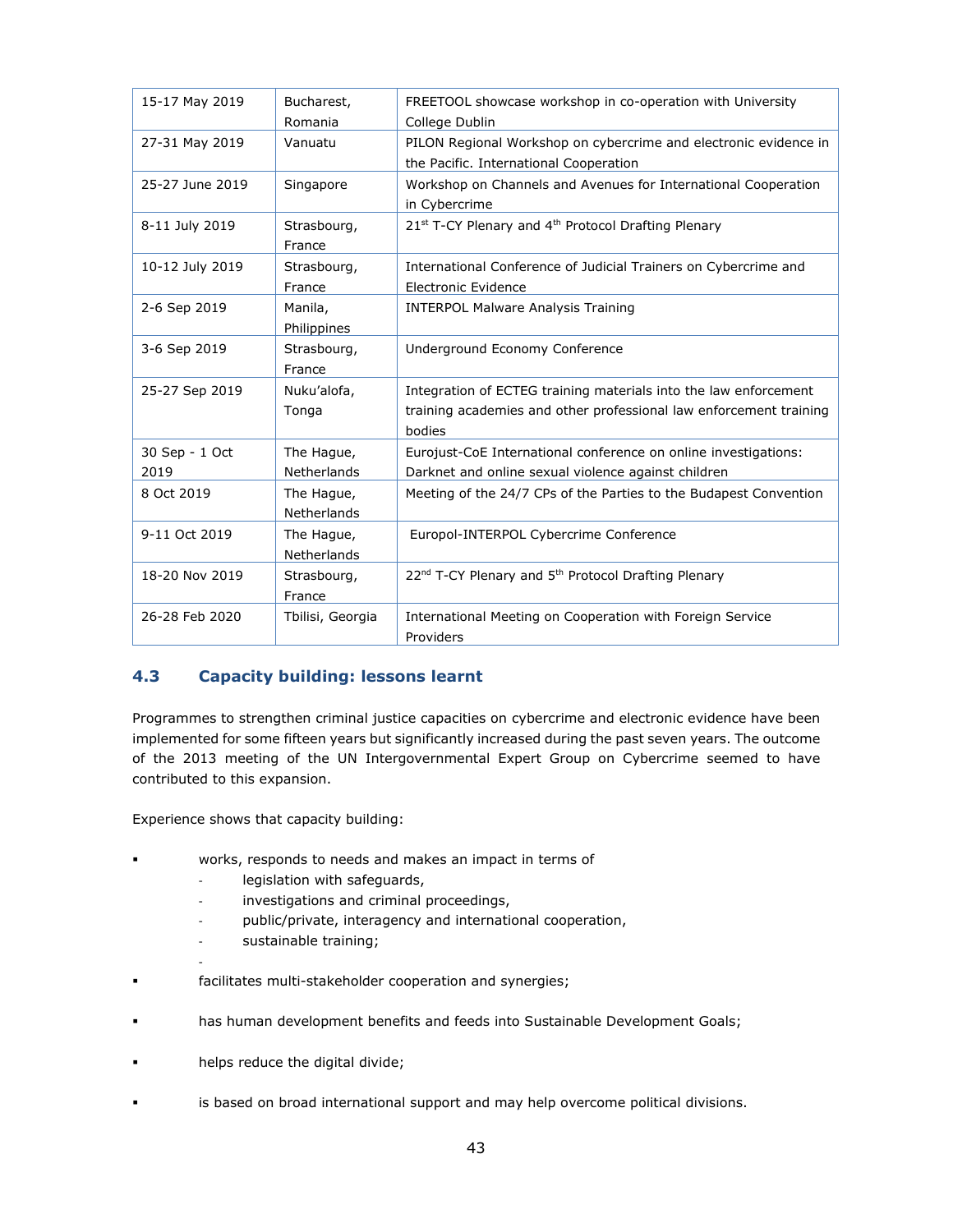# <span id="page-43-0"></span>5 Conclusion

Any country may make use of the Budapest Convention as a guideline, check list or model law, and a large number already makes use of this opportunity. However, becoming a Party to this treaty entails additional advantages in terms of formal and informal cooperation as well as capacity building:

- ► The Convention provides a **legal basis for international cooperation** on cybercrime and electronic evidence. Chapter III of the treaty comprises general and specific provisions for cooperation among Parties "to the widest extent possible" not only with respect to cybercrime (offences against and by means of computers) but also with respect to any crime involving electronic evidence. Parties make ample use of this in practice.
- ► Parties are **members of the Cybercrime Convention Committee (T-CY)** and share information and experience, assess implementation of the Convention, interpret the Convention through Guidance Notes, or prepare templates for mutual assistance requests and other tools to facilitate the application of the treaty to counter cybercrime more effectively. Experience shows that new Parties are able to share new knowledge with other members and soon take active roles in meetings or may be elected to leading positions in the T-CY.
- Through the T-CY, Parties contribute to the further evolution of the Budapest Convention, for example, in the form of Guidance Notes or additional protocols. Thus, even if a State did not participate in the negotiation of the original treaty, a new Party is able to participate in the negotiation of future instruments. The forthcoming 2<sup>nd</sup> [Additional Protocol](https://www.coe.int/en/web/cybercrime/t-cy-drafting-group) on enhanced international cooperation and access to evidence in the cloud will provide practitioners with additional tools and gains in efficiency for cooperation with other Parties as well as service providers.
- ► Membership in the Budapest Convention means membership in **networks of practitioners** – the 24/7 network of contact points among them – and thus the ability to engage in trusted cooperation.
- Parties to the Convention are able to improve their **cooperation with the private sector**. Indications are that private sector entities are more likely to cooperate with criminal justice authorities of Parties to the Convention given that Parties need to have a domestic legal framework on cybercrime and electronic evidence in place, including the safeguards of Article 15.
- ► States requesting accession or having acceded may become **priority countries or hubs for [capacity building](https://www.coe.int/en/web/cybercrime/capacity-building-programmes)** programmes. Such technical assistance is to facilitate full implementation of the Convention and to enhance the ability to cooperate internationally. Donors are consistently providing resources to support countries in this undertaking, in particular through the Cybercrime Programme Office of the Council of Europe (C-PROC).

Experience after almost twenty years since its opening for signature shows that there are no disadvantages in joining this treaty.

Given the benefits of the Budapest Convention in practice, and its further evolution through the 2<sup>nd</sup> Additional Protocol, this treaty will remain highly relevant and membership will expand in the years to come.